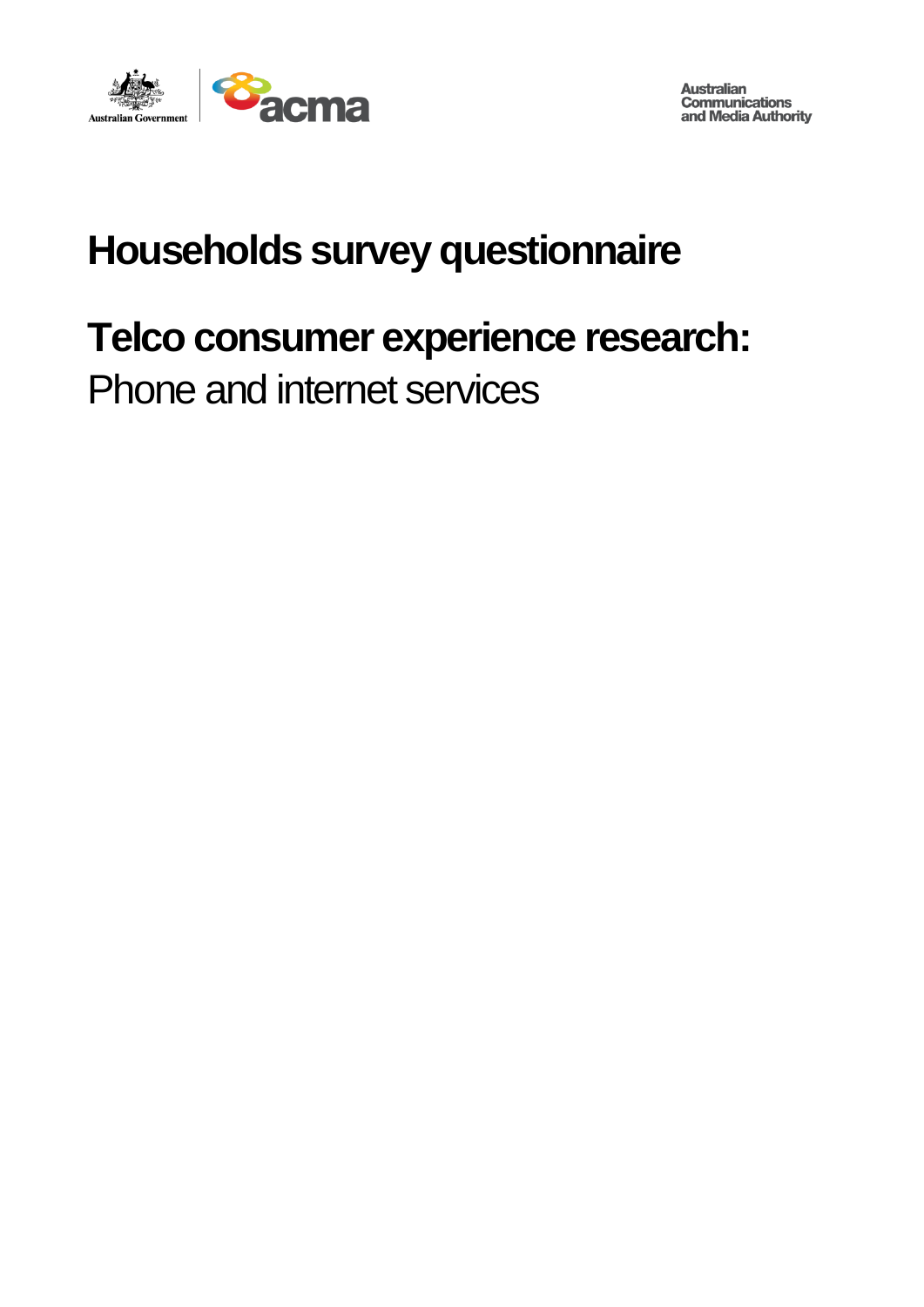#### **Table 1: Questionnaire summary and numbering**

| <b>Section</b>                    | Question                    | <b>Description</b>                                                |  |
|-----------------------------------|-----------------------------|-------------------------------------------------------------------|--|
| <b>INTRODUCTION</b>               |                             | Introduction, safe to take call, monitoring and recording         |  |
| <b>DEMOGRAPHICS</b>               | HD1                         | Gender                                                            |  |
|                                   | H <sub>D</sub> <sub>2</sub> | Age                                                               |  |
|                                   | HD <sub>3</sub>             | Postcode                                                          |  |
|                                   | HD4                         | Suburb                                                            |  |
|                                   | HD <sub>5</sub>             | Location (area)                                                   |  |
|                                   | HD <sub>6a</sub>            | Number of people in household 18+                                 |  |
|                                   | HD <sub>6</sub> b           | Total people in household (all ages)                              |  |
|                                   | HD7a                        | Working mobiles used by adults in household                       |  |
|                                   | HD7b                        | Working mobiles used by children in household                     |  |
| <b>SCREENING</b>                  | HS <sub>1</sub>             | Type(s) of household telco services                               |  |
|                                   | HS <sub>2</sub>             | Person with responsibility for household telco services           |  |
|                                   | HS <sub>3</sub>             | If more than one provider of household telco services             |  |
|                                   | HS4                         | Type of internet at home                                          |  |
|                                   | HS4a                        | If home phone on the NBN                                          |  |
|                                   | HS <sub>5</sub>             | Type of NBN connection                                            |  |
| SERVICE USAGE                     | HU <sub>2a</sub>            | Frequency of home phone use                                       |  |
|                                   | HU <sub>3</sub>             | Smart device usage                                                |  |
|                                   | HU4                         | Uses for home internet (data heavy activities and work from home) |  |
|                                   | HU <sub>5</sub>             | Importance of telco service experience factors                    |  |
| <b>EXPERIENCE</b>                 | HX1                         | Experience and views of various aspects of plan                   |  |
| <b>ISSUES AND FAULTS</b>          | HI <sub>1</sub>             | Issues or faults with household telco services                    |  |
|                                   | HI1a                        | Which services had any faults or issues                           |  |
|                                   | HI2a-d                      | Types of faults (by relevant service)                             |  |
|                                   | HI3                         | Issue or fault that is the biggest problem                        |  |
|                                   | HI3a                        | Service for biggest problem                                       |  |
|                                   | HI3b                        | Number of outages in past 6 months (if biggest problem)           |  |
|                                   | HI3d                        | Number of dropouts in past 6 months (if biggest problem)          |  |
|                                   | HI4                         | Action taken when have issues or faults                           |  |
| <b>CONTACT</b><br><b>OVERVIEW</b> | HO <sub>1</sub>             | Any contact with telco L6M                                        |  |
|                                   | HO <sub>2</sub>             | Reasons for contact with telco L6M (complaint, enquiry, both)     |  |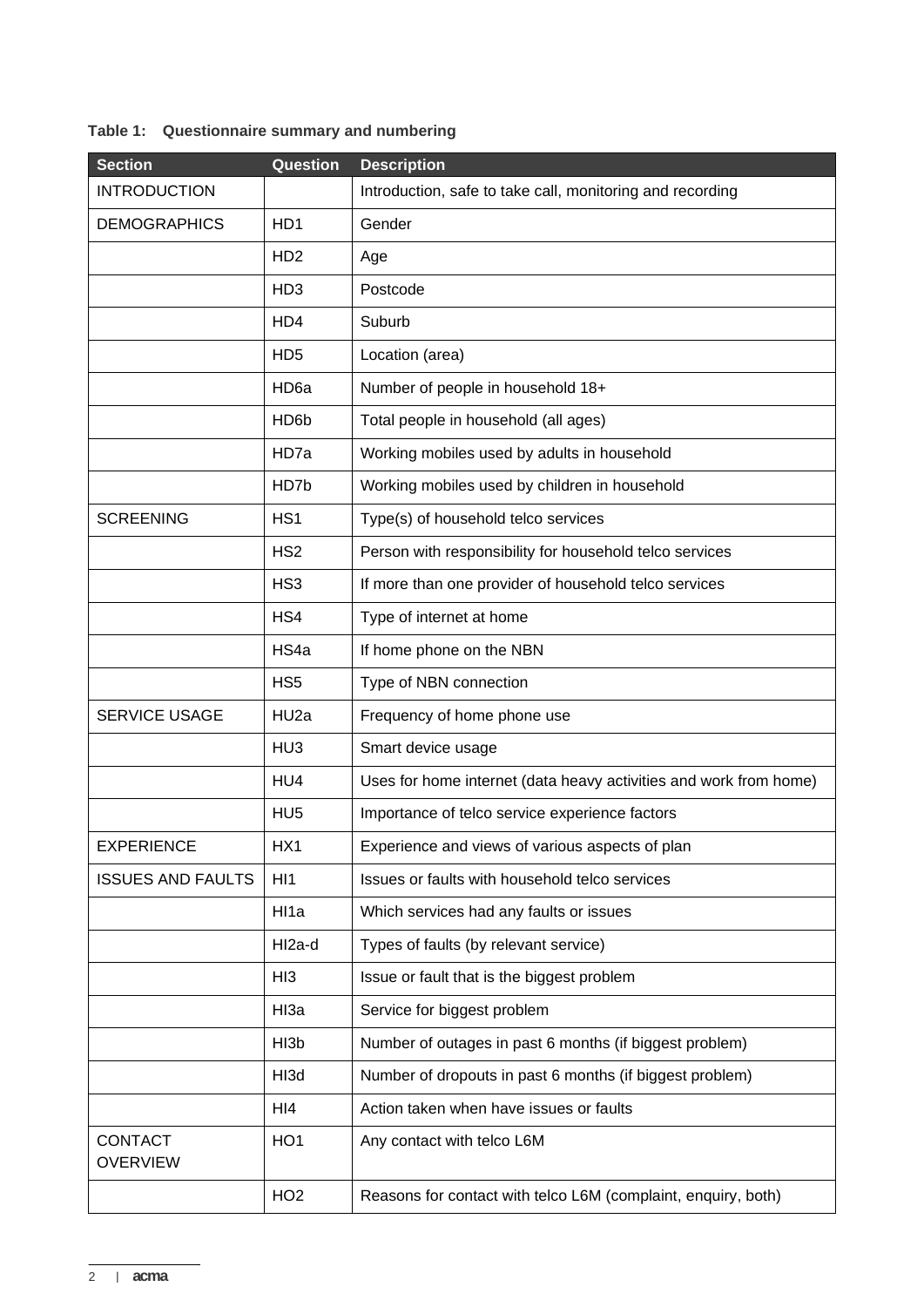| <b>Section</b>                           | Question          | <b>Description</b>                                    |  |
|------------------------------------------|-------------------|-------------------------------------------------------|--|
|                                          | HO <sub>3</sub>   | Channel used to make contact about services           |  |
| <b>COMPLAINTS</b>                        | HC <sub>1</sub>   | Which service for most recent complaint               |  |
|                                          | HC <sub>2</sub>   | Reason for most recent complaint                      |  |
|                                          | HC <sub>3</sub>   | Channel used to make most recent complaint            |  |
|                                          | HC4               | How long to resolve most recent complaint             |  |
|                                          | HC <sub>5</sub>   | If not resolved, when complaint first made            |  |
|                                          | HC <sub>6</sub>   | Satisfaction with resolved complaints                 |  |
|                                          | HC7               | Reasons for dissatisfaction with complaint resolution |  |
|                                          | HC <sub>8</sub>   | Compensation offered                                  |  |
| <b>CONTACT FOR</b><br><b>ENQUIRIES</b>   | HN <sub>1</sub>   | Which service for most recent contact (not complaint) |  |
|                                          | HN <sub>2</sub>   | Reason for most recent contact                        |  |
|                                          | HN <sub>3</sub>   | Channel used to make contact                          |  |
|                                          | HN4               | Satisfaction with contact                             |  |
|                                          | HN <sub>5</sub>   | Reasons for dissatisfaction with contact              |  |
| <b>CHANGES TO PLANS</b><br>OR PROVIDERS  | HW1               | Length of time with current telco provider            |  |
|                                          | HW <sub>2</sub>   | Changes to telco plans or providers                   |  |
|                                          | HW <sub>3</sub>   | If not changed plan or provider-actively considered   |  |
|                                          | HW4               | If considered but no changes, why not                 |  |
| <b>SATISFACTION</b>                      | HF <sub>1</sub>   | Satisfaction with services                            |  |
| PRIVACY AND DATA                         | HP1               | Actions taken for security of smart devices in home   |  |
|                                          | HP <sub>2</sub>   | Concern and awareness of information on smart devices |  |
| <b>ADDITIONAL</b><br><b>DEMOGRAPHICS</b> | HD <sub>8</sub>   | Education                                             |  |
|                                          | <b>HD10</b>       | Household income                                      |  |
|                                          | HD <sub>10a</sub> | Household income                                      |  |
|                                          | HD10b             | Household income                                      |  |
| THANK AND CLOSE                          |                   | Thank and close                                       |  |

## **Table 2: Notes for reading this questionnaire**

| Item               | How to interpret         |  |
|--------------------|--------------------------|--|
| <b>PURPLE CAPS</b> | INTERVIEWER INSTRUCTIONS |  |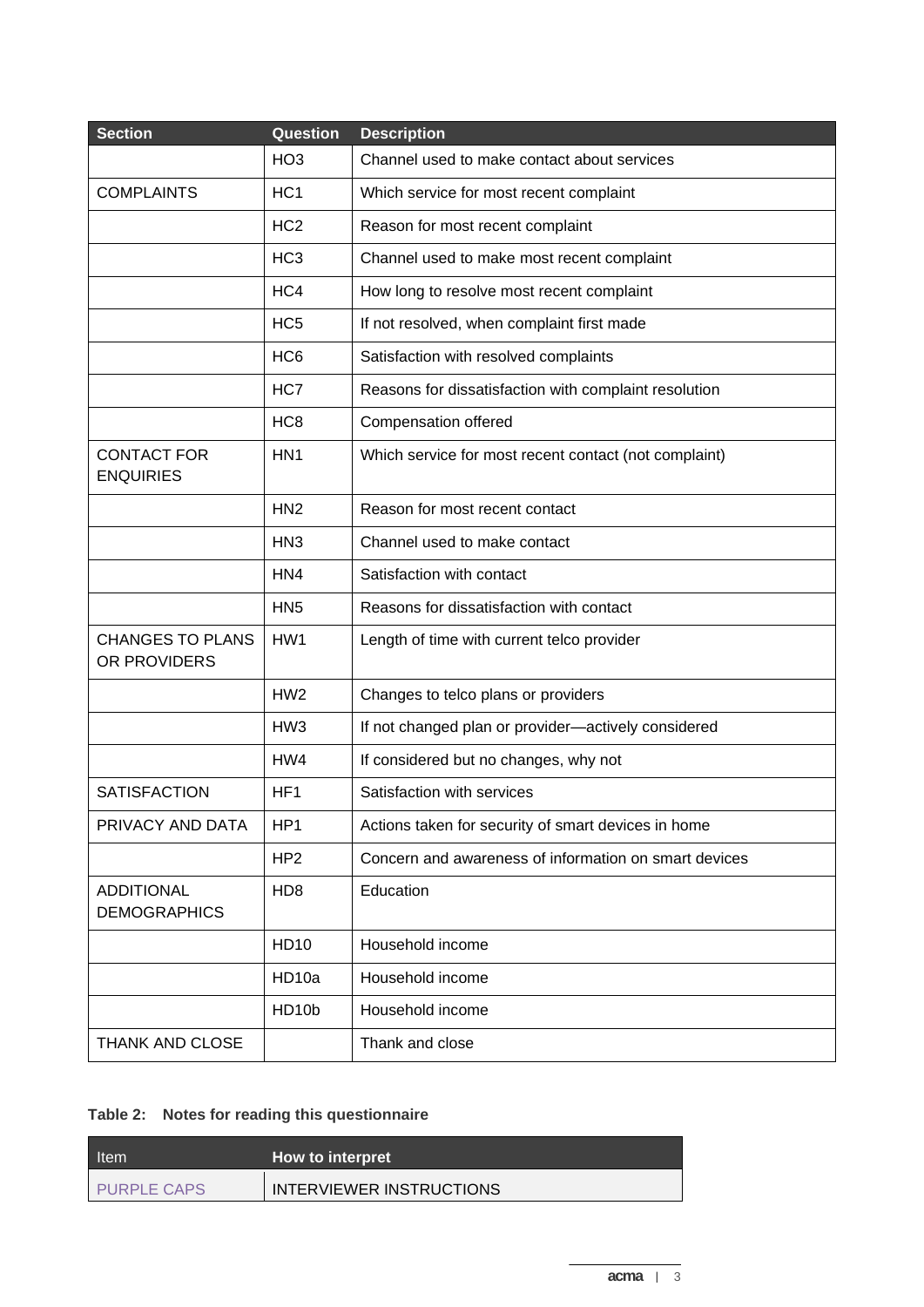| <b>Item</b>      | How to interpret                         |
|------------------|------------------------------------------|
| <b>BLUE CAPS</b> | RESPONSE TYPE / PROGRAMMING INSTRUCTIONS |
| <b>SR</b>        | Single response                          |
| <b>MR</b>        | Multiple response                        |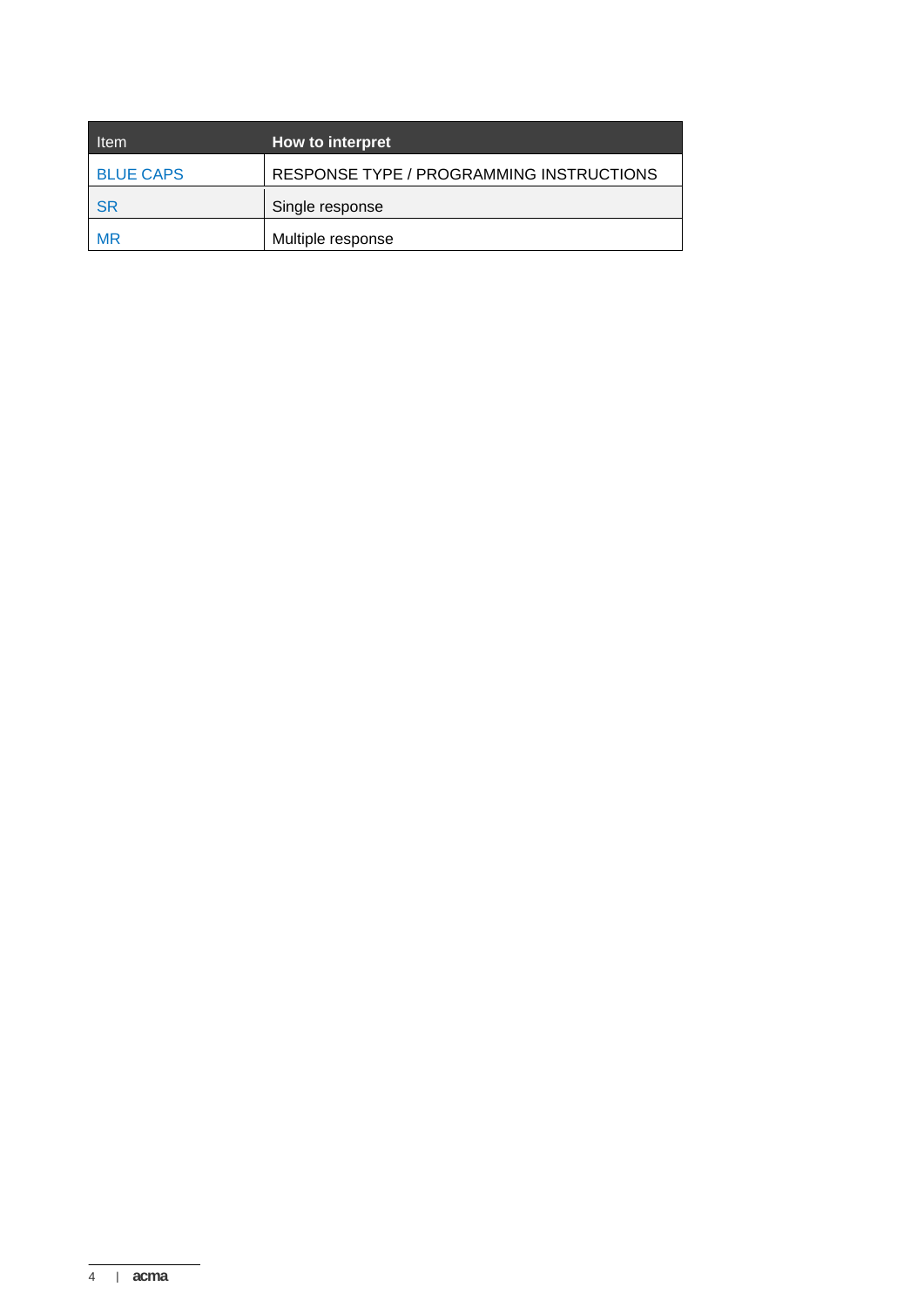## **INTRODUCTION**

Good morning/afternoon/evening, my name is **[INTERVIEWER NAME]** from Engine, one of Australia's leading providers of social and market research.

INTERVIEWER IF NECESSARY: We're not selling anything.

We are carrying out a national study on behalf of the government and would like your views about your telecommunications services. The study is for the Federal Government telecommunications regulator, ACMA (INTERVIEWER, IF NECESSARY: the Australian Communications and Media Authority). They ensure consumers are protected. Surveys like this provide important information to inform government policy.

It will take approximately 15 minutes to complete, depending on your answers. Any information you provide will be anonymous, all results will be combined and are used to ensure consumers are protected and to improve their dealings with their telco.

(**IF ASKED HOW PHONE NUMBER WAS OBTAINED:** Your phone number was generated by a random digit dialling system.)

For this survey, we need to speak to people living in Australia aged 18 years or older. Is now a good time? / Could you help us out now?

#### **IF 'YES' PROCEED, OTHERWISE ARRANGE CALL-BACK.**

#### **SAFE TO TAKE CALL**

Firstly, is it safe and convenient for you to take this call right now? Are you driving at the moment?

#### **IF NOT SAFE/CONVENIENT NOW:**

**[IF DRIVING]** That's OK, I will call you back another time.

**[IF NOT DRIVING]** When would be a good time to call you back? What state or territory are you in? Should I call you back on this number? And could I just take your first name?

#### **<RECORD TIME>**

#### **<RECORD STATE>**

**<RECORD NUMBER TO BE CALLED – IF DIFFERENT>**

**<RECORD RESPONDENT NAME>**

**SELECT APPROPRIATE MENU CODE TO PROCEED, ALSO RECORD REASON FOR CALL-BACK**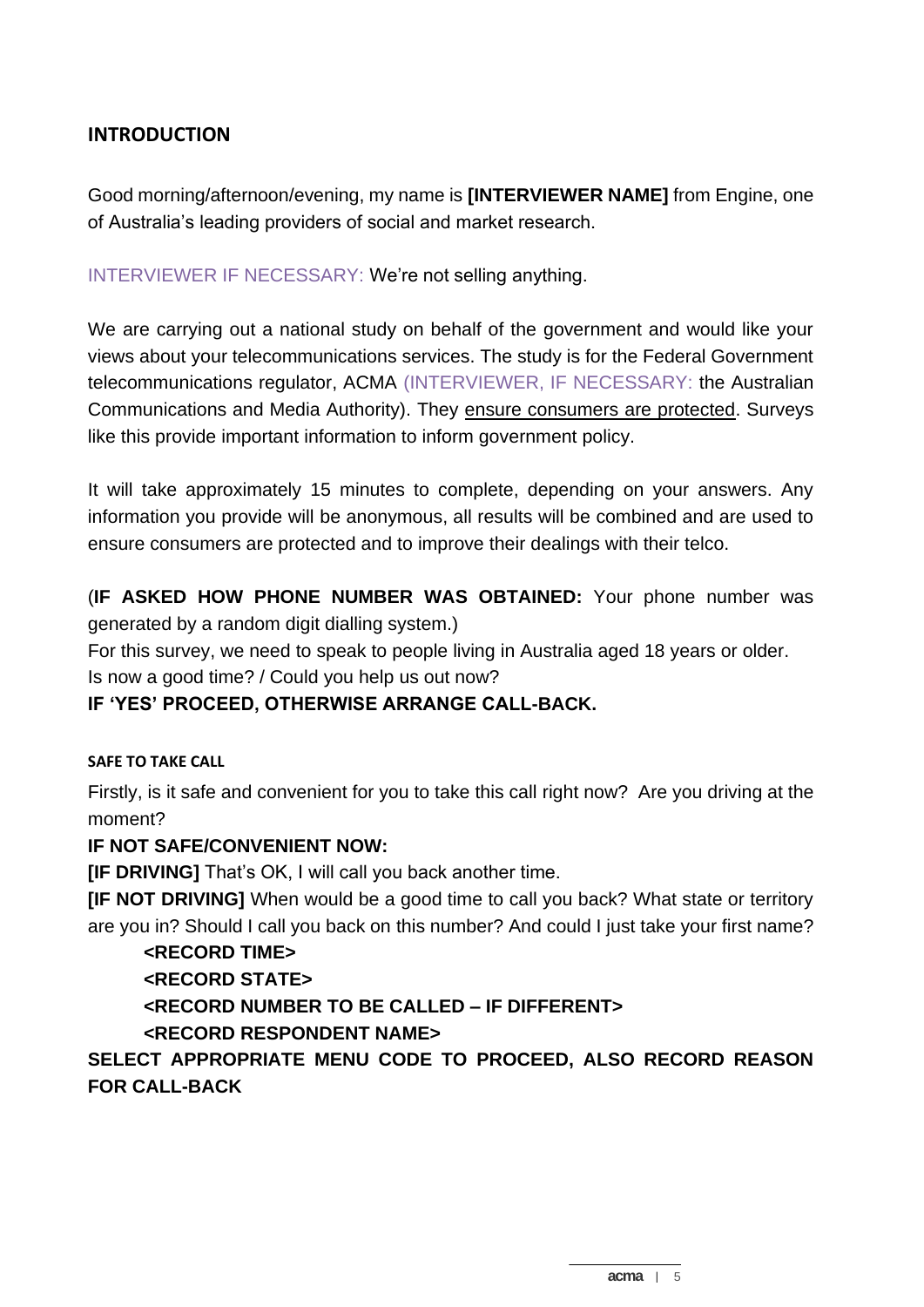## **IF SAFE/CONVENIENT TO CONTINUE ON MOBILE:**

Can I just check, are you 18 years or older and the main user of this mobile phone?

| Yes - 18 years or<br>older and main<br>user of mobile<br>phone |                | <b>CONTINUE</b>           |  |
|----------------------------------------------------------------|----------------|---------------------------|--|
| $No$ – under 18<br>years of age                                | $\overline{2}$ | <b>THANK &amp; CLOSE</b>  |  |
| $No$ – not main user<br>of mobile phone                        | 3              | ASK TO SPEAK TO MAIN USER |  |
| Refused                                                        | 98             | <b>THANK &amp; CLOSE</b>  |  |
| Don't know/Can't<br>Say                                        | 99             | <b>THANK &amp; CLOSE</b>  |  |

#### **MONITORING & RECORDING**

Before we start, I need to let you know that this call is being recorded for quality control and training purposes, and that my supervisor may listen in to check my work. Is that okay with you?

(**IF REQUIRED:** This survey is carried out in compliance with the Privacy Act, and your answers will be used only for research purposes. You will not be able to be identified in any reporting.)

| Yes – INTERVIEWER: I'm now recording as you agreed |  |
|----------------------------------------------------|--|
| No - INTERVIEWER: OK, I understand                 |  |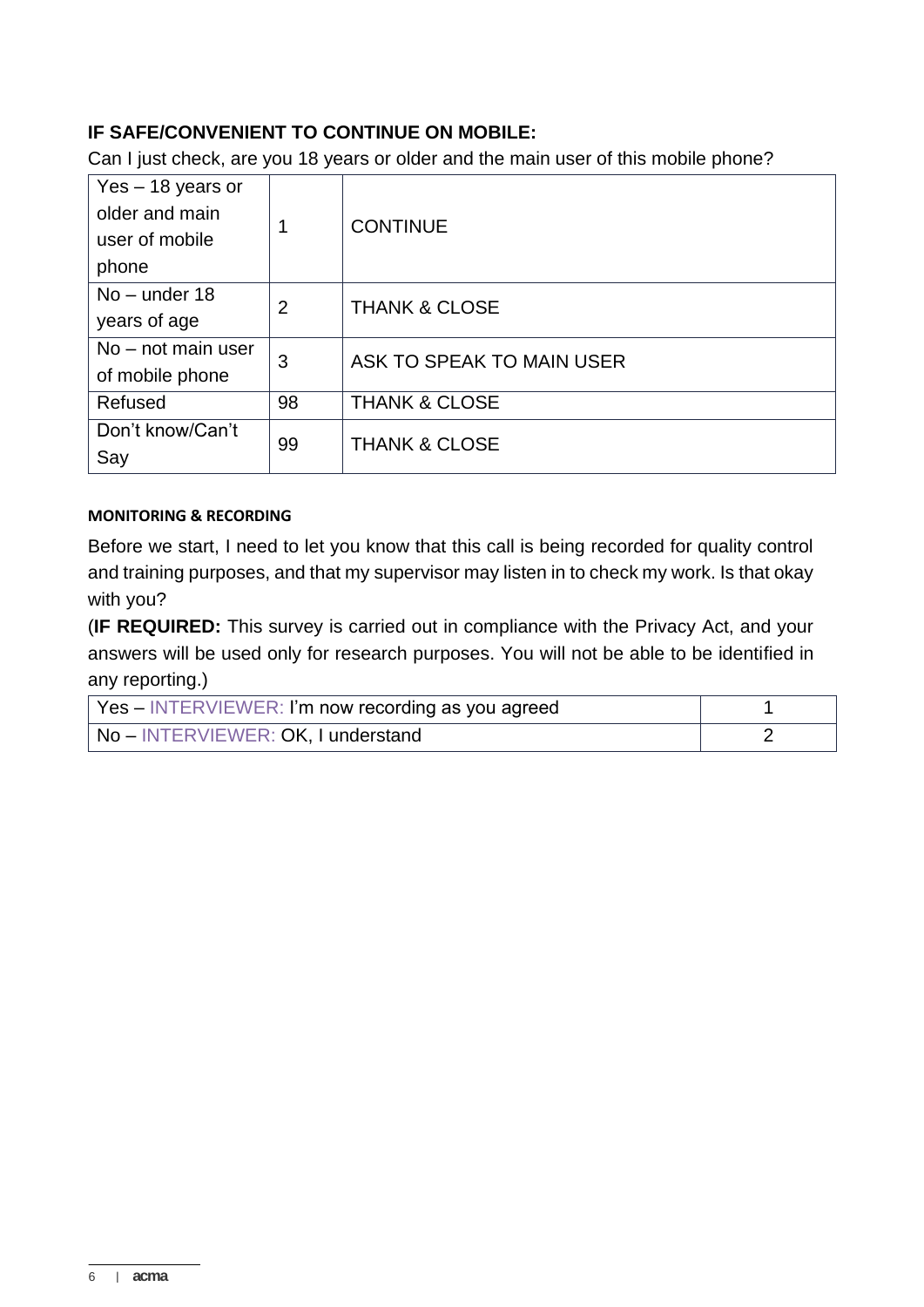## **DEMOGRAPHICS (D)**

I just need to ask a couple of questions to make sure we get a good cross-section of people.

## **ASK ALL**

**HD1.** RECORD RESPONDENT GENDER – DO NOT READ OUT **SR** 

| Male     |   |
|----------|---|
| ' Female | r |

#### **ASK ALL**

**HD2**. Firstly, could you please tell me your age?

RECORD EXACT AGE [ALLOWABLE RANGE 18-120]: \_\_\_\_\_\_\_\_\_\_\_

IF REFUSED EXACT AGE: What is your age group, are you: READ OUT **SR** 

| Under 18 years      | 0  | <b>THANK &amp; CLOSE</b> |
|---------------------|----|--------------------------|
| $18 - 19$ years     | 1  |                          |
| $20 - 24$ years     | 2  |                          |
| $25 - 29$ years     | 3  |                          |
| $30 - 34$ years     | 4  |                          |
| $35 - 39$ years     | 5  |                          |
| $40 - 44$ years     | 6  |                          |
| $45 - 49$ years     | 7  |                          |
| $50 - 54$ years     | 8  |                          |
| $55 - 59$ years     | 9  |                          |
| $60 - 64$ years     | 10 |                          |
| $65 - 69$ years     | 11 |                          |
| $70 - 74$ years     | 12 |                          |
| $75 - 79$ years     | 13 |                          |
| $80 + \text{years}$ | 14 |                          |
| Refused             | 98 | <b>THANK &amp; CLOSE</b> |

IF UNDER 18 YEARS OR REFUSED, THANK & CLOSE: TERMINATE AS "Out of scope – Aged under 18" OR "Refused – Age".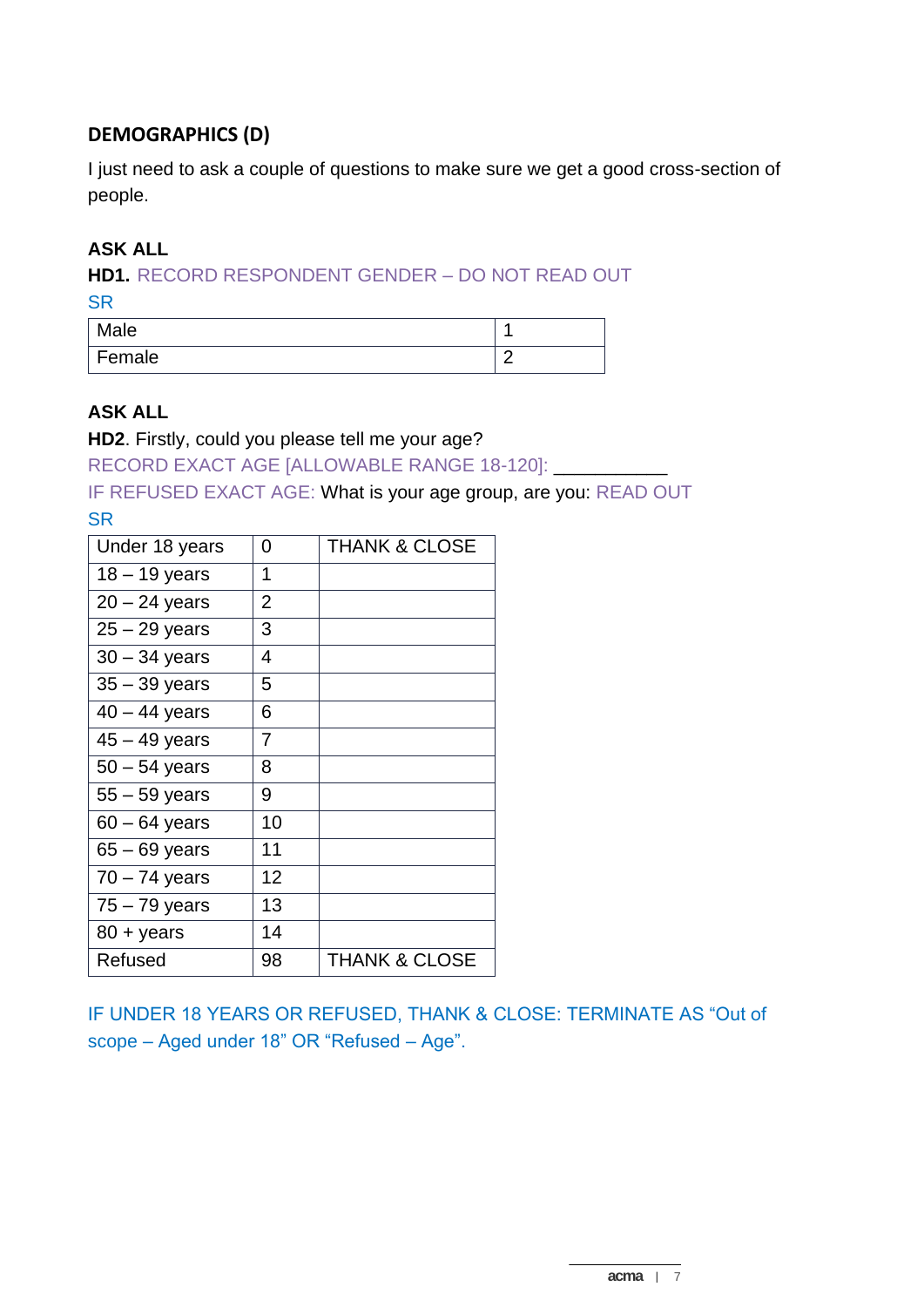## **ASK ALL**

#### **HD3.** What is your postcode?

INTERVIEWER: IF DON'T KNOW POSTCODE, RECORD AS "DON'T KNOW". IF REFUSED POSTCODE RECORD AS "REFUSED"

#### PROGRAMMER: ALLOW FOR 4 DIGIT RESPONSE

| <b>RECORD POSTCODE:</b> |    | GO TO HD6a |
|-------------------------|----|------------|
| Refused                 | 98 | GO TO HD4  |
| Don't know              | 99 | GO TO HD4  |

# **ASK IF REFUSED OR DON'T KNOW POSTCODE (HD3 = Refused (98) OR Don't know (99)),**

#### **OTHERS GO TO HD6a**

**HD4**. What is your suburb or town please? Or your nearest town if you are in a regional area?

IF NECESSARY: We ask this to compare data from areas all around Australia. Your responses will be confidential and reported anonymously with other households from all over Australia.

| <b>RECORD SUBURB:</b> |    | GO TO HD5 |
|-----------------------|----|-----------|
| Refused               | 98 | GO TO HD5 |
| Don't know            | 99 | GO TO HD5 |

# **ASK IF REFUSED OR DON'T KNOW POSTCODE (HD3 = Refused (98) OR Don't know (99)),**

## **OTHERS GO TO HD6a**

**HD5.** In which of the following areas do you live?

#### READ OUT.

| Sydney                       |                |  |
|------------------------------|----------------|--|
| NSW not Sydney               | $\overline{2}$ |  |
| Melbourne                    | 3              |  |
| <b>VIC not Melbourne</b>     | $\overline{4}$ |  |
| <b>Brisbane</b>              | 5              |  |
| Queensland not Brisbane      | 6              |  |
| Perth                        | 7              |  |
| Western Australia not Perth  | 8              |  |
| Adelaide                     | 9              |  |
| South Australia not Adelaide | 10             |  |
| <b>ACT</b>                   | 11             |  |
| Hobart                       | 12             |  |
| <b>Tasmania not Hobart</b>   | 13             |  |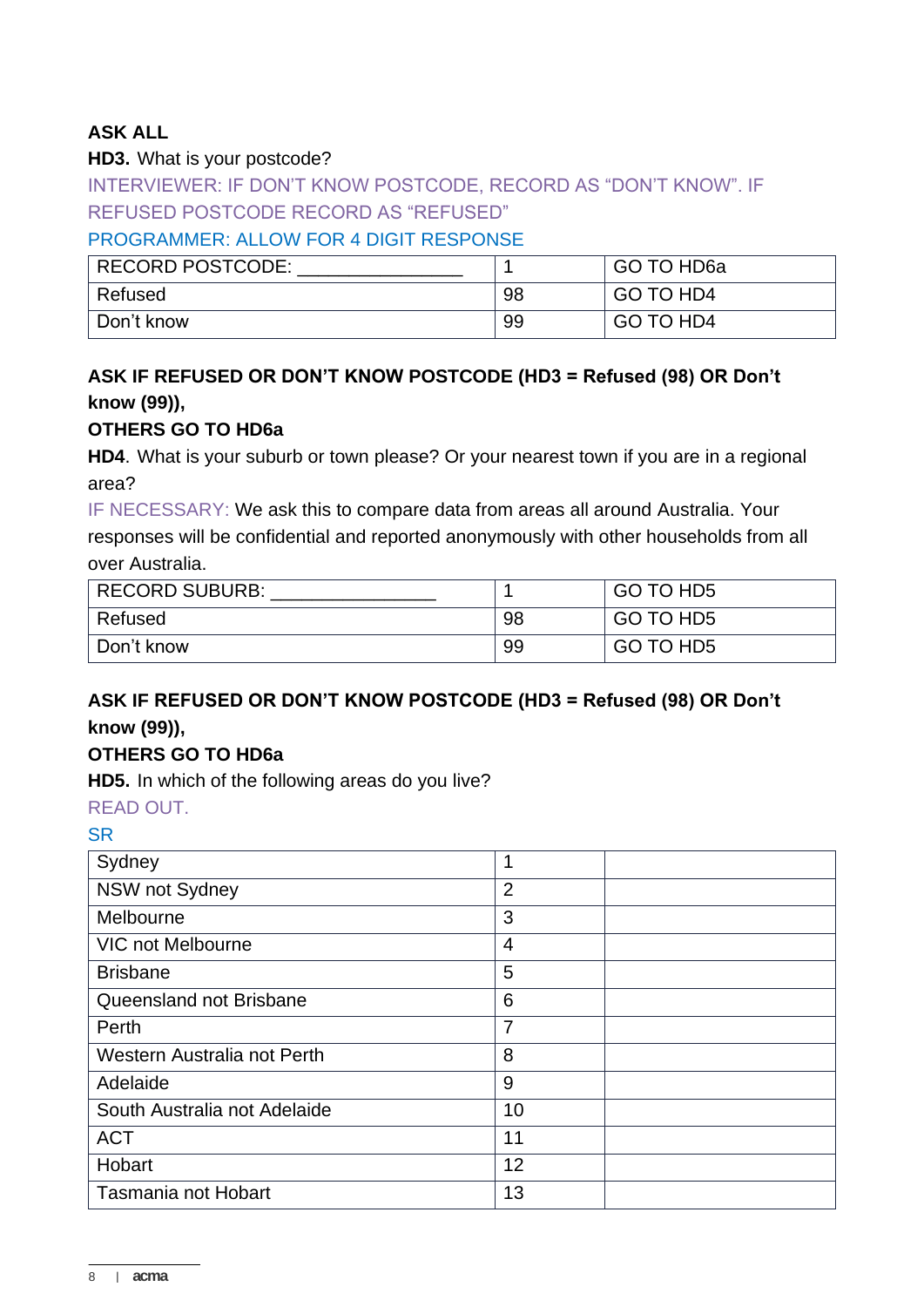| Darwin                        | 14 |                          |
|-------------------------------|----|--------------------------|
| Northern Territory not Darwin | 15 |                          |
| Refused (DO NOT READ OUT)     | 98 | <b>THANK &amp; CLOSE</b> |
| Don't know (DO NOT READ OUT)  | 99 | <b>THANK &amp; CLOSE</b> |

# **ASK ALL**

**HD6a**. Including yourself, how many people aged 18 years and over live in your household?

# DO READ OUT.

#### **SR**

| RECORD NUMBER [ALLOWABLE RANGE 1- |    |                          |
|-----------------------------------|----|--------------------------|
| Refused                           | 98 | <b>THANK &amp; CLOSE</b> |
| Don't know                        | 99 | <b>THANK &amp; CLOSE</b> |

## **ASK ALL**

**HD6b.** And, including yourself, how many people in TOTAL live in your household? DO READ OUT.

#### **SR**

| <b>RECORD NUMBER</b>    |     |                          |
|-------------------------|-----|--------------------------|
| [ALLOWABLE RANGE 1-15]: |     |                          |
| Refused                 | -98 | <b>THANK &amp; CLOSE</b> |
| Don't know              | 99  | <b>THANK &amp; CLOSE</b> |

## **ASK ALL**

HD7a. Including your own, how many mobile phones are in use by adults, aged 18 years and over, in your household? By in use we mean regularly take calls on. DO READ OUT.

| RECORD NUMBER [ALLOWABLE RANGE 1- |    |
|-----------------------------------|----|
| <b>151:</b>                       |    |
| Refused                           | 98 |
| Don't know                        | 99 |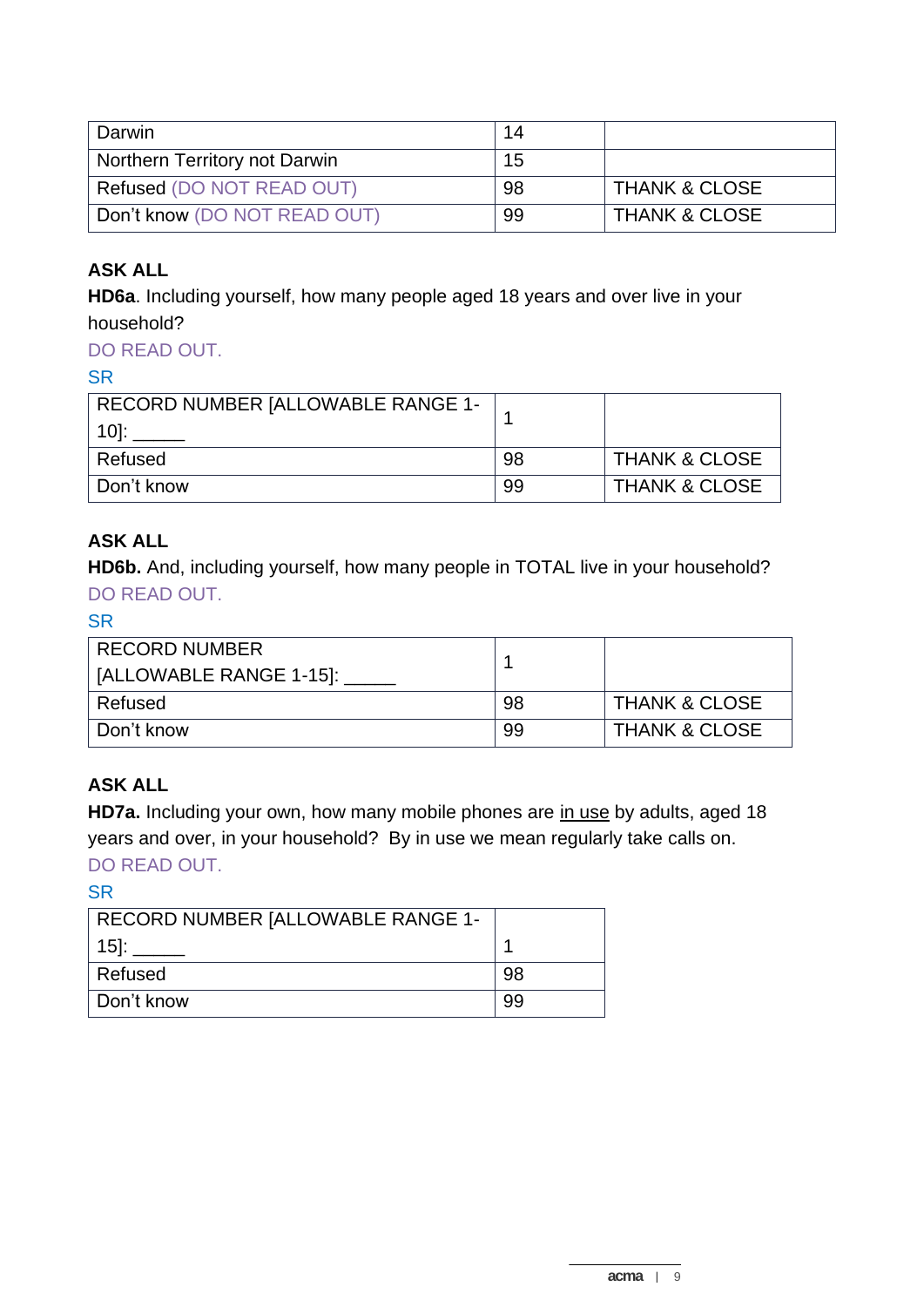## **ASK IF U-18s LIVING IN HOUSEHOLD (i.e. HD6b > HD6a)**

**HD7b.** And how many mobile phones are in use by children under 18 years of age in your household? By in use we mean regularly take calls on.

## DO READ OUT.

| RECORD NUMBER [ALLOWABLE RANGE 0 - |    |
|------------------------------------|----|
| $15$ :                             |    |
| Refused                            | 98 |
| ∣ Don't know                       | 99 |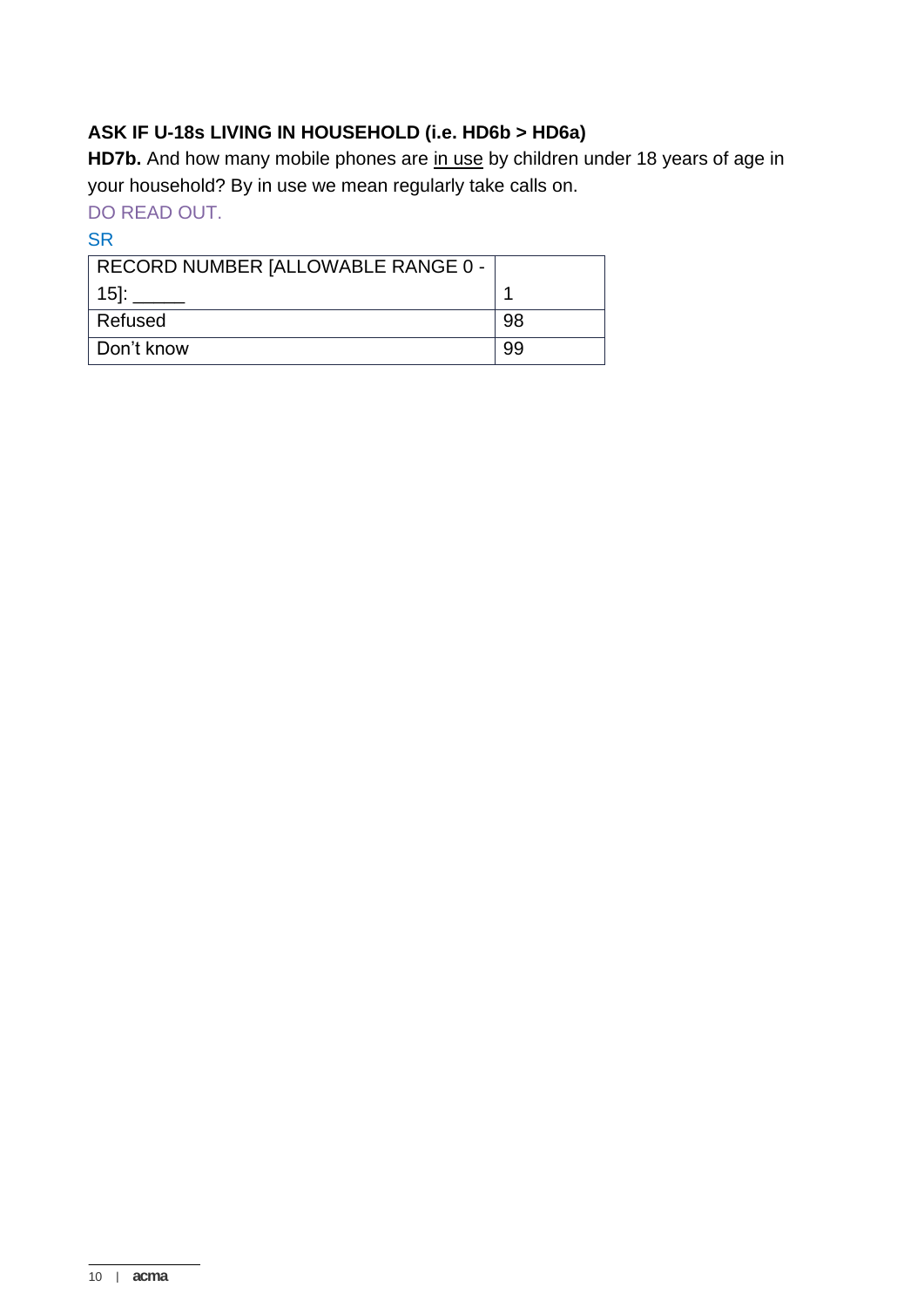## **HOUSEHOLD SERVICES (S)**

#### **ASK ALL**

**HS1.** Which of the following services does your household have? READ OUT.

MR.

PROGRAMMER: RESPONDENT CAN NOT SELECT BOTH CODES 1 AND 2. PROGRAMMER: ONLY SHOW CODE 5 IF MORE THAN ONE PERSON IN HOUSEHOLD (HD6b >1, 98 OR 99) AND MORE THAN 1 MOBILE PHONE IN USE (AT HD7a/b)

| Home phone connected to make or receive calls                  | 1  |                    |
|----------------------------------------------------------------|----|--------------------|
| Home phone connected (with or without handset) but not used    | 2  |                    |
| Home internet (e.g. fixed line or NBN                          | 3  |                    |
| Mobile broadband << that is owned and shared by your           |    |                    |
| household members - IF MORE THAN 1 PERSON LIVING IN            |    |                    |
| H/HOLD AT HD6b>> << owned by you and not by an employer        |    |                    |
| or other person - IF 1 PERSON LIVING IN H/HOLD AT HD6b>>       |    |                    |
| (using data-only SIM card, dongle, or other connections like a | 4  |                    |
| data card, USB modem, portable Wi-Fi modem). This does not     |    |                    |
| include mobile phone data plans. IF NECESSARY: Broadband       |    |                    |
| that is not connected to a socket or copper line, it can work  |    |                    |
| anywhere (unlike fixed wireless), you can take the modem to a  |    |                    |
| new house and simply continue to use.                          |    |                    |
| Family plan for data sharing among multiple mobile phones in   | 5  |                    |
| the household                                                  |    |                    |
| None of the above (DO NOT READ OUT)                            | 97 | <b>THANK &amp;</b> |
|                                                                |    | <b>CLOSE</b>       |
| Refused (DO NOT READ OUT)                                      |    | <b>THANK &amp;</b> |
|                                                                |    | <b>CLOSE</b>       |
| Don't know (DO NOT READ OUT)                                   |    | <b>THANK &amp;</b> |
|                                                                |    | <b>CLOSE</b>       |

# **IF HOME PHONE CONNECTED BUT NOT USED ONLY (CODE 2 ONLY) AT HS1 – THANK & CLOSE**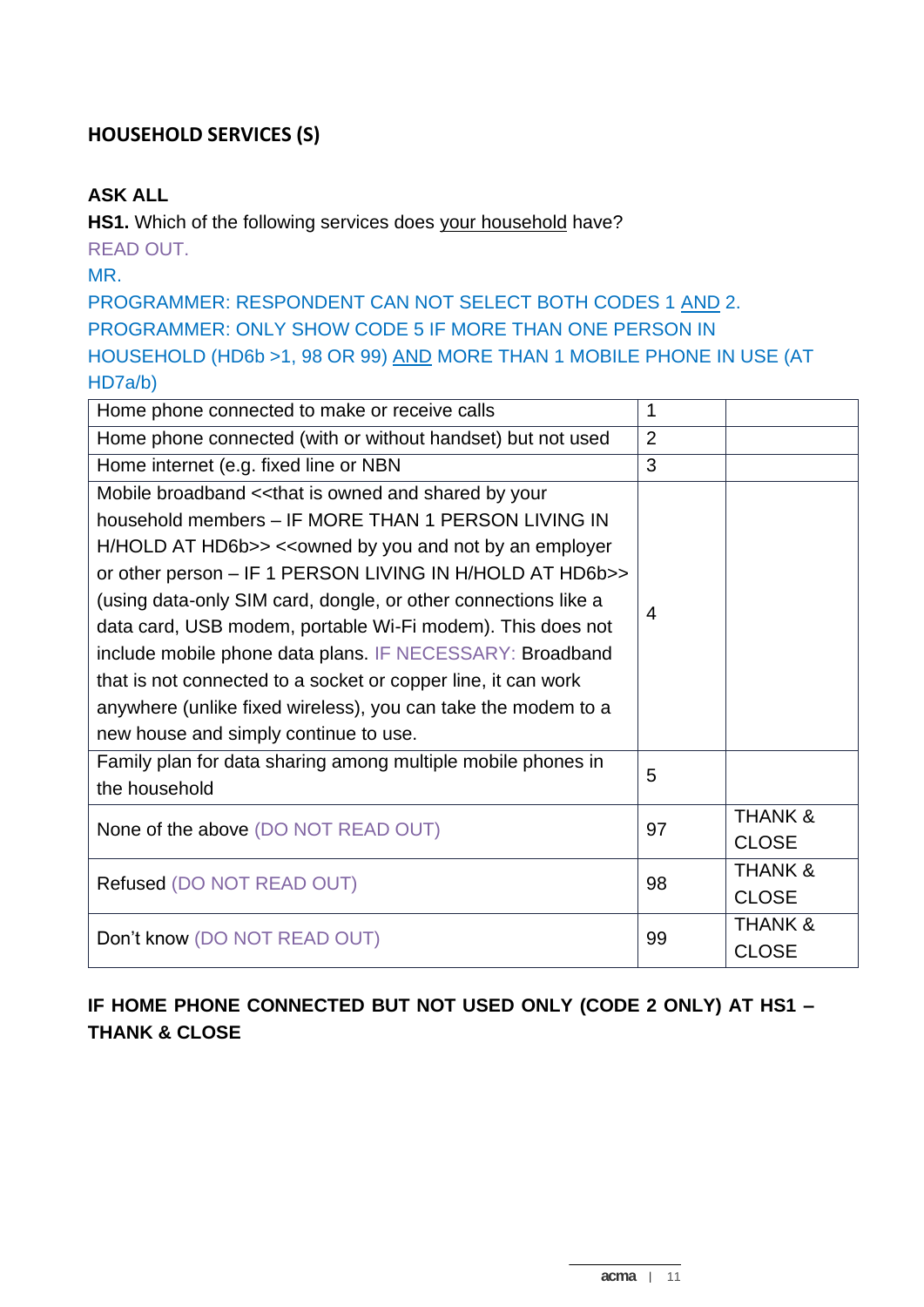## **ASK IF HOUSEHOLD SIZE 18+ >1 (AT HD6a)**

**HS2.** Are you the person in your household who has the main or shared responsibility for these services in your household?

INTERVIEWER: RESPONDENT NEEDS TO BE ABLE TO COMMENT ON SERVICES, ANY PROBLEMS, FAULTS OR COMPLAINTS, KNOW THE PROVIDER AND BE AWARE OF ANY SWITCHING/CHANGING OF PLANS/PROVIDERS/SERVICES.

#### **THEY DO NOT NEED TO BE THE BILL-PAYER.**

DO NOT READ OUT.

#### SR

| Yes        |    | <b>CONTINUE</b>                   |
|------------|----|-----------------------------------|
| <b>No</b>  |    | THANK & CLOSE (WITH DEMOGRAPHICS) |
| Refused    | 98 | <b>THANK &amp; CLOSE</b>          |
| Don't know | 99 | <b>THANK &amp; CLOSE</b>          |

## **ASK IF MORE THAN ONE SERVICE AT HS1**

**HS3.** And, **not including mobile phones,** are the telco services in your household all

currently provided by the same telco?

**SR** 

| Yes - All services from one telco |    |
|-----------------------------------|----|
| No - More than one telco          |    |
| Refused                           | 98 |
| Don't know                        |    |

# **ASK ALL WITH FIXED INTERNET AT HOME (CODES 3 AT HS1)**

**HS4.** Which type of FIXED internet do you have at home <<we don't mean your mobile broadband – IF MOBILE BROADBAND AT HS1>>?

INTERVIEWER: IF MORE THAN ONE BECAUSE MIGRATING TO NBN TAKE THE OUTGOING SERVICE

INTERVIEWER: OTHERWISE IF MORE THAN ONE TAKE WHAT THEY CONSIDER THE MAIN SERVICE

IF DON'T KNOW, PROBE

| Dial-up or ISDN                                                                    |                |
|------------------------------------------------------------------------------------|----------------|
| ADSL, ADSL+, ADSL2                                                                 | $\overline{2}$ |
| Cable                                                                              | 3              |
| Fixed wireless broadband (not NBN)                                                 | 4              |
| Satellite (not NBN)                                                                | 5              |
| NBN (IF NECESSARY: such as Fibre to the node (FTTN), HFC, fibre to-the             |                |
| premises (FTTP), fibre-to-the-building (FTTB), fibre-to-the-curb (FTTC), NBN fixed | 6              |
| wireless and NBN satellite)                                                        |                |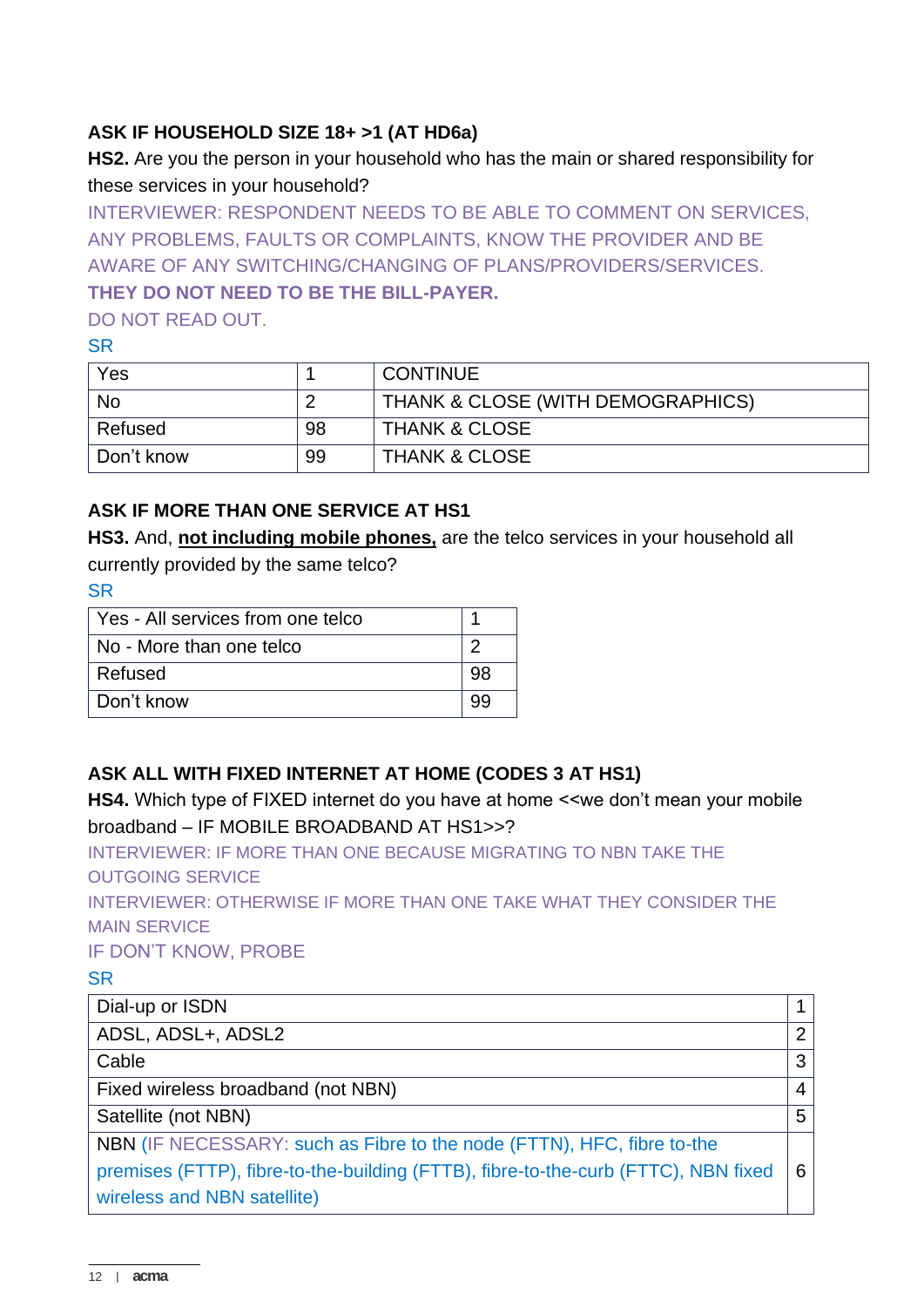| Non-NBN highspeed broadband (IF NECESSARY: such as FTTP, FTTN from |   |
|--------------------------------------------------------------------|---|
| providers such as iiNet or Transact, or FTTB such as from TPG)     |   |
| Refused                                                            | 9 |
|                                                                    |   |
| Don't know                                                         | 9 |
|                                                                    |   |

## **ASK IF HOME PHONE (CODE 1 or 2 AT HS1)**

**HS4a.** Is your home phone connected to the NBN (national broadband network)? **SR** 

| Yes        |    |
|------------|----|
| <b>No</b>  |    |
| Refused    | 98 |
| Don't know |    |

# **ASK IF INTERNET CONNECTED - OR PHONE CONNECTED - TO THE NBN (CODE 6 AT HS4 OR CODE 1 AT HS4a)**

**HS5.** And which type of NBN connection does your household have?

READ OUT BOLD TEXT ONLY.

INTERVIEWER: IF ASKED, PROVIDE DETAILED DESCRIPTION OF TECH TYPES **SR** 

| Hybrid fibre coaxial or HFC (The existing 'pay TV' or cable network is used                                                                                                                                                               | 1 |
|-------------------------------------------------------------------------------------------------------------------------------------------------------------------------------------------------------------------------------------------|---|
| to connect your premises to the nearest available fibre node)                                                                                                                                                                             |   |
| Fibre to the premises or FTTP (fibre optic cable connected to your house,                                                                                                                                                                 |   |
| technician will have installed two NBN boxes, one outside, and one on the                                                                                                                                                                 | 2 |
| same wall inside, if a second box inside for battery back – definitely FTTP)                                                                                                                                                              |   |
| Fibre to the node or building or FTTN or FTTB (fibre optic cable is                                                                                                                                                                       |   |
| connected to the 'nodes' located in your street / nearby, with the existing                                                                                                                                                               |   |
| copper network then used to connect your premises to this node; Often used                                                                                                                                                                | 3 |
| for apartment blocks where a fibre optic cable is connected to the building                                                                                                                                                               |   |
| (usually in the communications room), then existing wiring within the building                                                                                                                                                            |   |
| used to connect each apartment to this)                                                                                                                                                                                                   |   |
| <b>Fibre to the curb or FTTC</b> (fibre is near your premises, from here the<br>existing copper network connects you to the NBN. FTTC customers have a<br>connection box inside their home or premises that powers your FTTC<br>service.) | 4 |
| Fixed wireless (NBN transmission tower transmits to an antenna on your                                                                                                                                                                    | 5 |
| roof)                                                                                                                                                                                                                                     |   |
| <b>Satellite</b> (SkyMuster) (a satellite dish at your premises)                                                                                                                                                                          | 6 |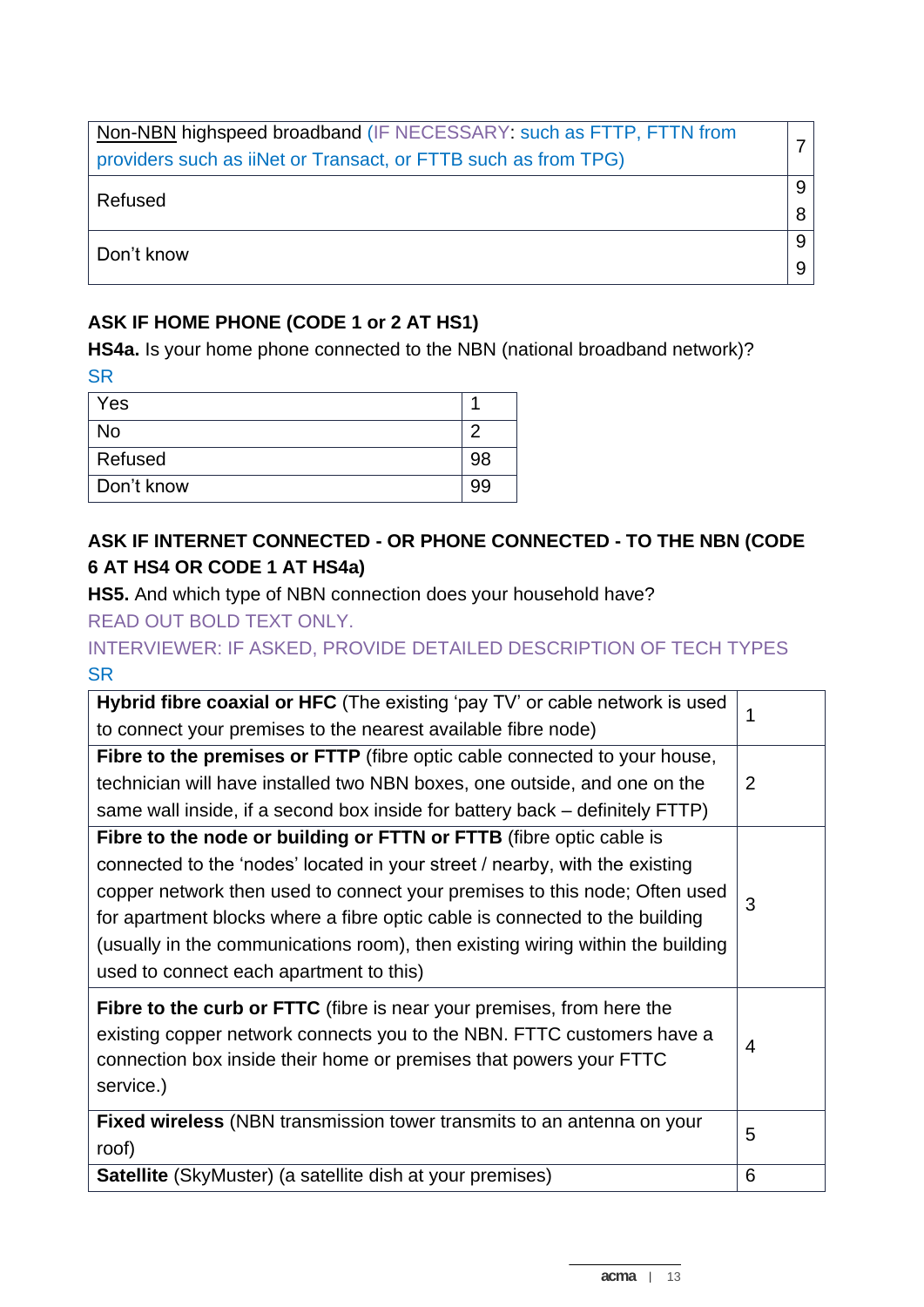| Refused (DO NOT READ OUT)    | 98 |
|------------------------------|----|
| Don't know (DO NOT READ OUT) | 99 |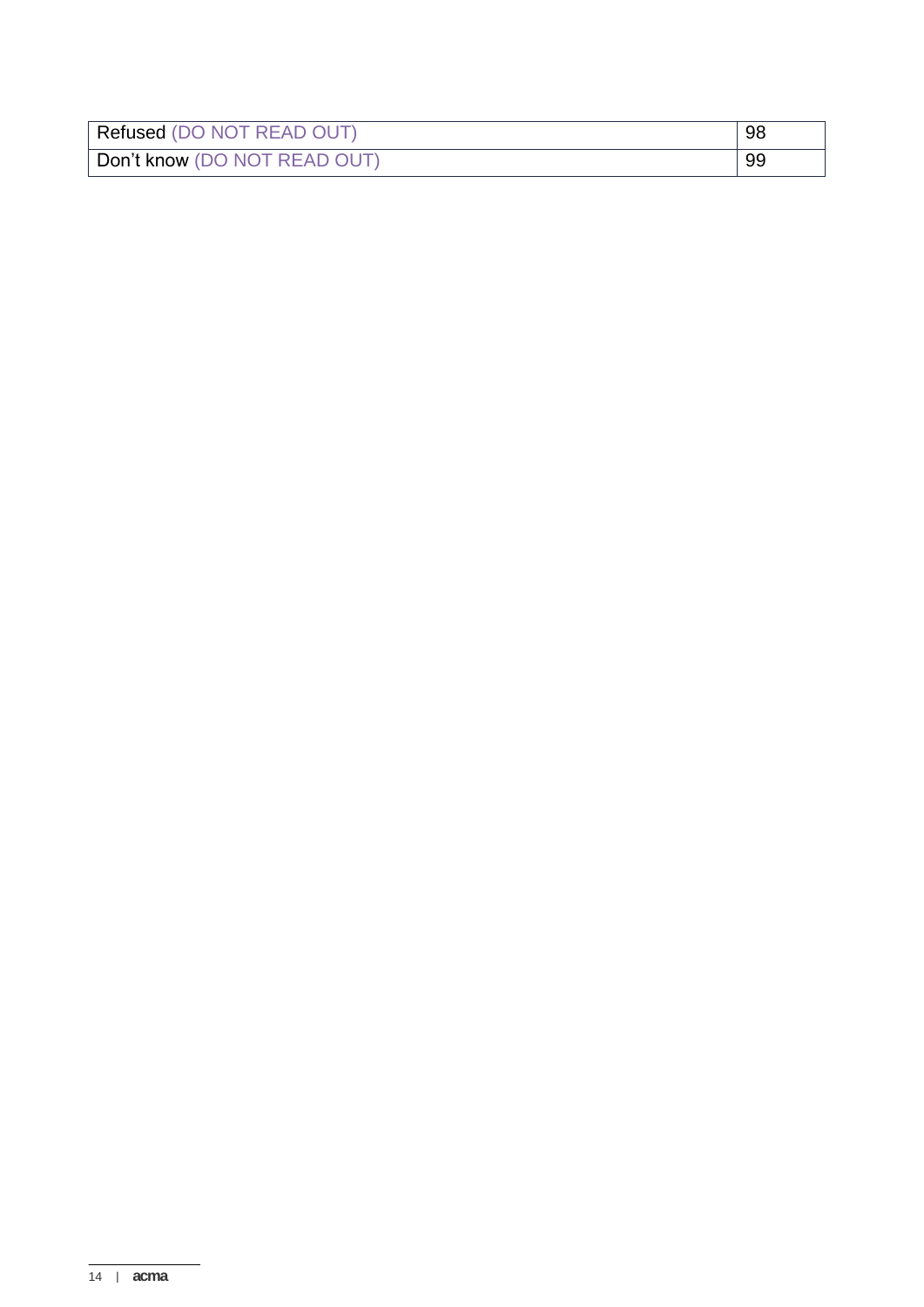# **SECTION 1 – SERVICE USAGE BEHAVIOUR (U)**

Thank you. We'd now like to ask you some more questions about your household's telco services. These are services that can be used by anybody in the household, such as your <<**home phone** – IF HS1 CODE 1>>, <<**home internet** – IF HS1 CODE 3>> << **mobile broadband** – IF HS1 CODE 4>> <<**mobile phone family shared data plan**  – IF HS1 CODE 5>>

## **ASK ALL WITH CONNECTED HOME PHONE (HS1 CODE 1)**

**HU2a.** How often has your household used your home phone over the past 6 months? Would that be…

#### READ OUT SCALE

| Multiple times a day         | 1              |
|------------------------------|----------------|
| Once a day                   | $\overline{2}$ |
| Weekly                       | 3              |
| Monthly                      | 4              |
| Less often than monthly      | 5              |
| Not at all in past 6 months  | 6              |
| Refused (DO NOT READ OUT)    | 98             |
| Don't know (DO NOT READ OUT) | 99             |

# **ASK ALL WITH INTERNET AT HOME (HS1 CODES 3 or 4)**

**HU3.** Which, if any, of the following **smart devices** does your household have connected to the internet at home? Not including computers, tablets and mobile phones. READ OUT DEVICES

#### SR FOR EACH DEVICE

|    | <b>Devices</b>                      | <b>Yes</b> | <b>No</b>      | <b>Refused</b> | Don't |
|----|-------------------------------------|------------|----------------|----------------|-------|
|    |                                     |            |                |                | know  |
|    | <b>Smart TV</b>                     |            | $\overline{2}$ | 98             | 99    |
| 3  | Smart lighting                      |            | $\overline{2}$ | 98             | 99    |
| 4  | Smart security system or security   |            | $\overline{2}$ | 98             | 99    |
|    | cameras                             |            |                |                |       |
| 5  | Smart heating or cooling system     |            | $\overline{2}$ | 98             | 99    |
| 6  | Voice controlled smart speaker like |            | $\overline{2}$ | 98             | 99    |
|    | Google Home, Amazon Echo or Apple   |            |                |                |       |
|    | home pod                            |            |                |                |       |
| 96 | Any other home smart device used in | 1          | $\overline{2}$ | 98             | 99    |
|    | the household (please specify)      |            |                |                |       |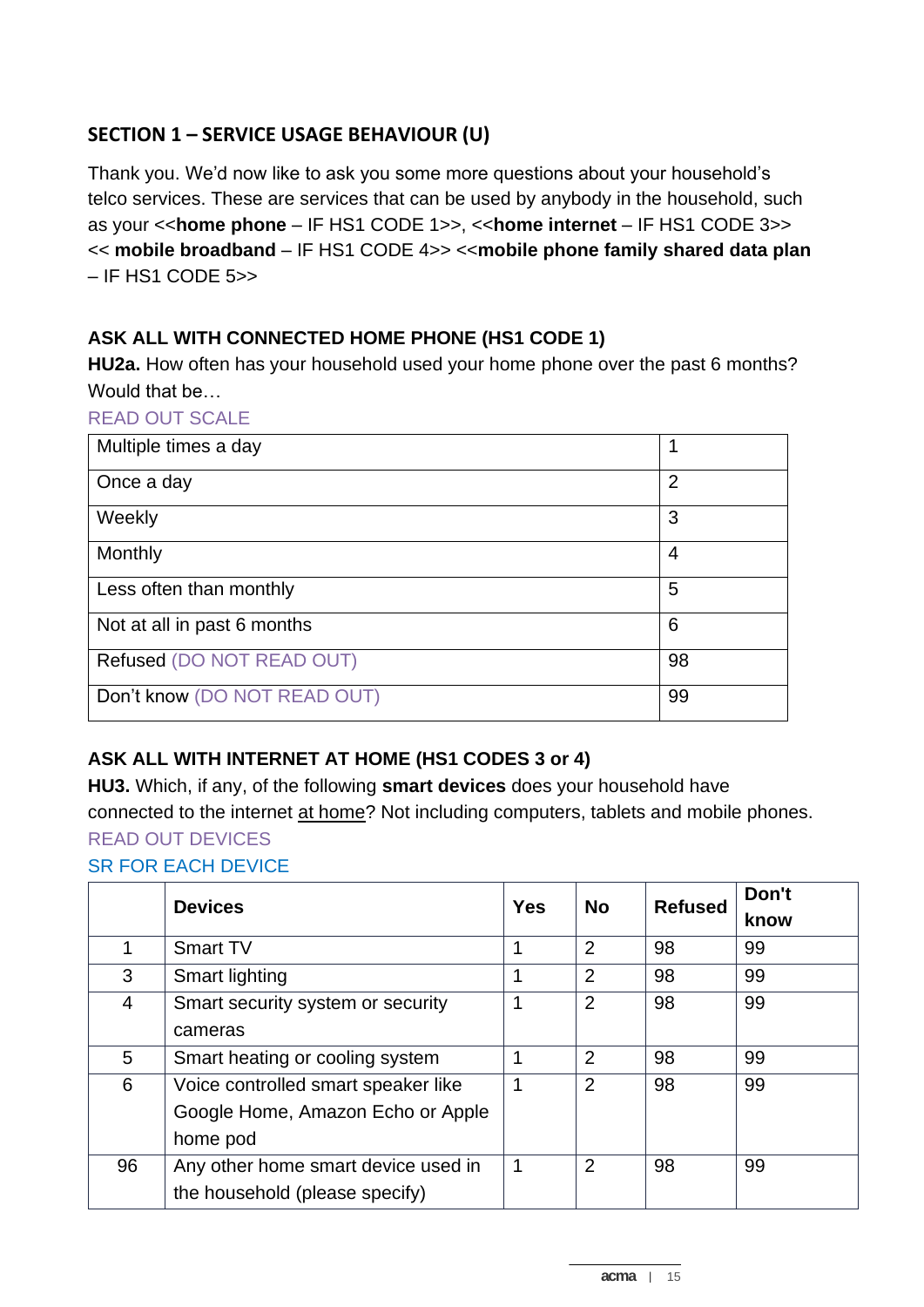# **ASK ALL WITH INTERNET AT HOME (HS1 CODES 3 or 4)**

**HU4.** Which, if any, of the following has your household used the household's internet for **in the last 6 months**?

READ OUT

#### MR

| Watching video content (streaming Netflix, Foxtel, catch-up for free<br>to air TV or You Tube) | 1              |
|------------------------------------------------------------------------------------------------|----------------|
| Listening to audio (radio, music services or podcasts)                                         | $\overline{2}$ |
| Streaming free to air TV for live or catch-up viewing                                          | 3              |
| Watching or participating in online gaming                                                     | 4              |
| Running a business from home                                                                   | 5              |
| Working from home (your company's offices are elsewhere)                                       | 6              |
| Studying                                                                                       | $\overline{7}$ |
| None of the above (DO NOT READ OUT)                                                            | 97             |
| Refused (DO NOT READ OUT)                                                                      | 98             |
| Don't know (DO NOT READ OUT)                                                                   | 99             |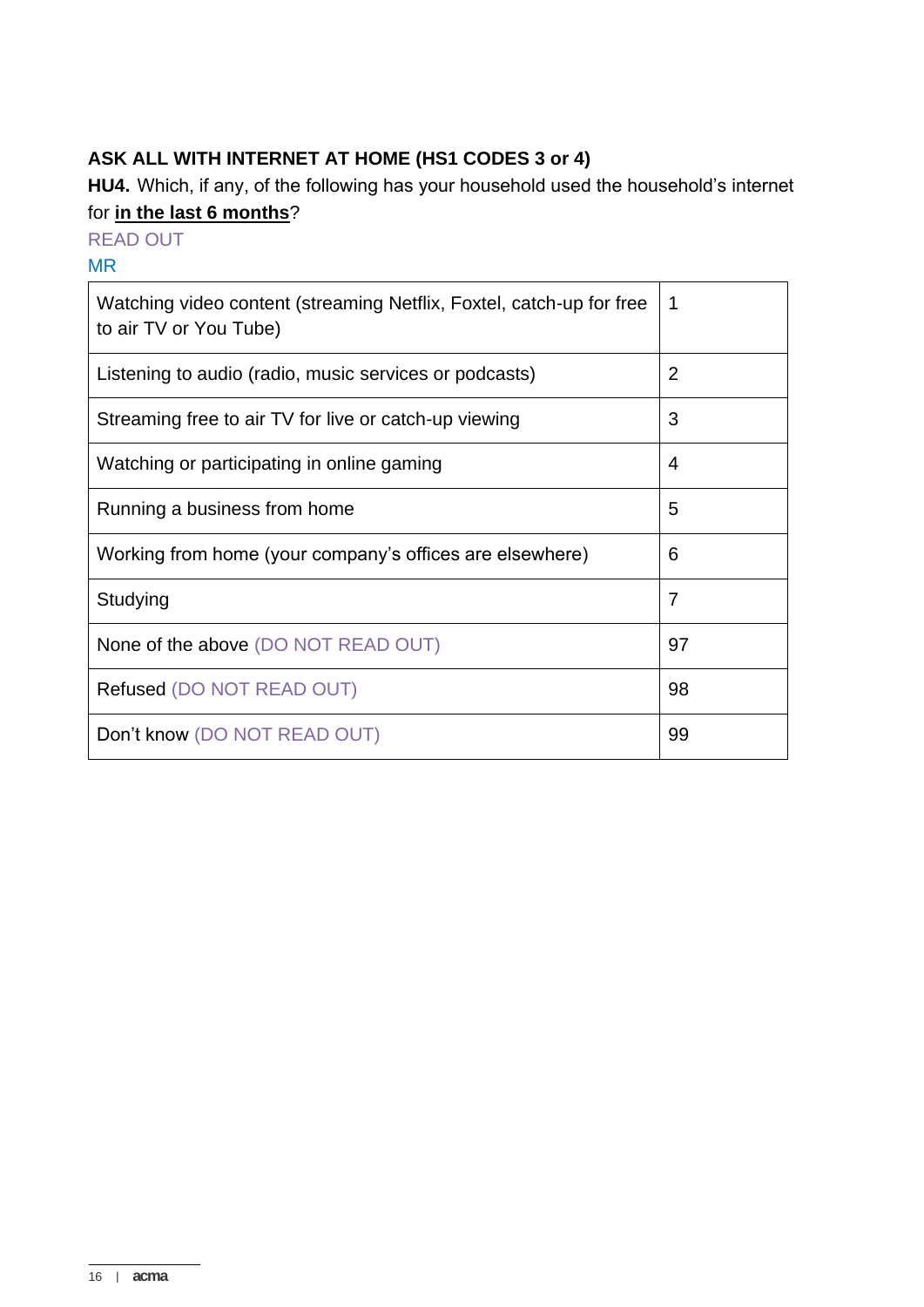## **ASK ALL**

**HU5**. I'm now going to read some factors that might affect your household's experience with your household's telco services, such as your <<**home phone** – IF HS1 CODE 1>>, <<**home internet** – IF HS1 CODE 3>>, << **mobile broadband** – IF HS1 CODE 4>> <<**mobile phone family shared data plan** – IF HS1 CODE 5>>. For each one could you please tell me whether it is Extremely important, Very important, Moderately important, Slightly important or not important at all to your household.

So, firstly how important or not is <<INSERT FACTOR>> to your household? Would you say….

|   |                                       | <b>Extremel</b><br>Importa<br>nt | Very<br>Importa<br>nt | Moderately<br>Important | Slightly<br>importa<br>nt | Not<br>Importan<br>t at all | Refused<br><b>DO NOT</b><br><b>READ</b><br>OUT) | Don't<br>Know/<br>Can't say<br>(DO NOT<br><b>READ OUT</b> |
|---|---------------------------------------|----------------------------------|-----------------------|-------------------------|---------------------------|-----------------------------|-------------------------------------------------|-----------------------------------------------------------|
| A | Good customer service                 |                                  | $\overline{2}$        | 3                       | 4                         | 5                           | 98                                              | 99                                                        |
| B | Not being locked into<br>contract/s   |                                  | 2                     | 3                       | 4                         | 5                           | 98                                              | 99                                                        |
| C | Price of services                     |                                  | $\overline{2}$        | 3                       | 4                         | 5                           | 98                                              | 99                                                        |
| D | Faults and issues being<br>fixed      |                                  | 2                     | 3                       | 4                         | 5                           | 98                                              | 99                                                        |
| E | Rewards or loyalty programs           |                                  | $\overline{2}$        | 3                       | 4                         | 5                           | 98                                              | 99                                                        |
| F | Protection of personal<br>information | 1                                | 2                     | 3                       | 4                         | 5                           | 98                                              | 99                                                        |

#### READ OUT EACH FACTOR. REPEAT SCALE AS NECESSARY. SR FOR EACH FACTOR. RANDOMISE ORDER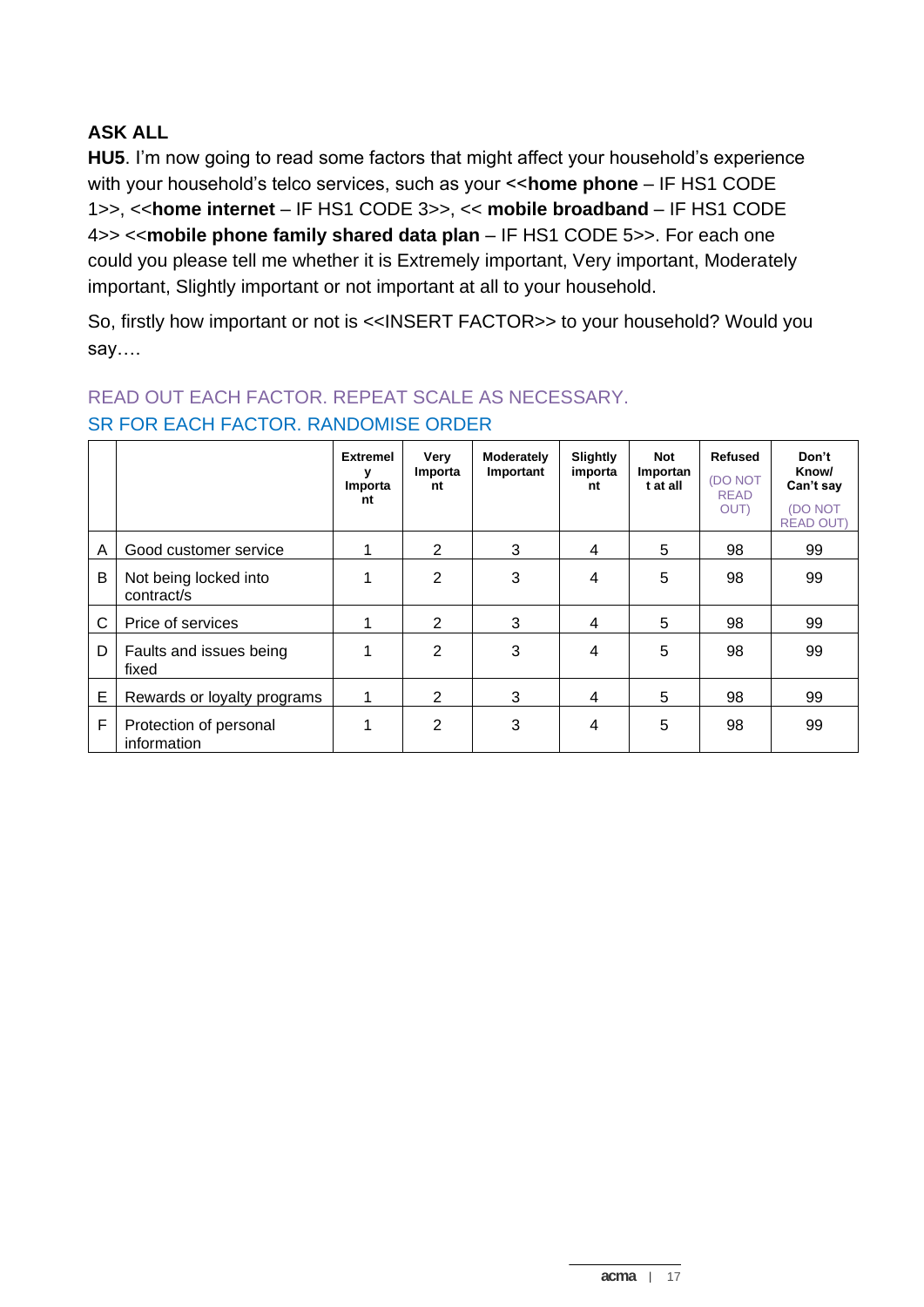# **SECTION 2 – EXPERIENCE (X)**

#### **ASK ALL**

**HX1.** I am now going to read some statements related to your household's telco plan or service, such as your <<**home phone** – IF HS1 CODE 1>>, <<**home internet** – IF HS1 CODE 3>>, << **mobile broadband** – IF HS1 CODE 4>> <<**mobile phone family shared data plan** – IF HS1 CODE 5>>. For each one, can you please tell me whether you strongly agree, agree, neither agree nor disagree, disagree or strongly disagree.

So firstly, <<INSERT STATEMENT>> Would your household…..

READ OUT SCALE. SR

REPEAT FOR EACH STATEMENT. REPEAT SCALE AS NECESSARY.

#### RANDOMISE STATEMENTS

|                                                                                                                                                | 1                 | 2              | 3       | 4              | 5                    | 98                                    | 99 Don't know           |
|------------------------------------------------------------------------------------------------------------------------------------------------|-------------------|----------------|---------|----------------|----------------------|---------------------------------------|-------------------------|
|                                                                                                                                                | Strongly<br>agree | agree          | neither | disagree       | Strongly<br>disagree | Refused<br>(DO<br><b>NOT</b><br>READ) | <b>(DO NOT</b><br>READ) |
| You know what internet<br>download speed your<br>household needs [IF HAVE<br><b>HOME INTERNET - CODE 3 AT</b><br>HS1                           | 1                 | 2              | 3       | 4              | 5                    | 98                                    | 99                      |
| You know your household has<br>the right telco plan to meet<br>your needs                                                                      | $\mathbf 1$       | $\overline{2}$ | 3       | $\overline{4}$ | 5                    | 98                                    | 99                      |
| It is easy to compare the telco<br>plans available for households                                                                              | 1                 | 2              | 3       | $\overline{4}$ | 5                    | 98                                    | 99                      |
| It is possible to tailor your<br>household telco plan if your<br>needs change                                                                  | 1                 | $\overline{2}$ | 3       | 4              | 5                    | 98                                    | 99                      |
| Your household regularly gets<br>the speed that you pay for in<br>your home internet plan [IF<br><b>HAVE HOME INTERNET - CODE 3</b><br>AT HS11 | $\mathbf 1$       | 2              | 3       | 4              | 5                    | 98                                    | 99                      |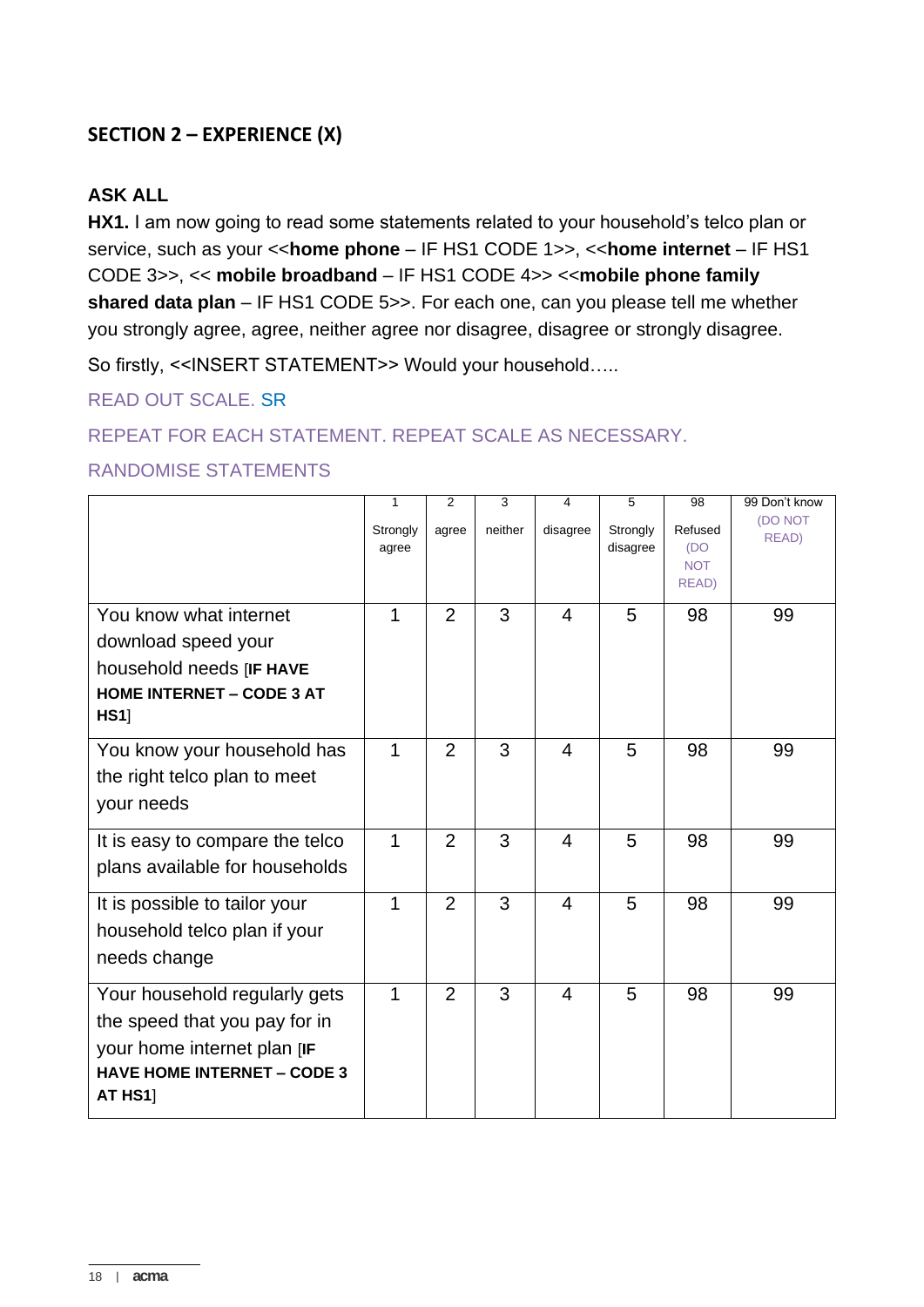## **SECTION 3 - ISSUES AND FAULTS (I)**

#### **ASK ALL**

**HI1.** In the last six months, have you had **any** issues or faults with your household telco services? It doesn't matter if you did not contact your telco provider about it, only that they happened.

DO NOT READ OUT.

**SR** 

| Yes        |    | <b>CONTINUE</b>              |
|------------|----|------------------------------|
| <b>No</b>  |    | GO TO CONTACT OVERVIEW (HO1) |
| Refused    | 98 | GO TO CONTACT OVERVIEW (HO1) |
| Don't know | 99 | GO TO CONTACT OVERVIEW (HO1) |

#### **ASK IF MORE THAN ONE SERVICE AT HS1**

**HI1a.** For which particular telco services did your household experience any issues or faults in that time?

PROGRAMMER ONLY RELEVANT SERVICES TO APPEAR ON SCREEN. IF ONLY ONE SERVICE (FROM CODES 1, 3, 4 and 5) AT HS1 AUTOCODE BELOW. MR

| Home phone - IF HS1 CODE 1                           |    |
|------------------------------------------------------|----|
| Home internet - IF HS1 CODE 3                        |    |
| Mobile broadband - IF HS1 CODE 4                     |    |
| Mobile phone family shared data plan - IF HS1 CODE 5 |    |
| Refused (DO NOT READ OUT)                            | 98 |
| Don't know (DO NOT READ OUT)                         | 99 |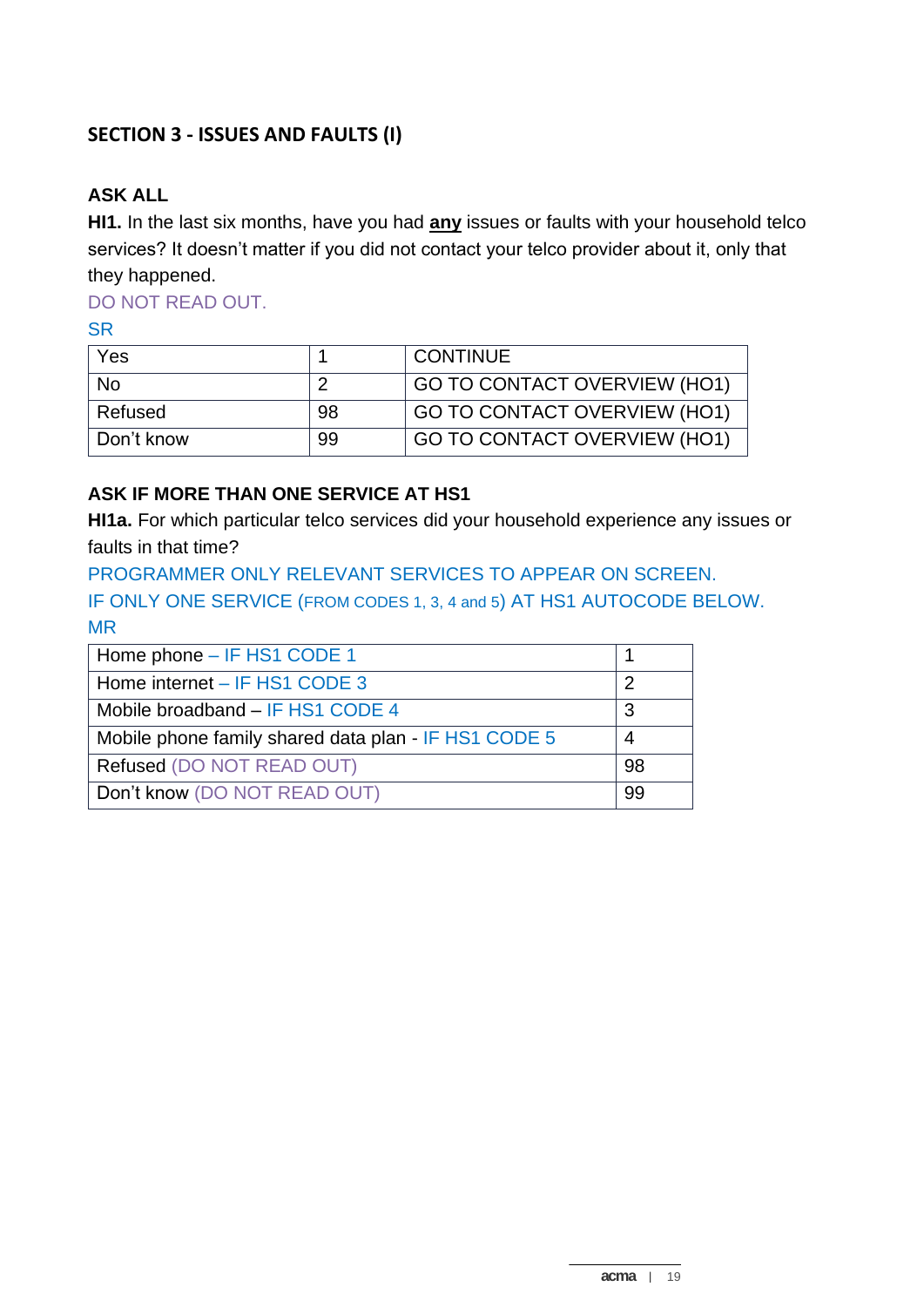## **ASK IF ISSUES OR FAULTS FOR HOME PHONE (CODE 1 AT HI1a)**

**HI2a.** What issues or faults has your household experienced with your **home phone** in the last 6 months? Which others? Any others?DO NOT READ. MR

#### **ASK IF ISSUES OR FAULTS FOR HOME INTERNET (CODE 2 AT HI1a)**

**HI2b.** What issues or faults has your household experienced with your **home internet** in the last 6 months? Which others? Any others?DO NOT READ. MR

## **ASK IF ISSUES OR FAULTS FOR HOME MOBILE BROADBAND (CODE 3 AT HI1a)**

**HI2c.** What issues or faults has your household experienced with your home mobile broadband in the last 6 months? Which others? Any others?DO NOT READ. MR

## **ASK IF ISSUES OR FAULTS FOR MOBILE PHONE FAMILY PLAN (CODE 4 AT HI1a)**

**HI2d.** What issues or faults has your household experienced with your mobile phone family shared data plan in the last 6 months? Which others? Any others?DO NOT READ.

INTERVIEWER: A DROPOUT IS WHERE YOU LOSE SERVICE **FOR A SHORT PERIOD OF TIME**, FOR EXAMPLE BETWEEN 30 SECONDS AND FIVE OR TEN MINUTES.

INTERVIEWER: IF LOSS OF SERVICE/**OUTAGE** – PROBE IF PLANNED OR UNPLANNED.

MR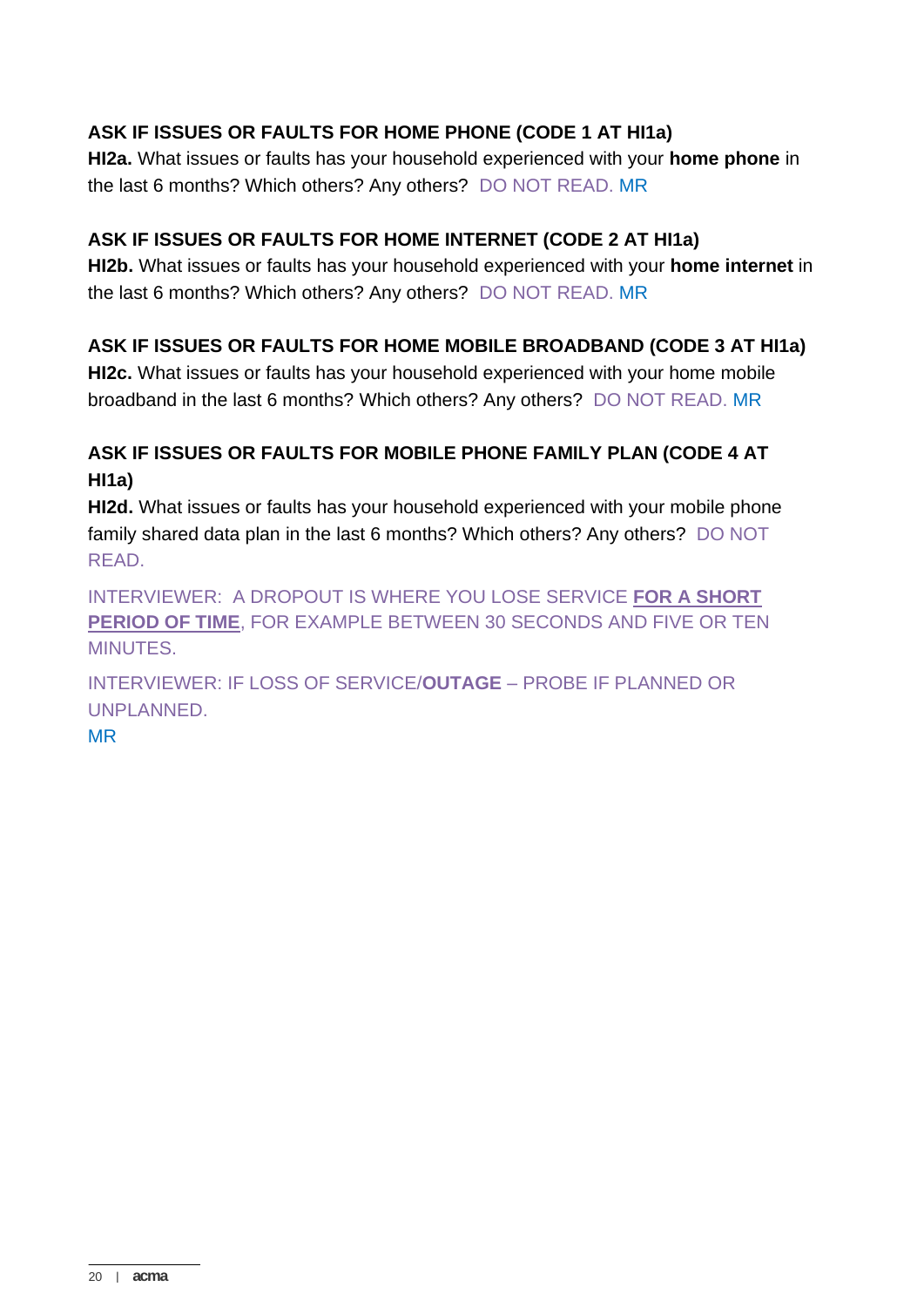|                                                 | <b>HOME</b><br><b>PHON</b><br>Е | <b>HOME</b><br><b>INTERN</b><br>ET | <b>MOBILE</b><br><b>BROAD</b><br><b>BAND</b> | <b>MOBILE</b><br><b>PHONE</b><br><b>FAMILY</b><br><b>SHARE</b><br><b>D DATA</b><br><b>PLAN</b> |
|-------------------------------------------------|---------------------------------|------------------------------------|----------------------------------------------|------------------------------------------------------------------------------------------------|
| Installation / set-up                           |                                 |                                    |                                              |                                                                                                |
| Activating your service for the first time      | $\mathbf{1}$                    | $\mathbf 1$                        | $\mathbf{1}$                                 | $\mathbf{1}$                                                                                   |
| Installation of NBN equipment inside or outside | 30                              | 30                                 | 30                                           | 30                                                                                             |
| Setting up home phone and/or internet service   | 31                              | 31                                 | 31                                           | 31                                                                                             |
| (including moving house)                        |                                 |                                    |                                              |                                                                                                |
| New handset or equipment                        | 15                              | 15                                 | 15                                           | 15                                                                                             |
| <b>Appointments</b>                             |                                 |                                    |                                              |                                                                                                |
| Technician didn't turn up within time window    | 4                               | 4                                  | 4                                            | $\overline{4}$                                                                                 |
| Make, cancel or reschedule appointments         | 32                              | 32                                 | 32                                           | 32                                                                                             |
| Delays in connection of NBN service             | 13                              | 13                                 | 13                                           | 13                                                                                             |
| Information / account or billing enquiry        |                                 |                                    |                                              |                                                                                                |
| General enquiry about your account, other than  | 6                               | 6                                  | 6                                            | 6                                                                                              |
| billing                                         |                                 |                                    |                                              |                                                                                                |
| Billing enquiry / billing issue                 | $\overline{7}$                  | $\overline{7}$                     | $\overline{7}$                               | $\overline{7}$                                                                                 |
| Gathering information on services such as       | 5                               | 5                                  | 5                                            | 5                                                                                              |
| prices and inclusions                           |                                 |                                    |                                              |                                                                                                |
| Amending personal or contact details<br>like    | 11                              | 11                                 | 11                                           | 11                                                                                             |
| changing address or providing a phone number    |                                 |                                    |                                              |                                                                                                |
| or email                                        |                                 |                                    |                                              |                                                                                                |
| Recharging issue                                | 9                               | 9                                  | 9                                            | 9                                                                                              |
| Change, renew or buy a new plan                 | 10                              | 10                                 | 10                                           | 10                                                                                             |
| Cancellation / to switch to another provider    | 12                              | 12                                 | 12                                           | 12                                                                                             |
| <b>Other</b>                                    |                                 |                                    |                                              |                                                                                                |
| International calls                             | 17                              | 17                                 | 17                                           | 17                                                                                             |
| Poor voice quality                              | 33                              |                                    |                                              | 33                                                                                             |
| Fault or technical issue with home phone        | 22                              |                                    |                                              | 22                                                                                             |
| Fault or technical issue with internet          |                                 | 23                                 | 23                                           | 23                                                                                             |
| Fault or technical issue with NBN equipment     | 24                              | 24                                 |                                              |                                                                                                |
| Fault or technical issue with mobile broadband  |                                 |                                    | 35                                           |                                                                                                |
| equipment                                       |                                 |                                    |                                              |                                                                                                |
| Fault or technical issue                        | 18                              | 18                                 | 18                                           | 18                                                                                             |
| Slow internet/data speeds in the evening        |                                 | 25                                 | 25                                           | 25                                                                                             |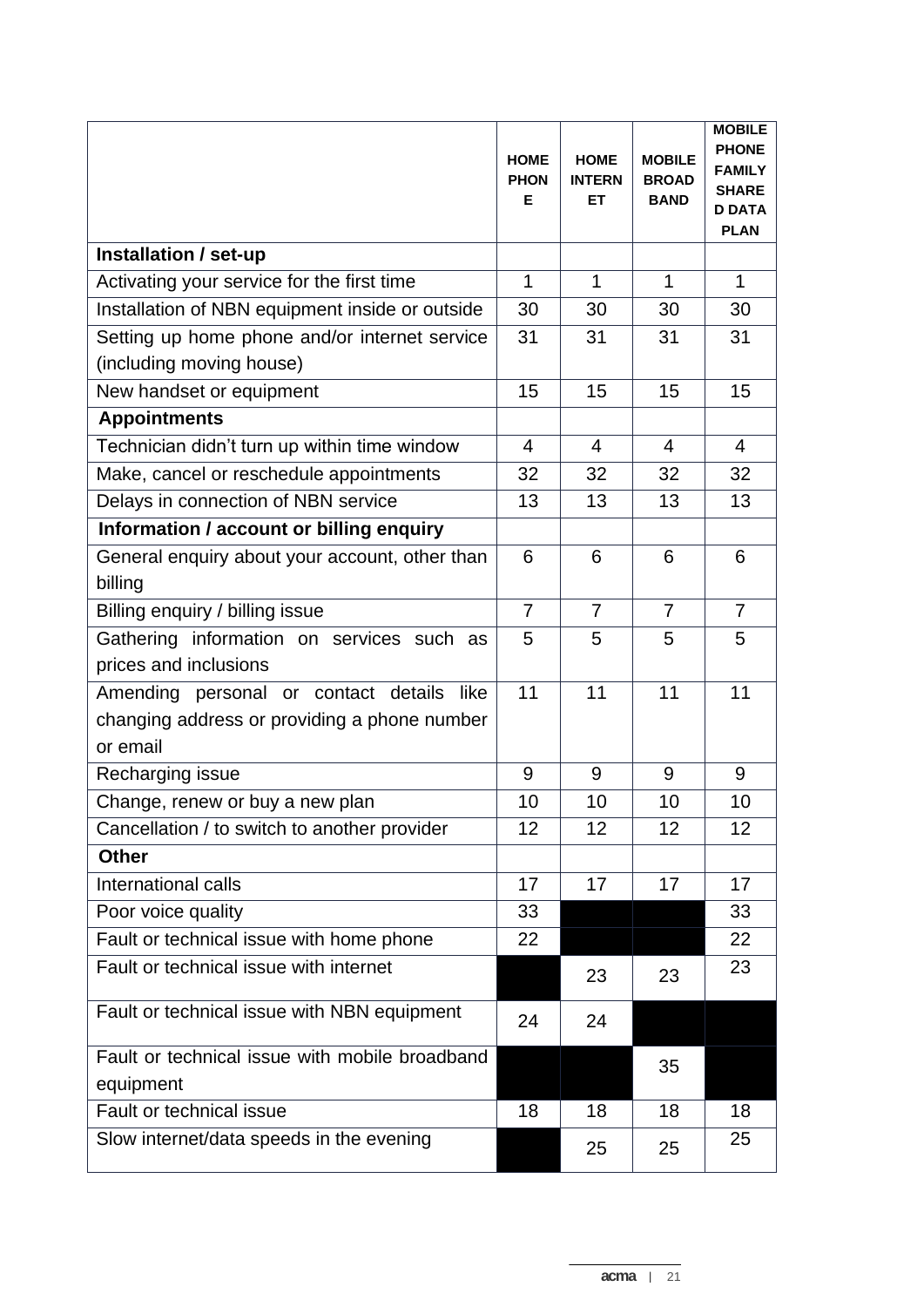|                                                                 | <b>HOME</b><br><b>PHON</b><br>Е | <b>HOME</b><br><b>INTERN</b><br>ET. | <b>MOBILE</b><br><b>BROAD</b><br><b>BAND</b> | <b>MOBILE</b><br><b>PHONE</b><br><b>FAMILY</b><br><b>SHARE</b><br><b>D DATA</b><br><b>PLAN</b> |
|-----------------------------------------------------------------|---------------------------------|-------------------------------------|----------------------------------------------|------------------------------------------------------------------------------------------------|
| Slow internet/data speeds in general                            |                                 | 19                                  | 19                                           | 19                                                                                             |
| Interruptions and buffering                                     |                                 | 20                                  | 20                                           | 20                                                                                             |
| Drop-outs                                                       | 26                              | 26                                  | 26                                           | 26                                                                                             |
| Loss of service, Unplanned outages                              | 27                              | 27                                  | 27                                           | 27                                                                                             |
| Loss of service, Planned outages                                | 28                              | 28                                  | 28                                           | 28                                                                                             |
| Loss of Service, Outages (Not Known if planned<br>or unplanned) | 34                              | 34                                  | 34                                           | 34                                                                                             |
| Issue with a non-telco service that was                         | 21                              | 21                                  | 21                                           | 21                                                                                             |
| provided through my service provider e.g.                       |                                 |                                     |                                              |                                                                                                |
| Telstra TV box, Foxtel, gas or electricity                      |                                 |                                     |                                              |                                                                                                |
| Transfer of existing phone number                               | 14                              | 14                                  | 14                                           | 14                                                                                             |
| Unhappy with customer service                                   | 29                              | 29                                  | 29                                           | 29                                                                                             |
| Other (specify)                                                 | 96                              | 96                                  | 96                                           | 96                                                                                             |
| Refused                                                         | 98                              | 98                                  | 98                                           | 98                                                                                             |
| Don't know \ can't say                                          | 99                              | 99                                  | 99                                           | 99                                                                                             |

# **ASK IF >1 ISSUE OR FAULT MENTIONED AT HI2a-d**

**HI3.** And which one of those issues or faults has been the **biggest** problem for your household in the last six months?

DO NOT READ UNLESS REQUESTED

PROGRAMMER: INSERT ALL FAULTS SELECTED AT HI2a-d PROGRAMMER IF ONLY 1 FAULT/ISSUE MENTIONED AT HI2a-d, THEN AUTOCODE THAT ANSWER HERE. LIKEWISE IF SAME SINGLE ISSUE MENTIONED FOR ALL SERVICES, THEN ALSO AUTOCODE HERE. **SR**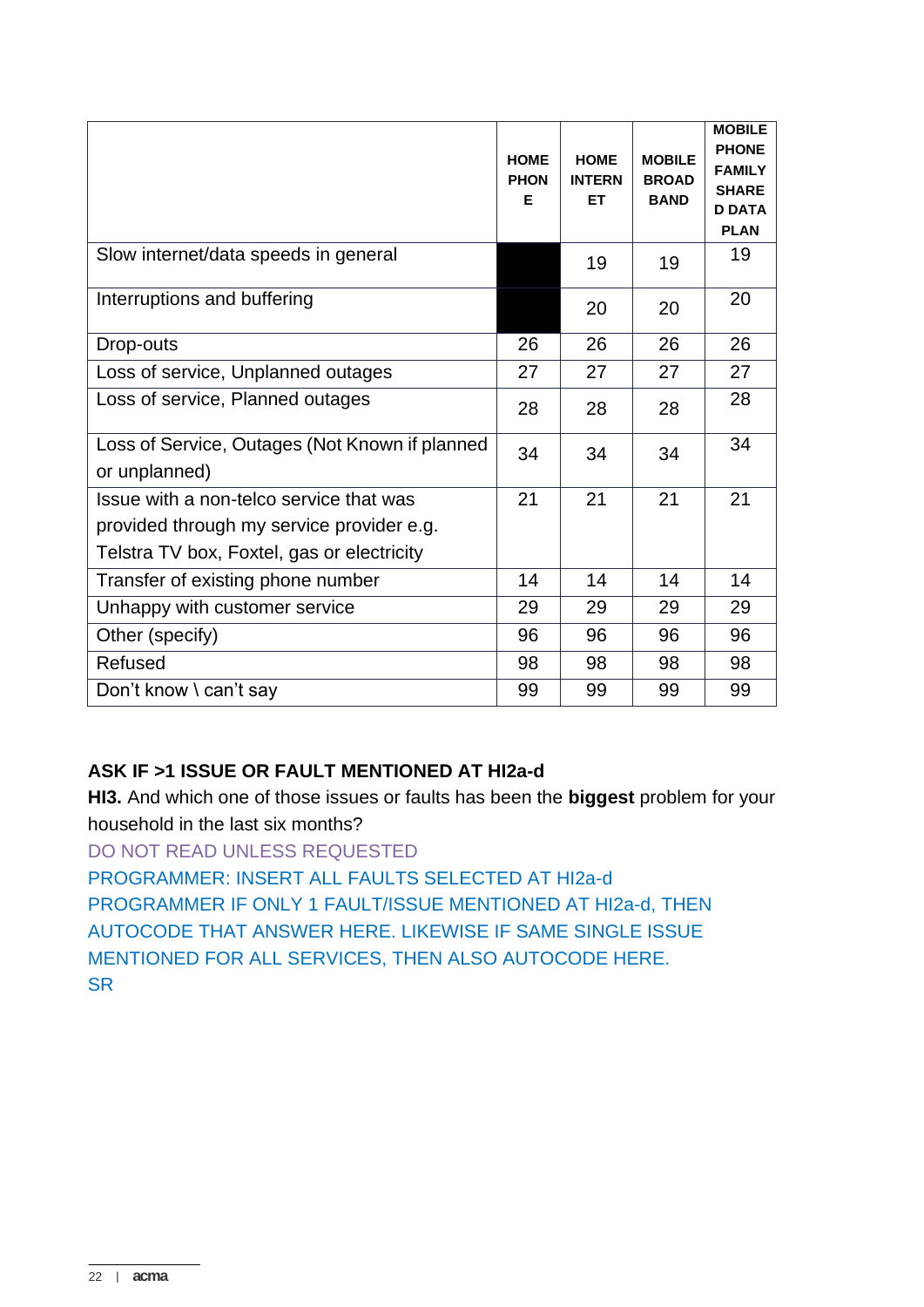# **ASK IF ISSUES OR FAULT SELECTED AT HI3 MENTIONED FOR MULTIPLE SERVICES AT HI2a-d**

**HI3a.** For which particular services did that relate to?

PROGRAMMER ONLY SERVICES MENTIONED AT HI1a TO APPEAR ON SCREEN. **SR** 

| Home phone - IF HI1a CODE 1                            |    |  |
|--------------------------------------------------------|----|--|
| Home internet - IF HI1a CODE 2                         | 2  |  |
| Mobile broadband - IF HI1a CODE 3                      | 3  |  |
| Mobile phone family shared data plan - IF Hi1a CODE 4  | 4  |  |
| Both home phone and home internet – IF HI1a CODE 1 AND |    |  |
| 2 and $HS4a = YES$                                     | 5  |  |
| Refused (DO NOT READ OUT)                              | 98 |  |
| Don't know (DO NOT READ OUT)                           | 99 |  |

# **ASK IF LOSS OF SERVICE/OUTAGE (CODES 27, 28 OR 34 AT HI3)**

**HI3b.** How many times have you experienced loss of service or outages with that service in the last 6 months?

INTERVIEWER: IF RESPONDENT UNSURE ASK FOR BEST GUESS. **SR** 

| <b>RECORD NUMBER</b> |    |
|----------------------|----|
| ∣ Refused            | 98 |
| Don't know           | 99 |

# **ASK IF DROPOUTS (CODE 26 AT HI3)**

**HI3d.** How many times have you experienced dropouts with that service in the last 6 months?

INTERVIEWER: IF RESPONDENT UNSURE PROBE FOR HOW MANY TIMES ON AVERAGE PER DAY, PER WEEK OR PER MONTH, WHICHEVER IS EASIEST FOR RESPONDENT TO ANSWER.

| <b>RECORD NUMBER</b>            |    |
|---------------------------------|----|
| RECORD AVERAGE NUMBER PER DAY   |    |
| RECORD AVERAGE NUMBER PER WEEK  |    |
| RECORD AVERAGE NUMBER PER MONTH |    |
| Refused                         | 98 |
| Don't know                      | 99 |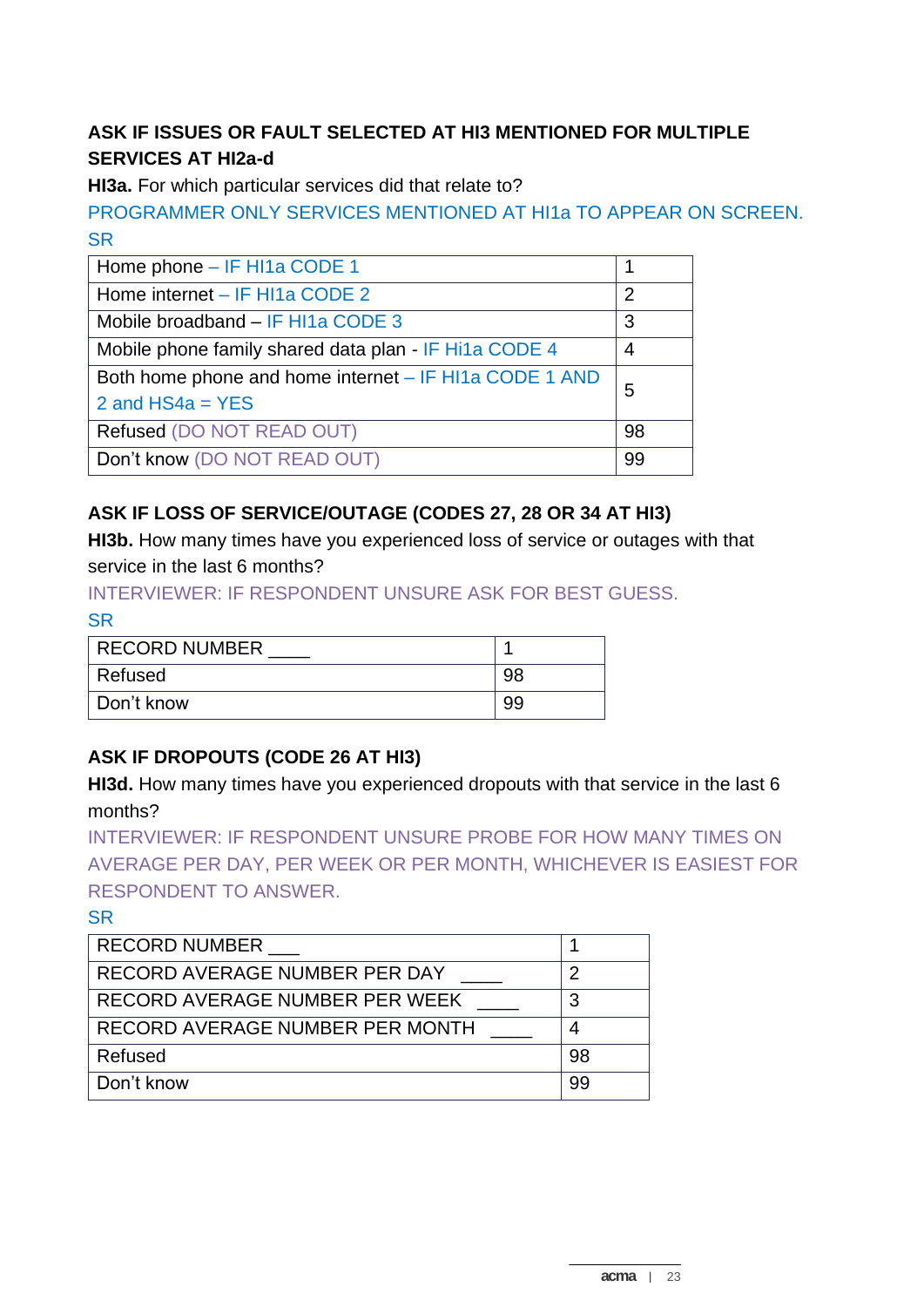## **ASK ALL WITH ISSUES OR FAULTS (CODE 1 AT HI1).**

## **IF ONLY 1 ISSUE OR FAULT MENTIONED AT HI2a-d THEN HI4 IS ABOUT THAT ISSUE OR FAULT.**

**IF >1 ISSUE OR FAULT MENTIONED AT HI2a-d THEN HI4 IS ABOUT THE BIGGEST ISSUE FROM HI3.** 

**HI4**. What, if anything, did your household do about that issue or fault on the last occasion?

DO NOT READ.

INTERVIEWER: IF RESPONDENT SAYS THEY CONTACTED THEIR TELCO, ASK IF THEY DID ANYTHING BEFORE THAT.

MR

| Complained to/contacted your telco        | 1              |
|-------------------------------------------|----------------|
| Switched the phone or modem on/off        | $\overline{2}$ |
| Went to the telco website for information | 3              |
| Searched for information online           | 4              |
| Asked other household members to assist   | 5              |
| Asked a relative or friend                | 6              |
| Went to your local store for assistance   | 7              |
| Other (specify)                           | 96             |
| Nothing                                   | 97             |
| Refused                                   | 98             |
| Don't know                                | 99             |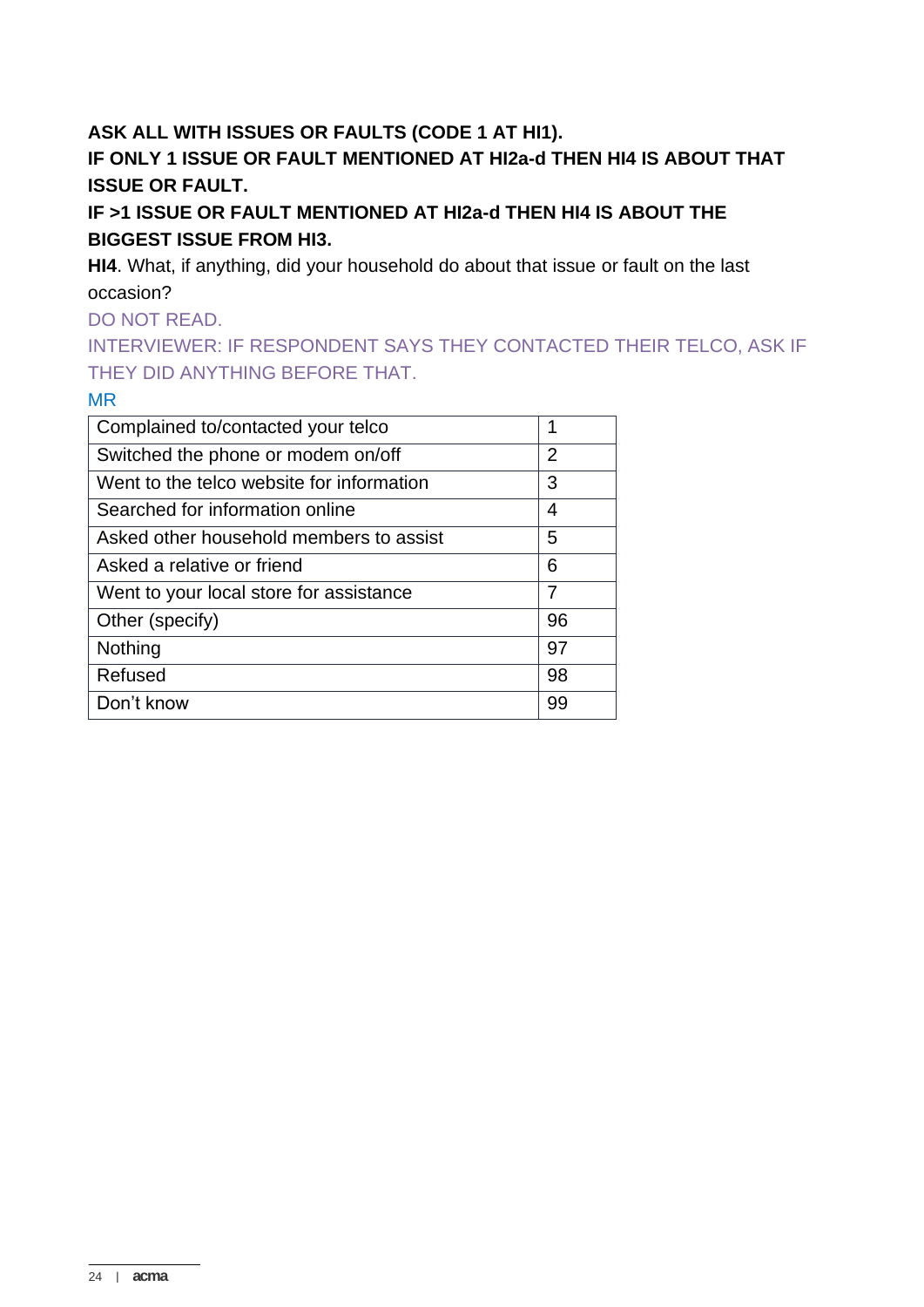## **SECTION 4 – CONTACT OVERVIEW (O)**

#### **ASK ALL**

**HO1.** In the last 6 months has your household contacted your <<**current telco** – IF CODE 1, 98, 99 AT HS3 OR ONLY ONE SERVICE AT HS1>><<**any of your current telcos** – IF CODE 2 AT HS3>> about any of your household telco services? This contact could have been in any form such as by phone, online, in-person etc but doesn't include bill paying.

PROGRAMMER: IF COMPLAINED/CONTACTED CODE 1 AT HI4, DO NOT ASK BUT AUTOCODE AS "YES" BELOW.

DO NOT READ OUT.

#### **SR**

| Yes        |    | <b>CONTINUE</b>                     |
|------------|----|-------------------------------------|
| <b>No</b>  |    | GO TO CHANGES TO PLANS OR PROVIDERS |
| Refused    | 98 | GO TO CHANGES TO PLANS OR PROVIDERS |
| Don't know | 99 | GO TO CHANGES TO PLANS OR PROVIDERS |

## **ASK ALL WHO HAVE CONTACTED THEIR TELCO (CODE 1 AT HO1)**

**HO2.** And for which of the following has your household contacted your telco in the last 6 months?

#### READ OUT

| To make a complaint. That is: an expression of                  |                |
|-----------------------------------------------------------------|----------------|
| dissatisfaction made to a service provider (in relation to your |                |
| fixed line << or mobile broadband - IF BROADBAND                |                |
| MOBILE AT HS1>> services << or mobile phone family              | 1              |
| shared data plan – IF FAMILY PLAN AT HS1 >>) or their           |                |
| complaints handling process, where you expect a response        |                |
| or resolution.                                                  |                |
| For another reason, not a complaint                             | $\overline{2}$ |
| Both complaint and other reason                                 | 3              |
| Refused (DO NOT READ OUT)                                       | 98             |
| Don't know (DO NOT READ OUT)                                    | 99             |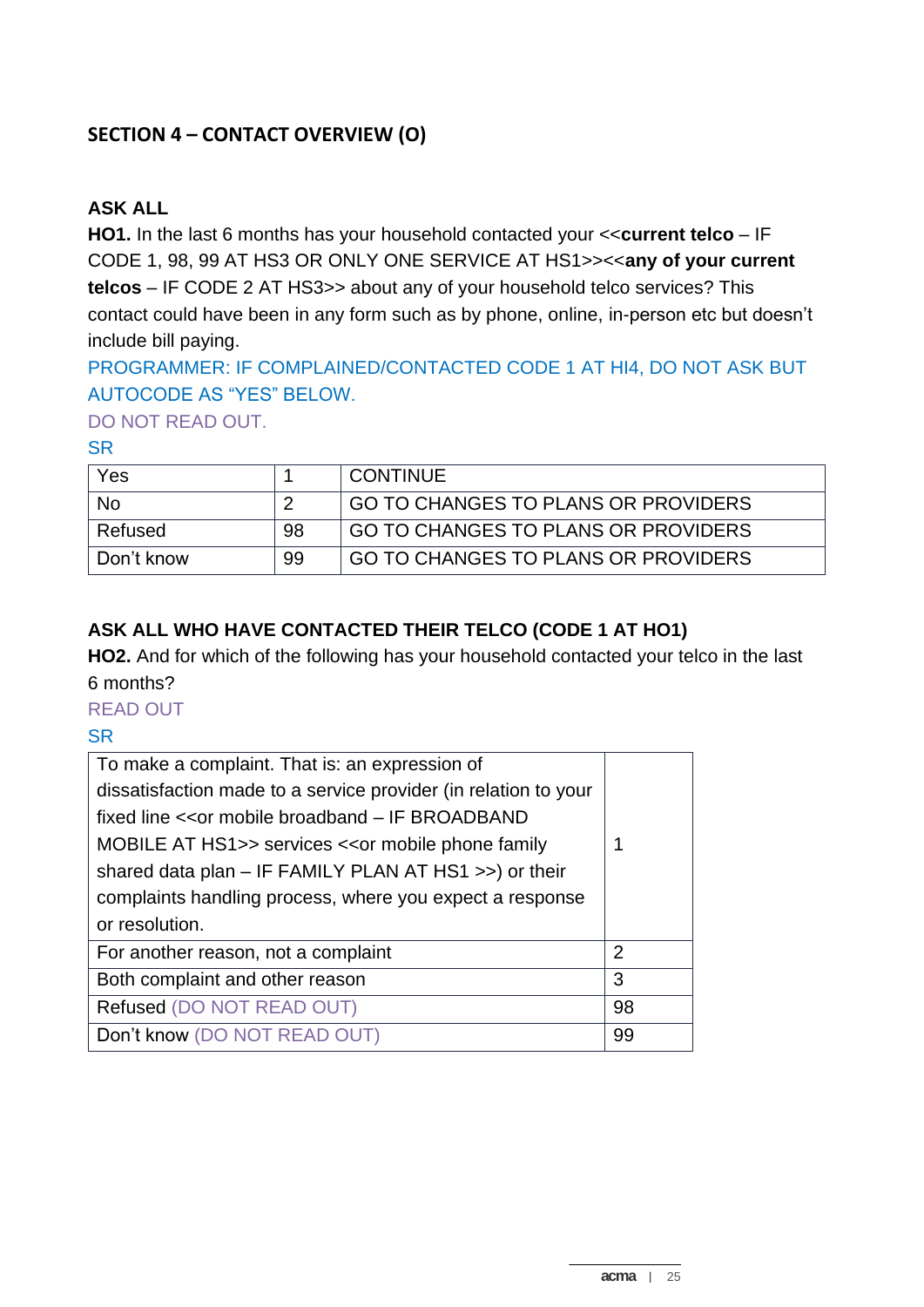# **ASK ALL WHO HAVE CONTACTED THEIR TELCO (CODE 1 AT HO1)**

**HO3.** In which of the following ways has your household contacted your telco about your household services in the last 6 months?

# READ OUT

#### MR

| By phone                                           | 1  |
|----------------------------------------------------|----|
| By text message                                    | 2  |
| By mail or post                                    | 3  |
| In person in a store                               | 4  |
| Via email / online form                            | 5  |
| Online chat, web chat                              | 6  |
| Online via social media (e.g. Twitter or Facebook) | 7  |
| Or some other way (Please specify)                 | 96 |
| Refused (DO NOT READ OUT)                          | 98 |
| Don't know / can't say (DO NOT READ OUT)           | 99 |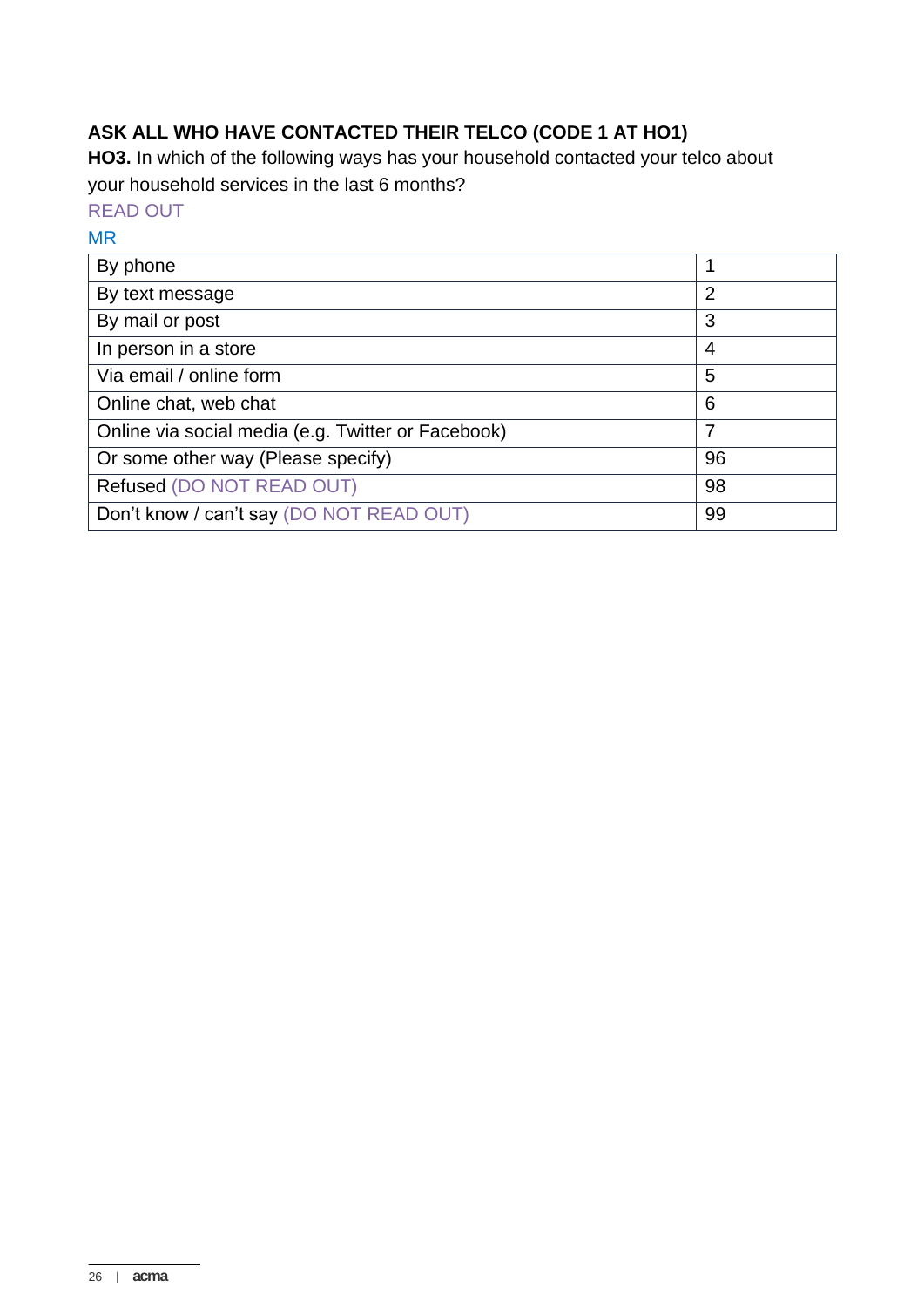## **ASK ALL WHO MADE COMPLAINT TO TELCO (CODES 1 OR 3 AT HO2), OTHERS GO TO CONTACT SECTION (HN1)**

You just mentioned that your household made a complaint to your telco in the last 6 months about your household services.

We'd like to ask you a few questions about **the most recent complaint**.

## **ASK IF MORE THAN SERVICE (FROM CODES 1, 3, 4 AND 5) AT HS1**

**HC1.** For which particular telco service did your household most recently make a complaint to your telco? Was it specific for a particular service?

INTERVIEWER: IF YES, PROBE TO BELOW FOR WHICH SERVICE.

PROGRAMMER ONLY RELEVANT SERVICES TO APPEAR ON SCREEN. IF ONLY ONE SERVICE (FROM CODES 1,3 4 OR 5) AT HS1 AUTOCODE HERE. **SR** 

| Yes - Home phone - IF HS1 CODE 1                           |                |
|------------------------------------------------------------|----------------|
| Yes - Home internet - IF HS1 CODE 3                        | 2              |
| Yes - Mobile broadband - IF HS1 CODE 4                     | 3              |
| Yes - Mobile phone family shared data plan - IF HS1 CODE 5 | $\overline{4}$ |
| Yes – Both home phone and internet – IF HS1 CODE 1 and 3   | 5              |
| AND $HS4a = YES$                                           |                |
| No – not specific to one service (DO NOT READ OUT)         | 97             |
| Refused (DO NOT READ OUT)                                  | 98             |
| Don't know (DO NOT READ OUT)                               | 99             |

# **ASK ALL WHO MADE COMPLAINT (CODES 1 OR 3 AT HO2)**

**HC2.** What was your household's most recent complaint about?

DO NOT READ BUT CLARIFY BASED ON LIST. COMPLAINT MAY NOT BE RELATED TO REPORTED FAULTS.

INTERVIEWER: A DROPOUT IS WHERE YOU LOSE SERVICE **FOR A SHORT PERIOD OF TIME**, FOR EXAMPLE BETWEEN 30 SECONDS AND FIVE OR TEN MINUTES.

INTERVIEWER: IF LOSS OF SERVICE/**OUTAGE** – PROBE IF PLANNED OR UNPLANNED.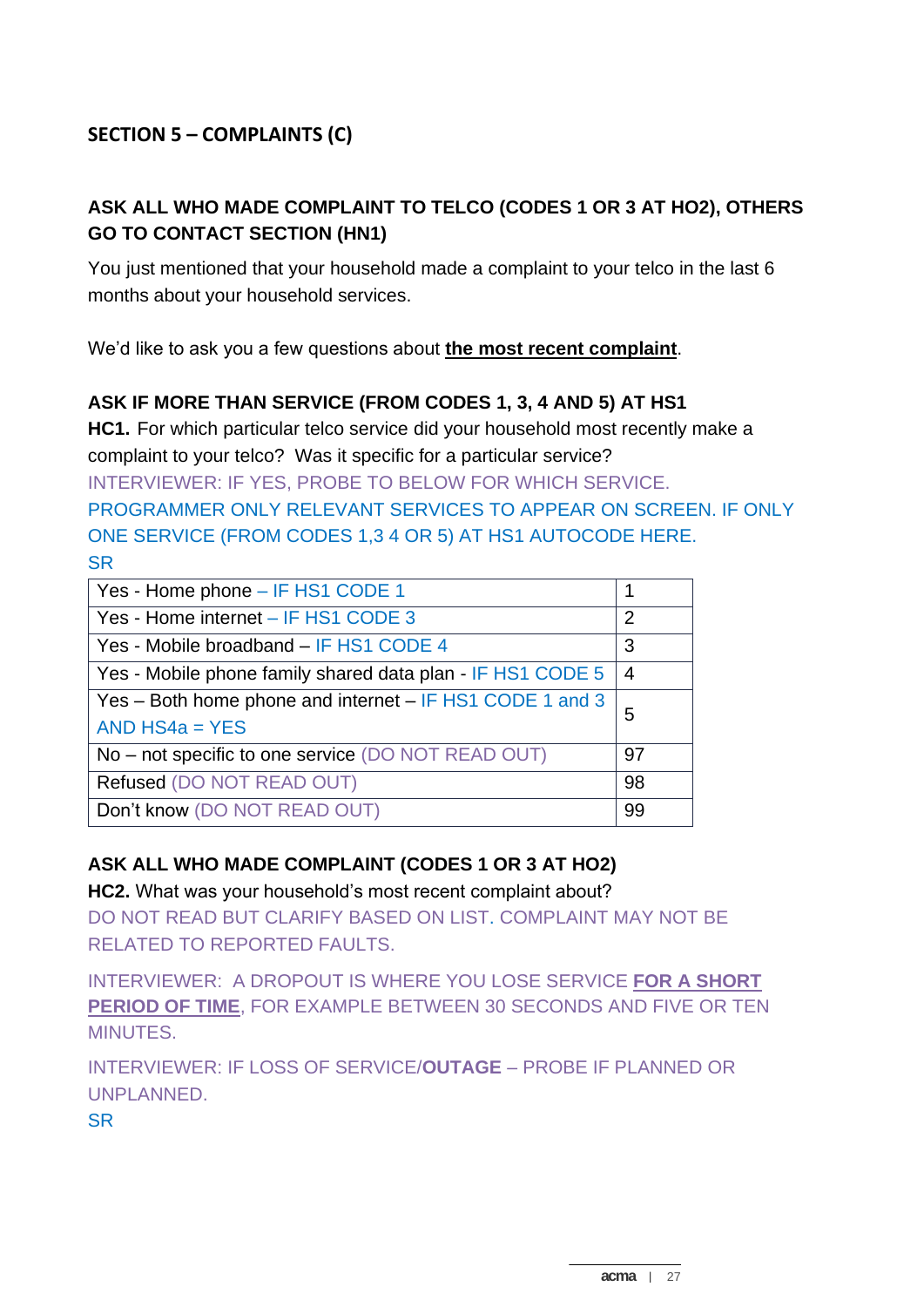|                                                                                                       | <b>GENER</b><br><b>AL</b> | <b>HOME</b><br><b>PHON</b><br>Е | <b>HOME</b><br><b>INTER</b><br><b>NET</b> | <b>MOBIL</b><br>E<br><b>BROA</b><br><b>DBAN</b><br>D | <b>MOBIL</b><br>Е<br><b>PHONE</b><br><b>FAMIL</b><br>Y<br><b>SHARE</b><br>D<br><b>DATA</b><br><b>PLAN</b> | <b>BOTH</b><br><b>HOME</b><br><b>PHONE</b><br><b>AND</b><br><b>HOME</b><br><b>INTER</b><br><b>NET</b> |
|-------------------------------------------------------------------------------------------------------|---------------------------|---------------------------------|-------------------------------------------|------------------------------------------------------|-----------------------------------------------------------------------------------------------------------|-------------------------------------------------------------------------------------------------------|
| Installation / set-up                                                                                 |                           |                                 |                                           |                                                      |                                                                                                           |                                                                                                       |
| Activating your service for the first time                                                            | 1                         | 1                               | $\mathbf 1$                               | $\mathbf{1}$                                         | 1                                                                                                         | $\mathbf{1}$                                                                                          |
| Installation of NBN equipment inside or<br>outside                                                    | 30                        | 30                              | 30                                        | 30                                                   | 30                                                                                                        | 30                                                                                                    |
| Setting up home phone and/or internet<br>service                                                      | 31                        | 31                              | 31                                        | 31                                                   | 31                                                                                                        | 31                                                                                                    |
| New handset or equipment                                                                              | 15                        | 15                              | 15                                        | 15                                                   | 15                                                                                                        | 15                                                                                                    |
| <b>Appointments</b>                                                                                   |                           |                                 |                                           |                                                      |                                                                                                           |                                                                                                       |
| Technician didn't turn up within<br>time<br>window                                                    | $\overline{4}$            | $\overline{4}$                  | $\overline{4}$                            | $\overline{4}$                                       | $\overline{4}$                                                                                            | $\overline{4}$                                                                                        |
| Make, cancel or reschedule appointments                                                               | 32                        | 32                              | 32                                        | 32                                                   | 32                                                                                                        | 32                                                                                                    |
| Delays in connection of NBN service                                                                   | 13                        | 13                              | 13                                        | 13                                                   | 13                                                                                                        | 13                                                                                                    |
| Information / account or billing enquiry                                                              |                           |                                 |                                           |                                                      |                                                                                                           |                                                                                                       |
| General enquiry about your account, other<br>than billing                                             | 6                         | 6                               | 6                                         | 6                                                    | 6                                                                                                         | 6                                                                                                     |
| Billing enquiry \ billing issue                                                                       | $\overline{7}$            | $\overline{7}$                  | $\overline{7}$                            | $\overline{7}$                                       | $\overline{7}$                                                                                            | $\overline{7}$                                                                                        |
| Gathering information on services such as<br>prices and inclusions                                    | 5                         | 5                               | 5                                         | 5                                                    | 5                                                                                                         | 5                                                                                                     |
| Amending personal or contact details like<br>changing address or providing a phone<br>number or email | 11                        | 11                              | 11                                        | 11                                                   | 11                                                                                                        | 11                                                                                                    |
| Recharging issue                                                                                      | 9                         | 9                               | 9                                         | 9                                                    | 9                                                                                                         | 9                                                                                                     |
| Change, renew or buy a new plan                                                                       | 10                        | 10                              | 10                                        | 10                                                   | 10                                                                                                        | 10                                                                                                    |
| Cancellation \ to switch to another provider                                                          | 12                        | 12                              | 12                                        | 12                                                   | 12                                                                                                        | 12                                                                                                    |
| <b>Other</b>                                                                                          |                           |                                 |                                           |                                                      |                                                                                                           |                                                                                                       |
| International calls                                                                                   | 17                        | 17                              | 17                                        | 17                                                   | 17                                                                                                        | 17                                                                                                    |
| Poor voice quality                                                                                    | 33                        | 33                              |                                           |                                                      | 17                                                                                                        | 33                                                                                                    |
| Fault or technical issue with home phone                                                              | 22                        | 22                              |                                           |                                                      | 23                                                                                                        | 22                                                                                                    |
| Fault or technical issue with internet                                                                | 23                        |                                 | 23                                        | 23                                                   | 23                                                                                                        | 23                                                                                                    |
| <b>NBN</b><br>Fault<br>technical<br>with<br>issue<br>or<br>equipment                                  | 24                        | 24                              | 24                                        |                                                      |                                                                                                           | 24                                                                                                    |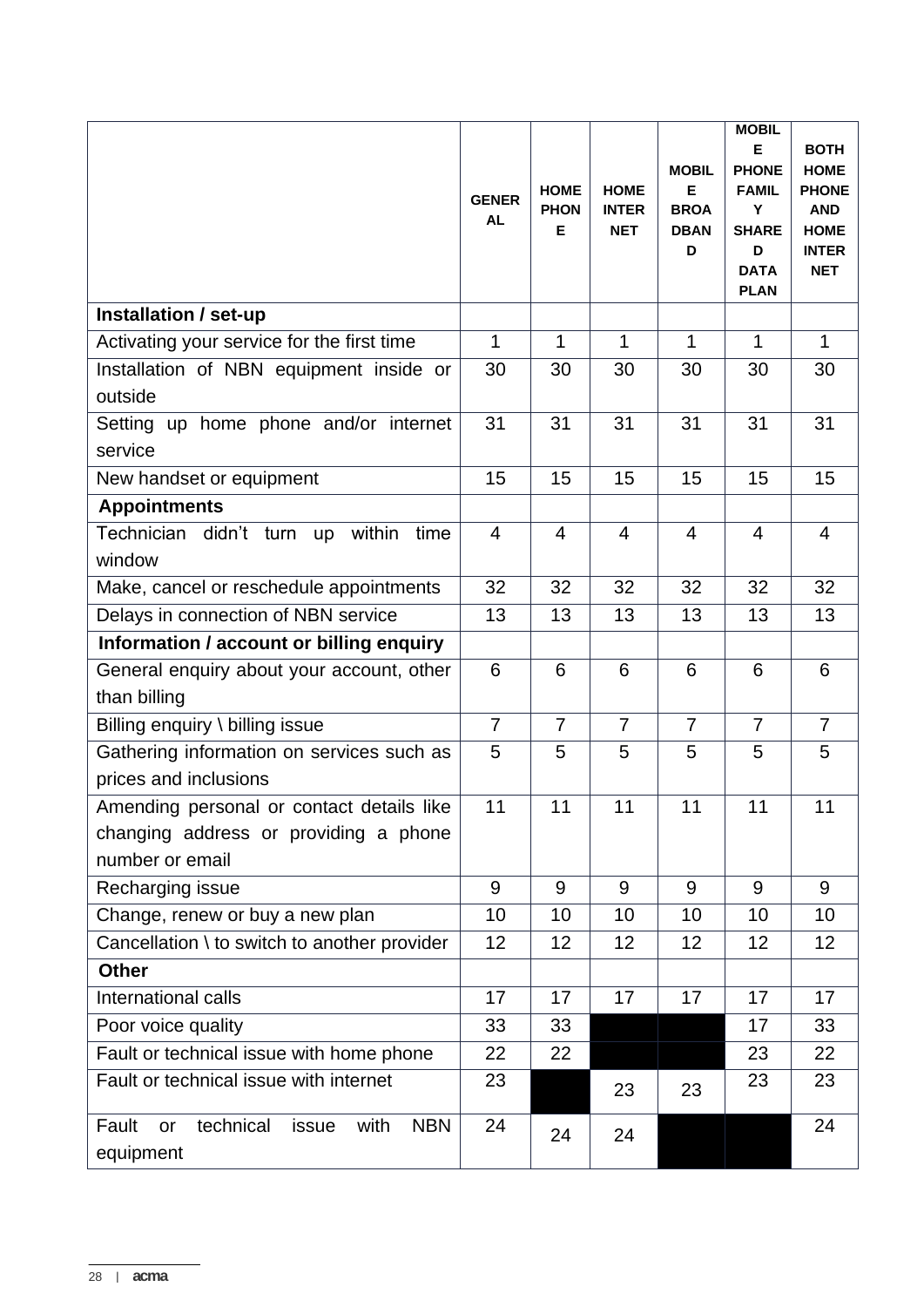|                                                                                                                                    | <b>GENER</b><br>AL | <b>HOME</b><br><b>PHON</b><br>E | <b>HOME</b><br><b>INTER</b><br><b>NET</b> | <b>MOBIL</b><br>Е<br><b>BROA</b><br><b>DBAN</b><br>D | <b>MOBIL</b><br>Е<br><b>PHONE</b><br><b>FAMIL</b><br>Y<br><b>SHARE</b><br>D<br><b>DATA</b><br><b>PLAN</b> | <b>BOTH</b><br><b>HOME</b><br><b>PHONE</b><br><b>AND</b><br><b>HOME</b><br><b>INTER</b><br><b>NET</b> |
|------------------------------------------------------------------------------------------------------------------------------------|--------------------|---------------------------------|-------------------------------------------|------------------------------------------------------|-----------------------------------------------------------------------------------------------------------|-------------------------------------------------------------------------------------------------------|
| technical<br>with<br>Fault<br>issue<br>mobile<br><b>or</b><br>broadband equipment                                                  | 35                 |                                 |                                           | 35                                                   |                                                                                                           |                                                                                                       |
| Fault or technical issue                                                                                                           | 18                 | 18                              | 18                                        | 18                                                   | 18                                                                                                        | 18                                                                                                    |
| Slow internet/data speeds in the evening                                                                                           | 25                 |                                 | 25                                        | 25                                                   | 25                                                                                                        | 25                                                                                                    |
| Slow internet/data speeds in general                                                                                               | 19                 |                                 | 19                                        | 19                                                   | 19                                                                                                        | 19                                                                                                    |
| Interruptions and buffering                                                                                                        | 20                 |                                 | 20                                        | 20                                                   | 20                                                                                                        | 20                                                                                                    |
| Drop-outs                                                                                                                          | 26                 | 26                              | 26                                        | 26                                                   | 26                                                                                                        | 26                                                                                                    |
| Loss of service, Unplanned outages                                                                                                 | 27                 | 27                              | 27                                        | 27                                                   | 27                                                                                                        | 27                                                                                                    |
| Loss of service, Planned outages                                                                                                   | 28                 | 28                              | 28                                        | 28                                                   | 28                                                                                                        | 28                                                                                                    |
| Loss of Service, Outages (Not Known if<br>planned or unplanned)                                                                    | 34                 | 34                              | 34                                        | 34                                                   | 34                                                                                                        | 34                                                                                                    |
| Issue with a non-telco service that was<br>provided through my service provider e.g.<br>Telstra TV box, Foxtel, gas or electricity | $\overline{21}$    | 21                              | 21                                        | 21                                                   | 21                                                                                                        | 21                                                                                                    |
| Transfer of existing phone number                                                                                                  | 14                 | 14                              | 14                                        | 14                                                   | 14                                                                                                        | 14                                                                                                    |
| Unhappy with customer service                                                                                                      | 29                 | 29                              | 29                                        | 29                                                   | 29                                                                                                        | 29                                                                                                    |
| Other (specify)                                                                                                                    | 96                 | 96                              | 96                                        | 96                                                   | 96                                                                                                        | 96                                                                                                    |
| Refused                                                                                                                            | 98                 | 98                              | 98                                        | 98                                                   | 98                                                                                                        | 98                                                                                                    |
| Don't know \ can't say                                                                                                             | 99                 | 99                              | 99                                        | 99                                                   | 99                                                                                                        | 99                                                                                                    |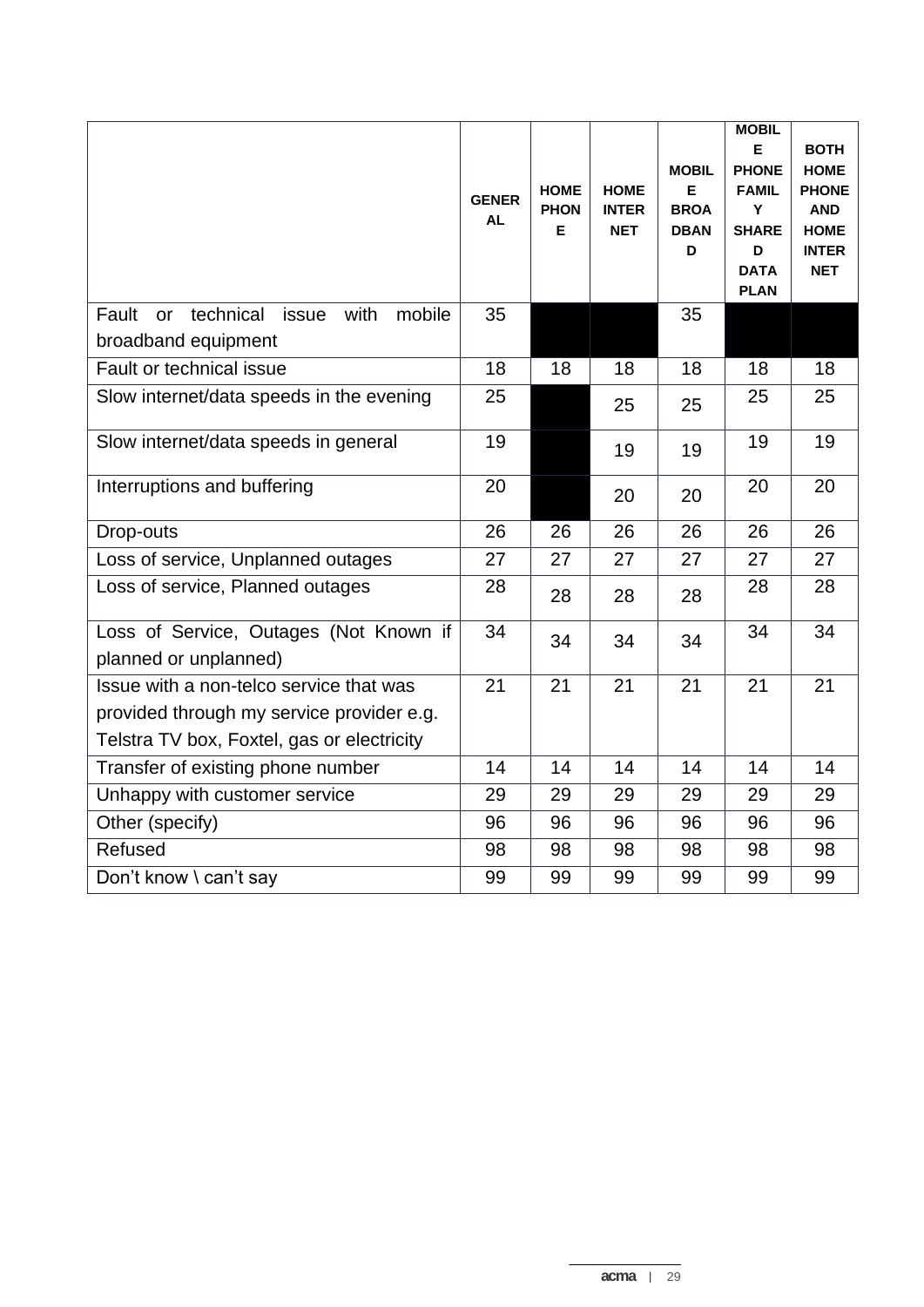## **ASK ALL WHO MADE A COMPLAINT (CODES 1 OR 3 AT HO2)**

**HC3.** How did your household **first** contact your telco to make your most recent complaint?

DO NOT READ OUT

PROGRAMMER: IF ONLY ONE MEANS OF CONTACT AT HO3, DO NOT ASK BUT AUTOCODE SAME ANSWER BELOW.

SR

| By phone                                           |                |
|----------------------------------------------------|----------------|
| By text message                                    | $\overline{2}$ |
| By mail or post                                    | 3              |
| In person in a store                               | 4              |
| Via Email / online form                            | 5              |
| Online chat, web chat                              | 6              |
| Online via social media (e.g. Twitter or Facebook) | 7              |
| Other (specify)                                    | 96             |
| Refused                                            | 98             |
| Don't know / can't say                             | 99             |

## **ASK ALL WHO MADE A COMPLAINT (CODES 1 OR 3 AT HO2)**

**HC4.** And how long did it take to resolve this complaint, from the first time your household contacted your telco until the complaint was resolved? Was it resolved…? READ OUT. STOP READING ONCE RESPONDENT GIVES ANSWER INTERVIEWER: IF NOT RESOLVED, CHECK IF TELCO IS GOING TO GET BACK TO THE RESPONDENT ON THIS. IF YES, LEAVE AS NOT RESOLVED. IF NO, GET RESPONDENT TO THINK ABOUT HOW LONG IT TOOK FROM FIRST TO LAST CONTACT WITH TELCO ON THIS.

| UUNTAUT WITH TELUU UN THIS.              |                |                       |
|------------------------------------------|----------------|-----------------------|
| <b>SR</b>                                |                |                       |
| On the same day                          | 1              | GO TO HC <sub>6</sub> |
| Within 2 working days                    | $\overline{2}$ | GO TO HC <sub>6</sub> |
| Within 3 working days                    | 3              | GO TO HC <sub>6</sub> |
| Between 4 working days and one week      | 4              | GO TO HC <sub>6</sub> |
| Between one week and 3 weeks             | 5              | GO TO HC <sub>6</sub> |
| More than 3 weeks                        | 6              | GO TO HC <sub>6</sub> |
| Or is it is not currently resolved       | 97             | <b>CONTINUE</b>       |
| Refused (DO NOT READ OUT)                | 98             | GO TO HC <sub>6</sub> |
| Don't know / can't say (DO NOT READ OUT) | 99             | GO TO HC <sub>6</sub> |

# **ASK IF COMPLAINT NOT RESOLVED (CODE 97 AT HC4)**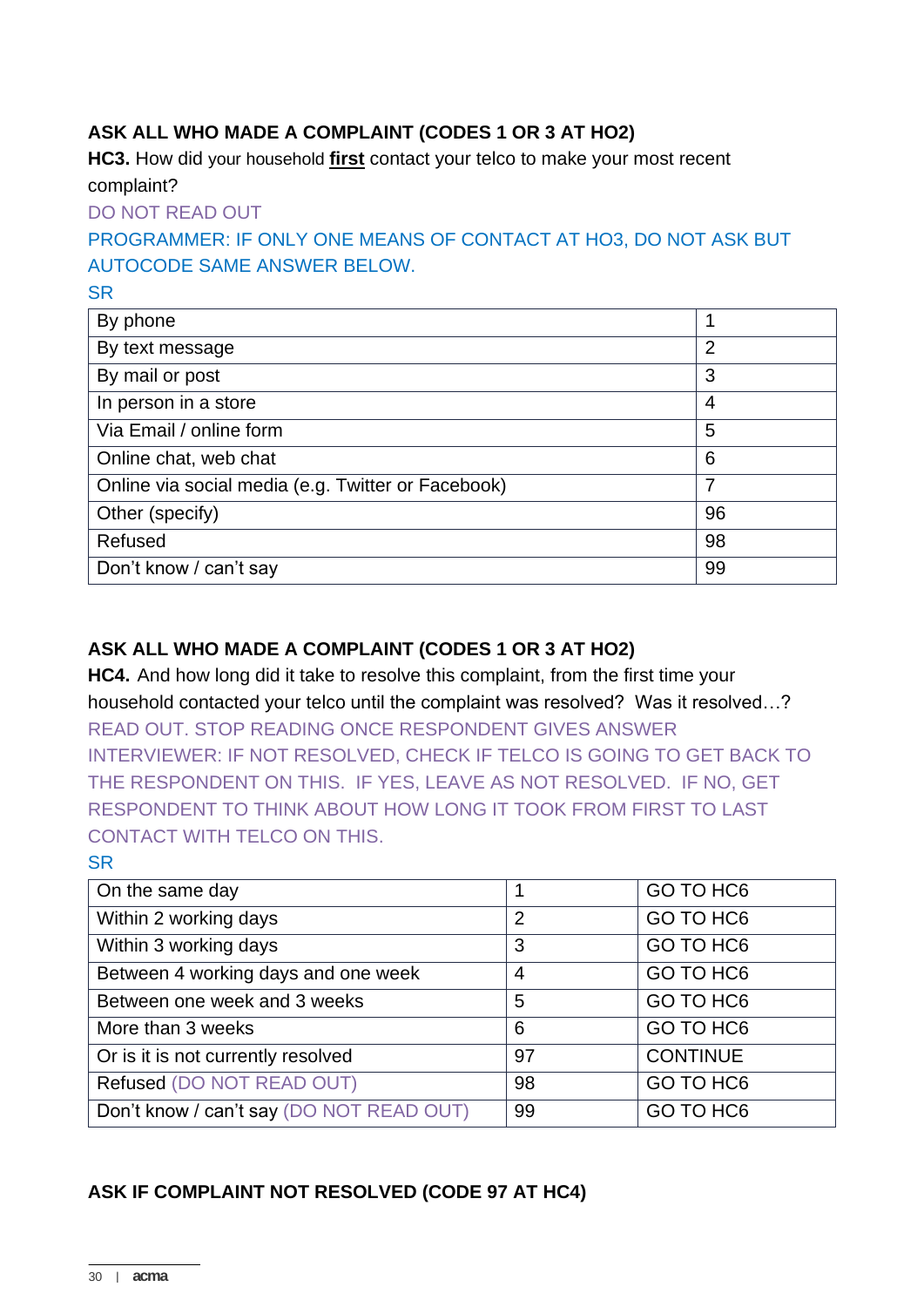## **HC5.** When did your household first make this complaint?

READ OUT. STOP READING ONCE RESPONDENT GIVES ANSWER **SR** 

| Today                                      |                |
|--------------------------------------------|----------------|
| Within the last 2 working days             | $\overline{2}$ |
| Within the last 3 working days             | 3              |
| Between 4 working days and one week ago    | 4              |
| Between one week and three weeks ago       | 5              |
| More than three weeks to up to a month ago | 6              |
| One month to up to three months ago        | 7              |
| Three months to up to six months ago       | 8              |
| More than six months ago                   | 9              |
| Refused (DO NOT READ OUT)                  | 98             |
| Don't know / can't say (DO NOT READ OUT)   | 99             |

## **ASK IF COMPLAINT RESOLVED (CODES 1-6, 98 OR 99 AT HC4)**

**HC6.** Overall, how satisfied or dissatisfied was your household with how that complaint was handled by the telco? Would you say your household was:

# READ OUT

| <b>Very Satisfied</b>                    |    |
|------------------------------------------|----|
| Satisfied                                | 2  |
| Neither satisfied nor dissatisfied       | 3  |
| <b>Dissatisfied</b>                      |    |
| Very dissatisfied                        | 5  |
| Refused (DO NOT READ OUT)                | 98 |
| Don't know / can't say (DO NOT READ OUT) | 99 |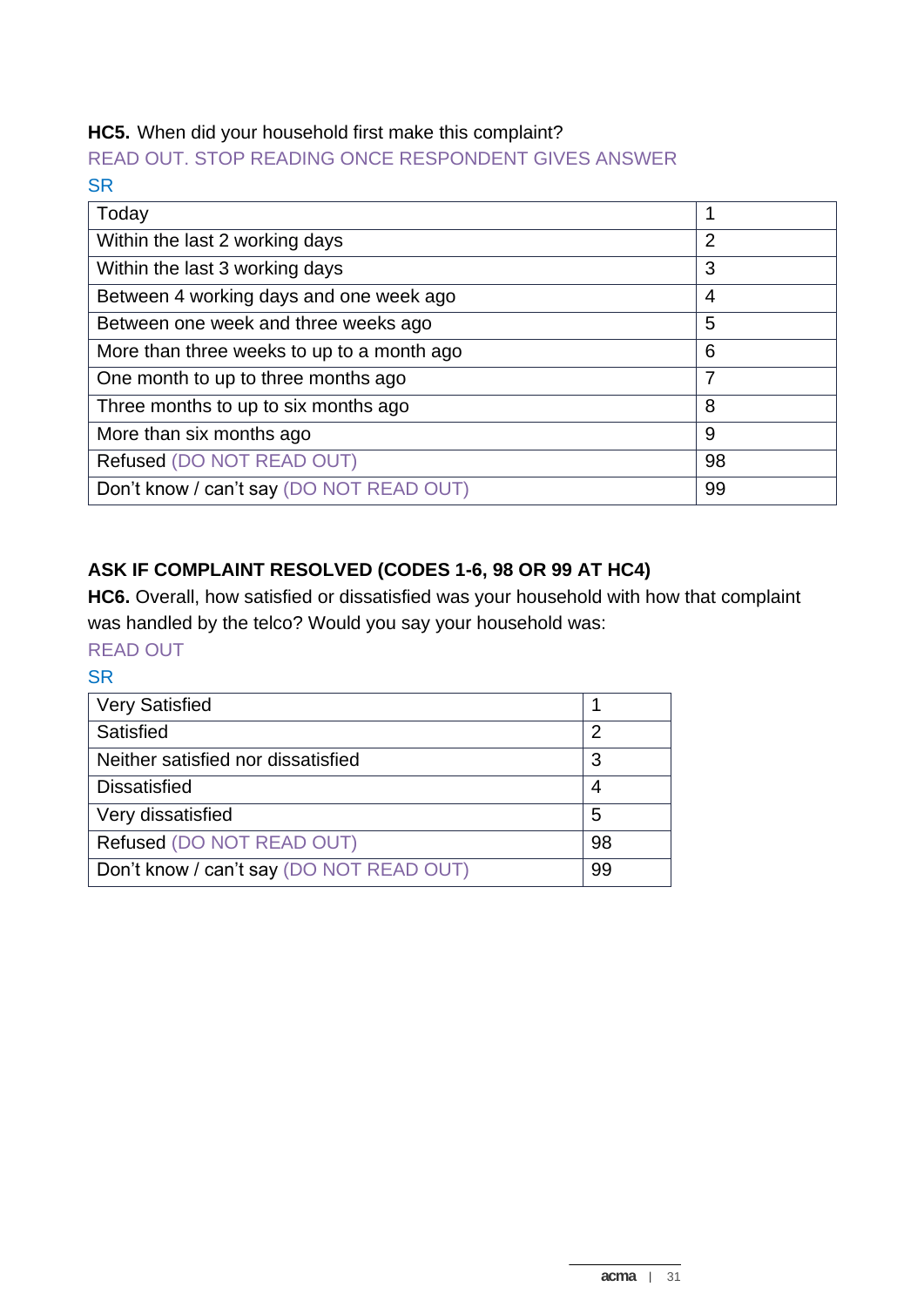# **ASK IF DISSATISFIED/VERY DISSATISFIED (CODES 4 OR 5 AT HC6)**

**HC7.** Why do you say that? Which other reasons? Any other reasons?

DO NOT READ OUT.

#### MR.

| Problem/issue not resolved                                        | 1              |
|-------------------------------------------------------------------|----------------|
| Too long to fix/take action                                       | $\overline{2}$ |
| Too many transfers/waiting on the phone for too long              | 3              |
| Poor communication/lack of communication about problem resolution | $\overline{4}$ |
| Recurring problem/ongoing problem                                 | 5              |
| Offshore call centre                                              | 6              |
| Nobody would take responsibility for fixing your problem          | $\overline{7}$ |
| You were told to contact another organisation (e.g. NBN Co)       | 8              |
| It took multiple calls/contact to get something done              | 9              |
| Compensation not given                                            | 10             |
| Compensation insufficient                                         | 11             |
| No apology given                                                  | 12             |
| Conflicting advice given                                          | 13             |
| Other (specify)                                                   | 96             |
| No reason in particular                                           | 97             |
| Refused                                                           | 98             |
| Don't know / can't say                                            | 99             |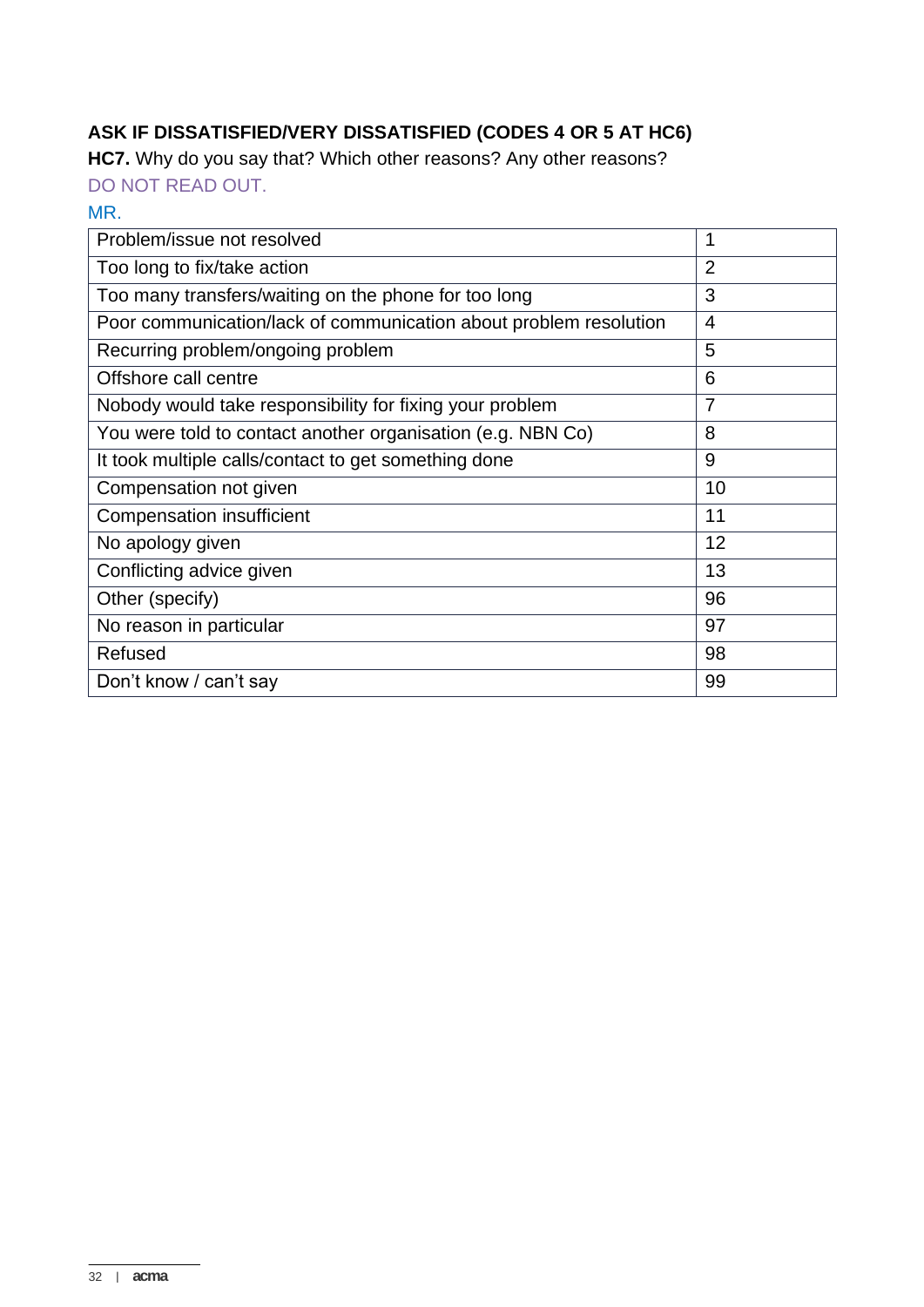# **ASK IF COMPLAINT, EXCEPT FOR THOSE ABOUT BILLING OR NON-TELCO SERVICES (NOT CODES 7, 21, 98 OR 99 AT HC2)**

**HC8.** Did your telco offer your household any compensation of any sort? PROGRAMMER: IF COMPENSATION NOT GIVEN AT HC7 (CODE10) DO NOT ASK BUT AUTOCODE AS CODE 97 BELOW.

IF YES, PROBE: What did they offer you?

INTERVIEWER: IF MONEY OFF OR DISCOUNT - PROBE IF JUST OFF ONE BILL OR MORE THAN ONE BILL. USUALLY IF COMPENSATION IS A LARGE AMOUNT IT IS LIKELY TO BE ONGOING OFF SEVERAL BILLS.

#### DO NOT READ OUT.

MR.

| Money off the next bill                                             | 1              |
|---------------------------------------------------------------------|----------------|
| Discount or credit for more than one bill                           | $\overline{2}$ |
| Extra data                                                          | 3              |
| Interim replacement service (e.g. a Dongle, SIM card, mobile phone) | 4              |
| Change of plan                                                      | 5              |
| Other (specify)                                                     | 96             |
| No compensation offered                                             | 97             |
| Refused                                                             | 98             |
| Don't know / can't say                                              | 99             |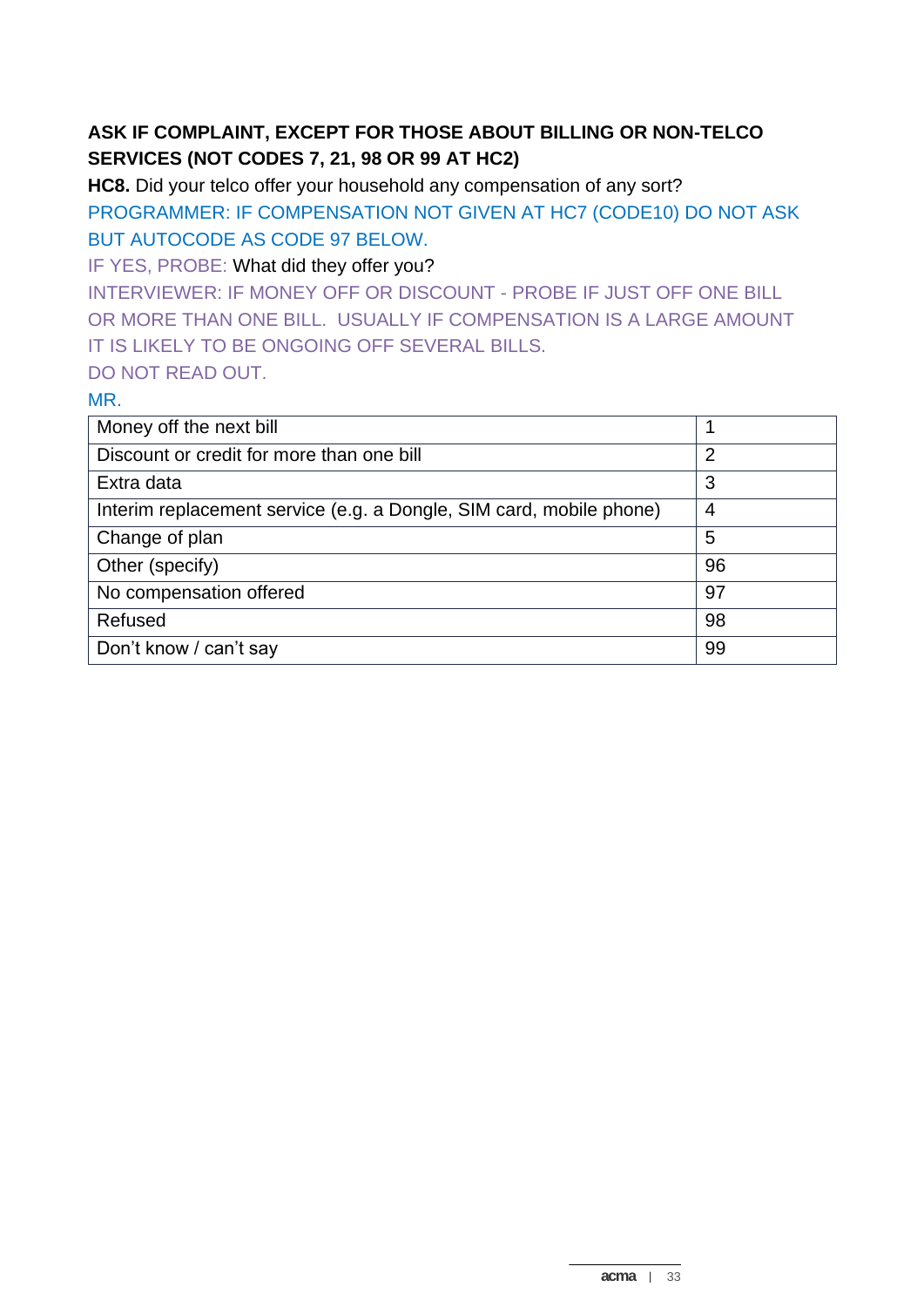# **SECTION 6 – CONTACT FOR ENQUIRIES (N)**

### **ASK ALL WHO CONTACTED TELCO FOR ENQUIRY (CODES 2 OR 3 AT HO2), OTHERS GO TO CHANGES TO PLANS OR PROVIDERS SECTION (HW1)**

Earlier you mentioned that your household contacted your telco in the last 6 months about your household telco services, but **not to make a complaint**.

We'd like to ask you a few questions about **the most recent contact** for this purpose.

#### **ASK IF MORE THAN ONE SERVICE (FROM CODES 1, 3, 4 and 5) AT HS1**

**HN1.** For which particular telco service did your household most recently contact your telco for in that case? Was it specific for a particular service?

INTERVIEWER: IF YES, PROBE TO BELOW FOR WHICH SERVICE.

PROGRAMMER ONLY RELEVANT SERVICES TO APPEAR ON SCREEN. IF ONLY ONE SERVICE (FROM CODES 1,3 4 OR 5) AT HS1 AUTOCODE HERE. **SR** 

| Yes - Home phone - IF HS1 CODE 1                           |    |  |  |
|------------------------------------------------------------|----|--|--|
| Yes - Home internet - IF HS1 CODE 3                        | 2  |  |  |
| Yes - Mobile broadband - IF HS1 CODE 4                     | 3  |  |  |
| Yes - Mobile phone family shared data plan - IF HS1 CODE 5 | 4  |  |  |
| Yes – Both home phone and internet – IF HS1 CODE 1 and 3   |    |  |  |
| AND $HS4a = YES$                                           |    |  |  |
| No - not specific to one service (DO NOT READ OUT)         | 97 |  |  |
| Refused (DO NOT READ OUT)                                  | 98 |  |  |
| Don't know (DO NOT READ OUT)                               | 99 |  |  |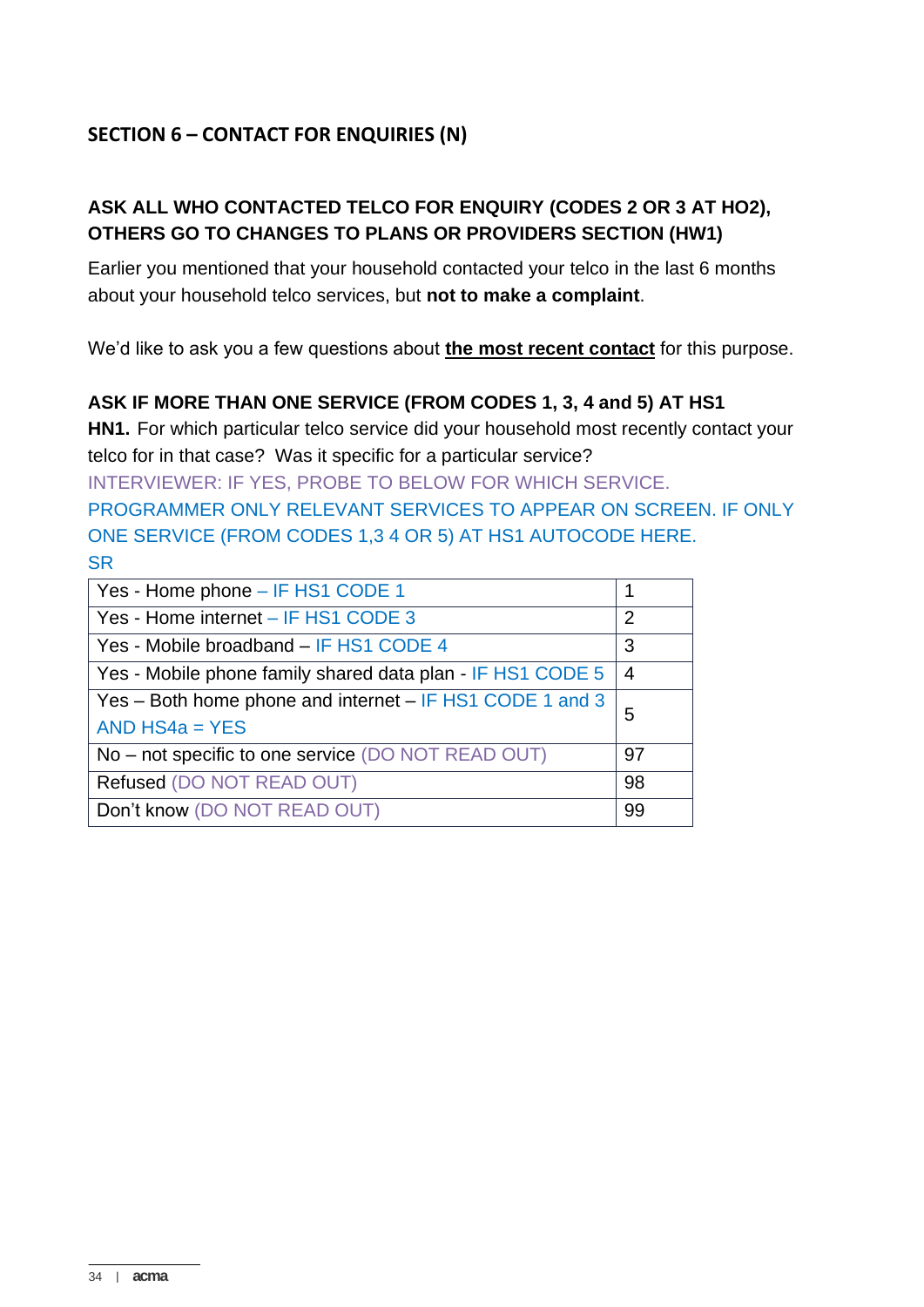## **ASK ALL WHO CONTACTED TELCO FOR ENQUIRY(CODES 2 OR 3 AT HO2),**

**HN2.** What did your household most recently contact your telco for in that case? DO NOT READ BUT CLARIFY BASED ON LIST.

IF MORE THAN ONE REASON PROBE FOR MOST IMPORTANT/PRIMARY REASON.

INTERVIEWER: A DROPOUT IS WHERE YOU LOSE SERVICE **FOR A SHORT PERIOD OF TIME**, FOR EXAMPLE BETWEEN 30 SECONDS AND FIVE OR TEN MINUTES.

INTERVIEWER: IF LOSS OF SERVICE/**OUTAGE** – PROBE IF PLANNED OR UNPLANNED.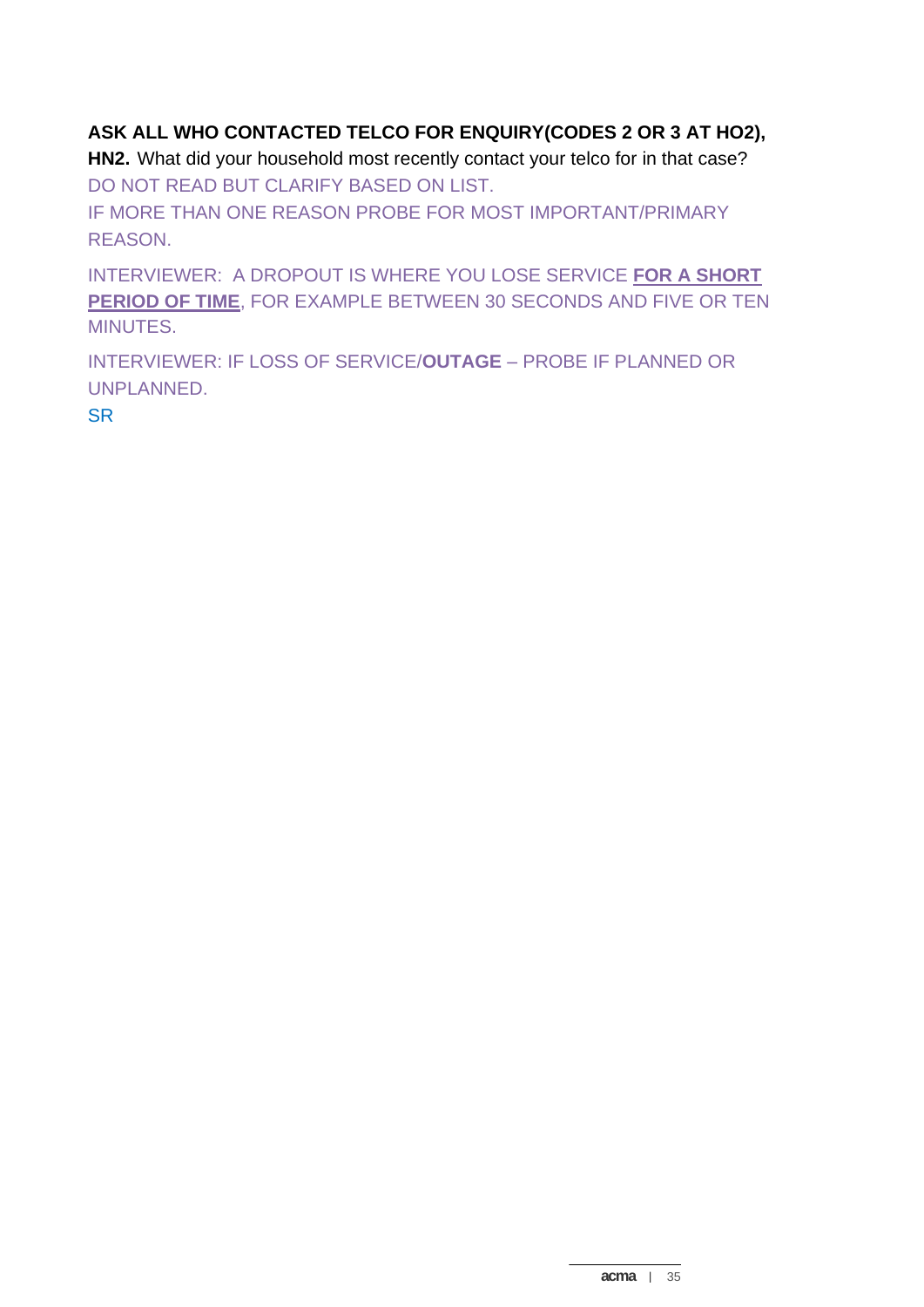|                                                                                                       | <b>GENER</b><br><b>AL</b> | <b>HOME</b><br><b>PHON</b><br>Е | <b>HOME</b><br><b>INTER</b><br><b>NET</b> | <b>MOBIL</b><br>Е<br><b>BROA</b><br><b>DBAN</b><br>D | <b>MOBIL</b><br>E<br><b>PHONE</b><br><b>FAMIL</b><br>Y<br><b>SHARE</b><br>D<br><b>DATA</b><br><b>PLAN</b> | <b>BOTH</b><br><b>HOME</b><br><b>PHONE</b><br><b>AND</b><br><b>HOME</b><br><b>INTER</b><br><b>NET</b> |
|-------------------------------------------------------------------------------------------------------|---------------------------|---------------------------------|-------------------------------------------|------------------------------------------------------|-----------------------------------------------------------------------------------------------------------|-------------------------------------------------------------------------------------------------------|
| Installation / set-up                                                                                 |                           |                                 |                                           |                                                      |                                                                                                           |                                                                                                       |
| Activating your service for the first time                                                            | 1                         | $\mathbf 1$                     | $\mathbf{1}$                              | $\mathbf{1}$                                         | 1                                                                                                         | $\mathbf{1}$                                                                                          |
| Installation of NBN equipment inside or<br>outside                                                    | 30                        | 30                              | 30                                        | 30                                                   | 30                                                                                                        | 30                                                                                                    |
| Setting up home phone and/or internet<br>service                                                      | 31                        | 31                              | 31                                        | 31                                                   | 31                                                                                                        | 31                                                                                                    |
| New handset or equipment                                                                              | 15                        | 15                              | 15                                        | 15                                                   | 15                                                                                                        | 15                                                                                                    |
| <b>Appointments</b>                                                                                   |                           |                                 |                                           |                                                      |                                                                                                           |                                                                                                       |
| Technician didn't turn up within<br>time<br>window                                                    | $\overline{4}$            | $\overline{4}$                  | 4                                         | $\overline{4}$                                       | $\overline{4}$                                                                                            | $\overline{4}$                                                                                        |
| Make, cancel or reschedule appointments                                                               | 32                        | 32                              | 32                                        | 32                                                   | 32                                                                                                        | 32                                                                                                    |
| Delays in connection of NBN service                                                                   | 13                        | 13                              | 13                                        | 13                                                   | 13                                                                                                        | 13                                                                                                    |
| Information / account or billing enquiry                                                              |                           |                                 |                                           |                                                      |                                                                                                           |                                                                                                       |
| General enquiry about your account, other<br>than billing                                             | 6                         | 6                               | 6                                         | 6                                                    | $6\phantom{1}6$                                                                                           | 6                                                                                                     |
| Billing enquiry \ billing issue                                                                       | $\overline{7}$            | $\overline{7}$                  | $\overline{7}$                            | $\overline{7}$                                       | $\overline{7}$                                                                                            | $\overline{7}$                                                                                        |
| Gathering information on services such as<br>prices and inclusions                                    | 5                         | 5                               | 5                                         | 5                                                    | 5                                                                                                         | 5                                                                                                     |
| Amending personal or contact details like<br>changing address or providing a phone<br>number or email | 11                        | 11                              | 11                                        | 11                                                   | 11                                                                                                        | 11                                                                                                    |
| Recharging issue                                                                                      | 9                         | 9                               | 9                                         | 9                                                    | 9                                                                                                         | 9                                                                                                     |
| Change, renew or buy a new plan                                                                       | 10                        | 10                              | 10                                        | 10                                                   | 10                                                                                                        | 10                                                                                                    |
| Cancellation \ to switch to another provider                                                          | 12                        | 12                              | 12                                        | 12                                                   | 12                                                                                                        | 12                                                                                                    |
| <b>Other</b>                                                                                          |                           |                                 |                                           |                                                      |                                                                                                           |                                                                                                       |
| International calls                                                                                   | 17                        | 17                              | 17                                        | 17                                                   | 17                                                                                                        | 17                                                                                                    |
| Poor voice quality                                                                                    | 33                        | 33                              |                                           |                                                      | 33                                                                                                        | 33                                                                                                    |
| Fault or technical issue with home phone                                                              | 22                        | 22                              |                                           |                                                      |                                                                                                           | 22                                                                                                    |
| Fault or technical issue with internet                                                                | 23                        |                                 | 23                                        | 23                                                   | 23                                                                                                        | 23                                                                                                    |
| <b>NBN</b><br>Fault<br>technical<br>with<br>issue<br>or<br>equipment                                  | 24                        | 24                              | 24                                        |                                                      |                                                                                                           | 24                                                                                                    |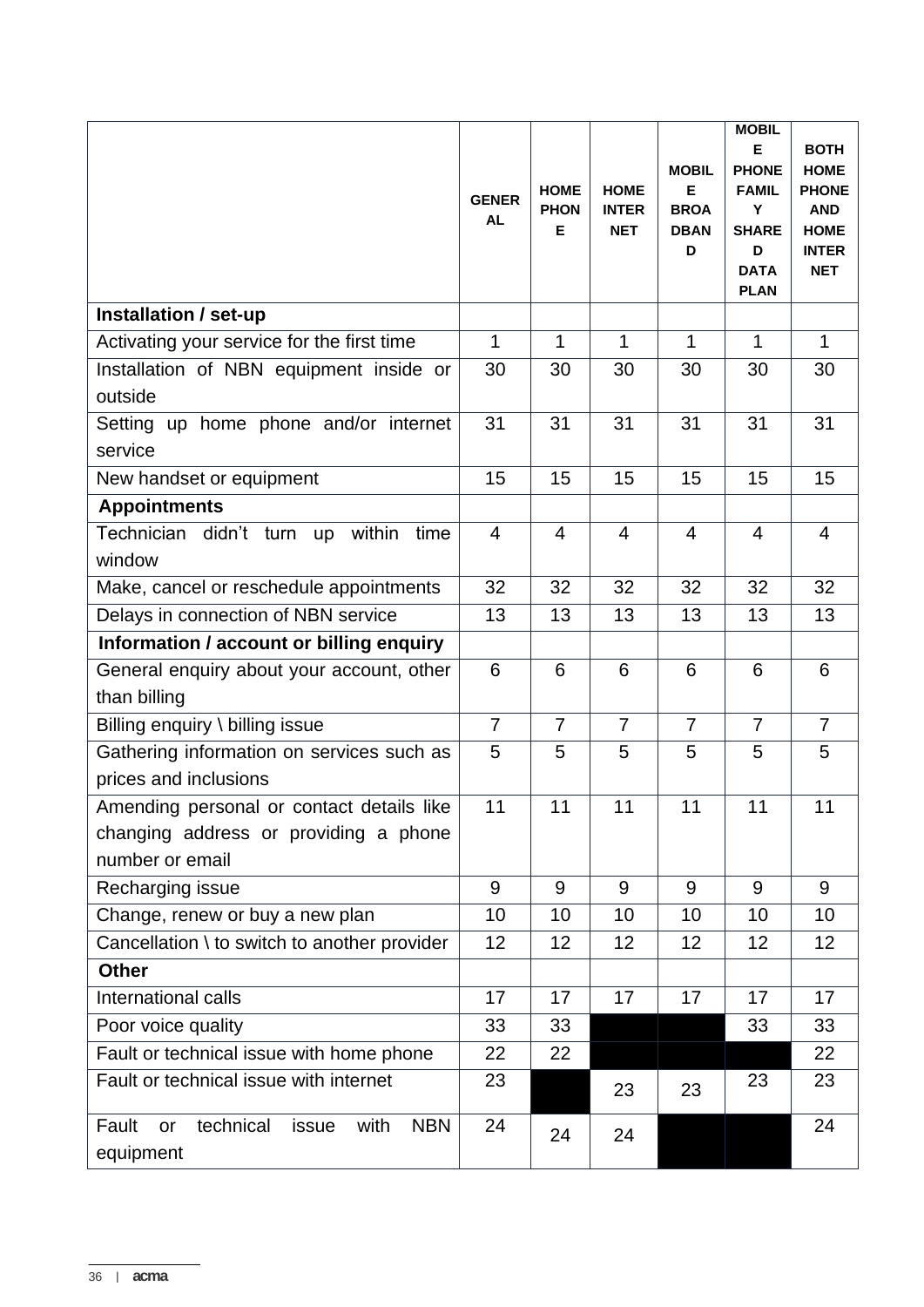|                                                                                                                                    | <b>GENER</b><br>AL | <b>HOME</b><br><b>PHON</b><br>Е | <b>HOME</b><br><b>INTER</b><br><b>NET</b> | <b>MOBIL</b><br>Е<br><b>BROA</b><br><b>DBAN</b><br>D | <b>MOBIL</b><br>Е<br><b>PHONE</b><br><b>FAMIL</b><br>Y<br><b>SHARE</b><br>D<br><b>DATA</b><br><b>PLAN</b> | <b>BOTH</b><br><b>HOME</b><br><b>PHONE</b><br><b>AND</b><br><b>HOME</b><br><b>INTER</b><br><b>NET</b> |
|------------------------------------------------------------------------------------------------------------------------------------|--------------------|---------------------------------|-------------------------------------------|------------------------------------------------------|-----------------------------------------------------------------------------------------------------------|-------------------------------------------------------------------------------------------------------|
| technical<br>issue<br>with<br>mobile<br>Fault<br><b>or</b><br>broadband equipment                                                  | 35                 |                                 |                                           | 35                                                   |                                                                                                           |                                                                                                       |
| Fault or technical issue                                                                                                           | 18                 | 18                              | 18                                        | 18                                                   | 18                                                                                                        | 18                                                                                                    |
| Slow internet/data speeds in the evening                                                                                           | 25                 |                                 | 25                                        | 25                                                   | 25                                                                                                        | 25                                                                                                    |
| Slow internet/data speeds in general                                                                                               | 19                 |                                 | 19                                        | 19                                                   | 19                                                                                                        | 19                                                                                                    |
| Interruptions and buffering                                                                                                        | 20                 |                                 | 20                                        | 20                                                   | 20                                                                                                        | 20                                                                                                    |
| Drop-outs                                                                                                                          | 26                 | 26                              | 26                                        | 26                                                   | 26                                                                                                        | 26                                                                                                    |
| Loss of service, Unplanned outages                                                                                                 | 27                 | 27                              | 27                                        | 27                                                   | 27                                                                                                        | 27                                                                                                    |
| Loss of service, Planned outages                                                                                                   | 28                 | 28                              | 28                                        | 28                                                   | 28                                                                                                        | 28                                                                                                    |
| Loss of Service, Outages (Not Known if<br>planned or unplanned)                                                                    | 34                 | 34                              | 34                                        | 34                                                   | 34                                                                                                        | 34                                                                                                    |
| Issue with a non-telco service that was<br>provided through my service provider e.g.<br>Telstra TV box, Foxtel, gas or electricity | 21                 | 21                              | 21                                        | 21                                                   | 21                                                                                                        | 21                                                                                                    |
| Transfer of existing phone number                                                                                                  | 14                 | 14                              | 14                                        | 14                                                   | 14                                                                                                        | 14                                                                                                    |
| Unhappy with customer service                                                                                                      | 29                 | 29                              | 29                                        | 29                                                   | 29                                                                                                        | 29                                                                                                    |
| Other (specify)                                                                                                                    | 96                 | 96                              | 96                                        | 96                                                   | 96                                                                                                        | 96                                                                                                    |
| Refused                                                                                                                            | 98                 | 98                              | 98                                        | 98                                                   | 98                                                                                                        | 98                                                                                                    |
| Don't know \ can't say                                                                                                             | 99                 | 99                              | 99                                        | 99                                                   | 99                                                                                                        | 99                                                                                                    |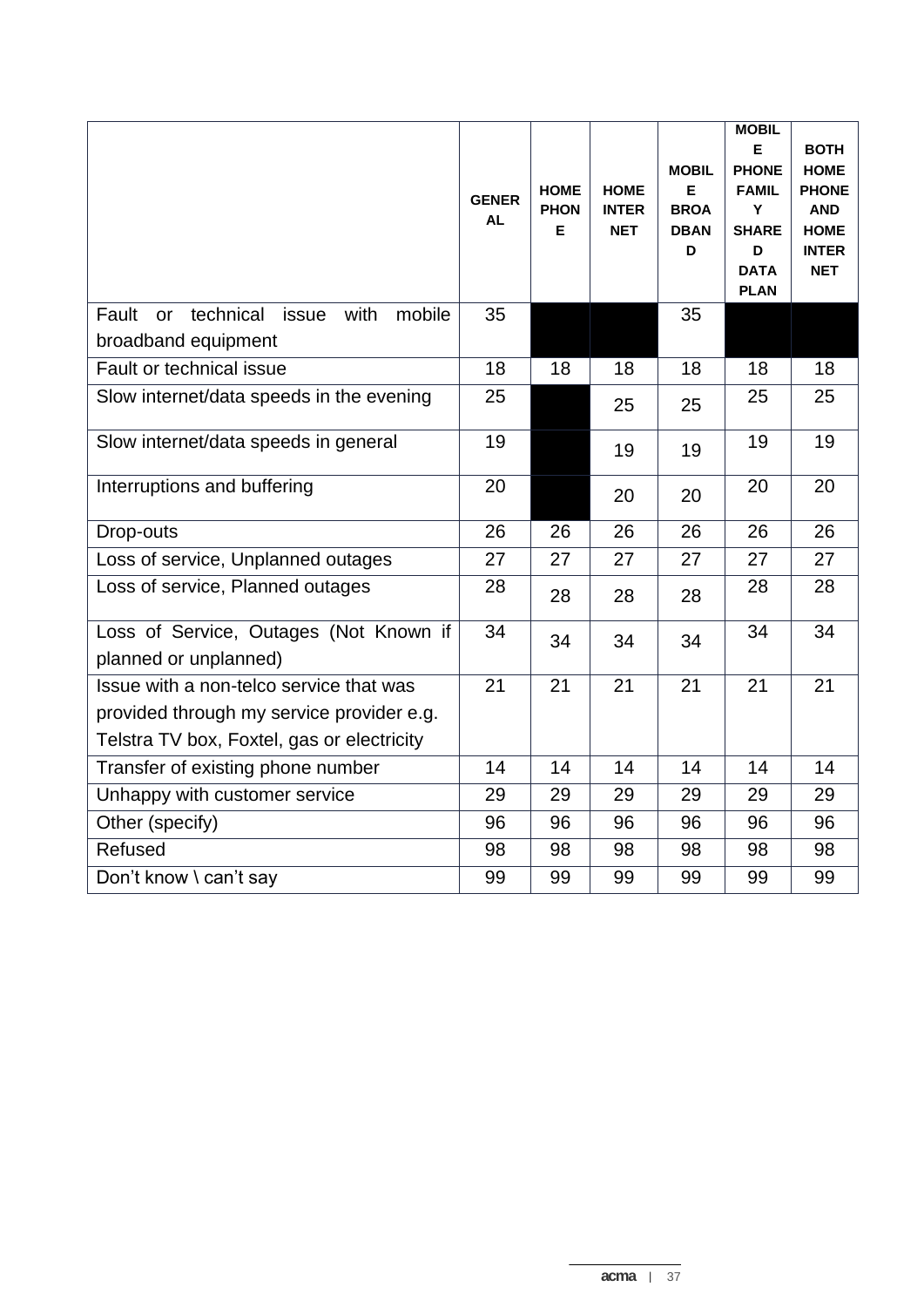## **ASK ALL WHO CONTACTED TELCO FOR ENQUIRY(CODES 2 OR 3 AT HO2),**

**HN3.** How did your household **first** contact your telco for this?

DO NOT READ OUT

## PROGRAMMER: IF ONLY ONE MEANS OF CONTACT AT HO3, DO NOT ASK BUT AUTOCODE SAME ANSWER BELOW.

**SR** 

| By phone                                           |                |
|----------------------------------------------------|----------------|
| By text message                                    | $\overline{2}$ |
| By mail or post                                    | 3              |
| In person in a store                               | 4              |
| Via email / online form                            | 5              |
| Online chat, web chat                              | 6              |
| Online via social media (e.g. Twitter or Facebook) | 7              |
| Other (specify)                                    | 96             |
| Refused                                            | 98             |
| Don't know / can't say                             | 99             |

## **ASK ALL WHO CONTACTED TELCO FOR ENQUIRY(CODES 2 OR 3 AT HO2),**

**HN4.** Overall, how satisfied or dissatisfied was your household with how that query was handled by the telco? Would you say your household was*…*

- READ OUT
- **SR**

| <b>Very Satisfied</b>                    |    |
|------------------------------------------|----|
| Satisfied                                | 2  |
| Neither satisfied nor dissatisfied       | 3  |
| <b>Dissatisfied</b>                      |    |
| Very dissatisfied                        | 5  |
| Refused (DO NOT READ OUT)                | 98 |
| Don't know / can't say (DO NOT READ OUT) | 99 |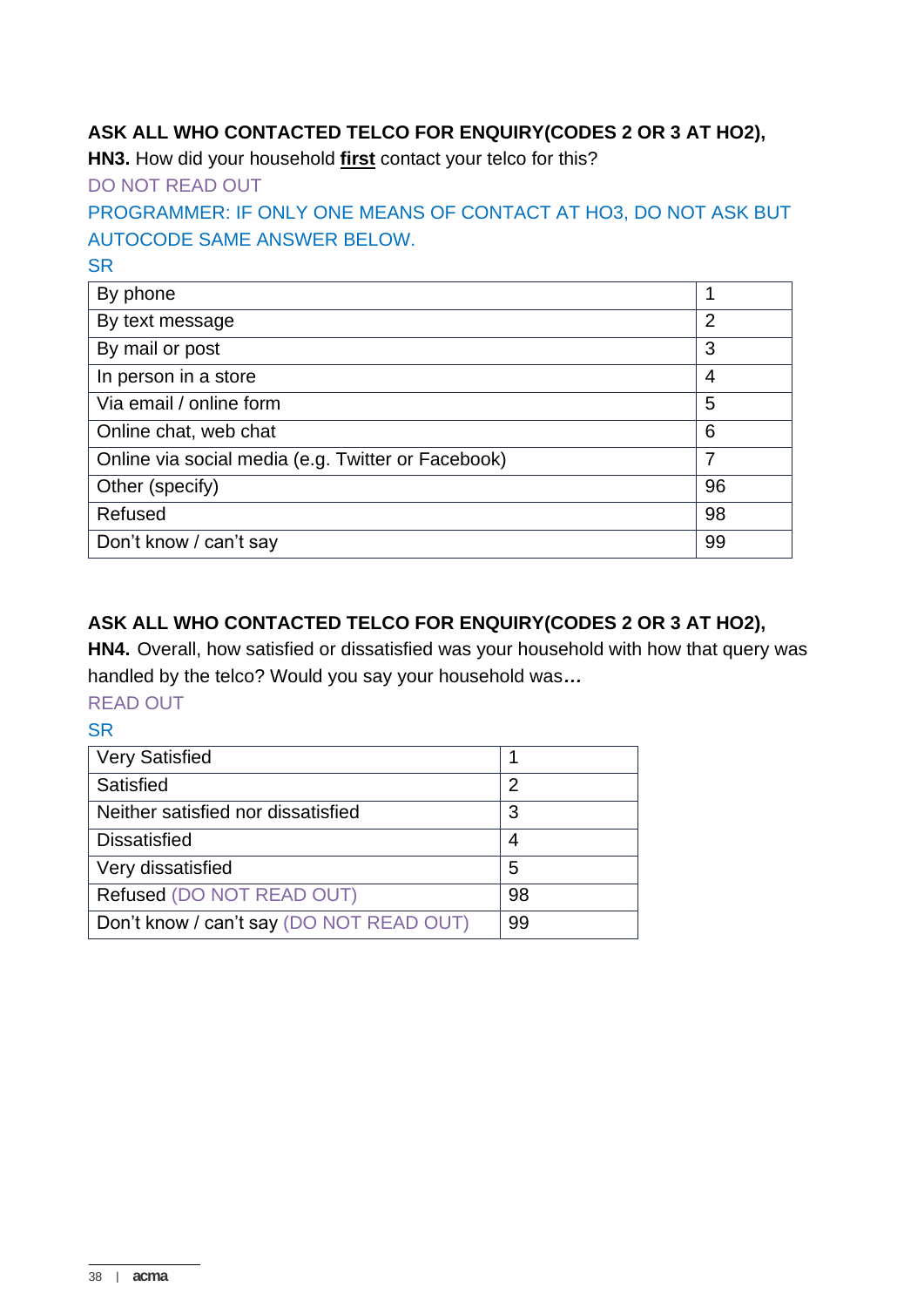# **ASK IF DISSATISFIED/VERY DISSATISFIED (CODES 4 OR 5 AT HN4)**

**HN5**. Why do you say that? Which other reasons? Any other reasons?

DO NOT READ OUT.

#### MR.

| Problem/issue not resolved                                        | 1              |
|-------------------------------------------------------------------|----------------|
| Too long to fix/take action                                       | $\overline{2}$ |
| Too many transfers/waiting on the phone for too long              | 3              |
| Poor communication/lack of communication about problem resolution | $\overline{4}$ |
| Recurring problem/ongoing problem                                 | 5              |
| Offshore call centre                                              | 6              |
| Nobody would take responsibility for fixing your problem          | $\overline{7}$ |
| You were told to contact another organisation (e.g. NBN Co)       | 8              |
| It took multiple calls/contacts to get something done             | 9              |
| Compensation not given                                            | 10             |
| <b>Compensation insufficient</b>                                  | 11             |
| No apology given                                                  | 12             |
| Conflicting advice given                                          | 13             |
| Other (specify)                                                   | 96             |
| No reason in particular                                           | 97             |
| Refused                                                           | 98             |
| Don't know / can't say                                            | 99             |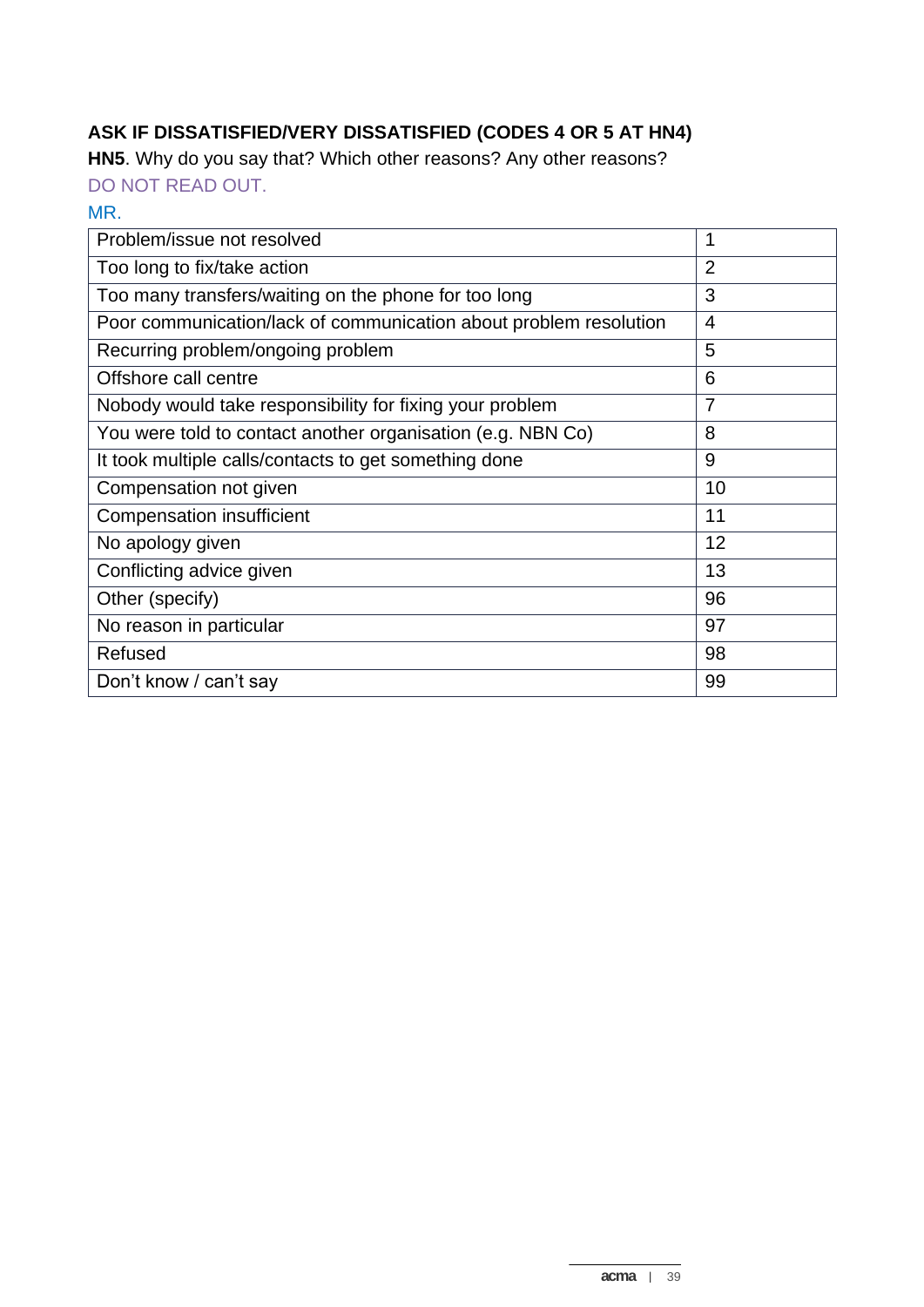## **SECTION 7 – CHANGES TO PLANS OR PROVIDERS (W)**

#### **ASK ALL**

Now we are going to ask you some questions about the current provider for your household's telco services and plans such as your <<**home phone** – IF HS1 CODE 1>>, <<**home internet** – IF HS1 CODE 3>> << **mobile broadband** – IF HS1 CODE 4>>, <<**mobile phone family shared data plan** – IF HS1 CODE 5>>.

#### **ASK ALL**

**HW1.** How long has your household been with your telco provider? READ OUT

## MR (SR IF ONLY ONE PROVIDER FOR ALL SERVICES - CODE 1 AT HS3)

| Less than 6 months                       |    |
|------------------------------------------|----|
| 6 months up to one year                  |    |
| One up to two years                      | 3  |
| Two up to five years                     |    |
| More than five years                     | 5  |
| Refused (DO NOT READ OUT)                | 98 |
| Don't know / can't say (DO NOT READ OUT) | 99 |

## **ASK ALL**

**HW2.** Has your household changed your telco provider or changed plan in the last two years? By change of plan we mean changes you elected to make, not any changes made by your telco. <<However, moving to the NBN is seen as a change – IF CODE 6 AT HS4 OR CODE 1 AT HS4a>>.

#### INTERVIEWER: IF MOVED TO NBN CODE AS 1 (CHANGED PLAN FOR FIXED INTERNET) **SR**

| Yes                                                            |    |
|----------------------------------------------------------------|----|
| No - no changes made (including this is first ever telco/plan) |    |
| Refused                                                        | 98 |
| Don't know / can't say                                         | 99 |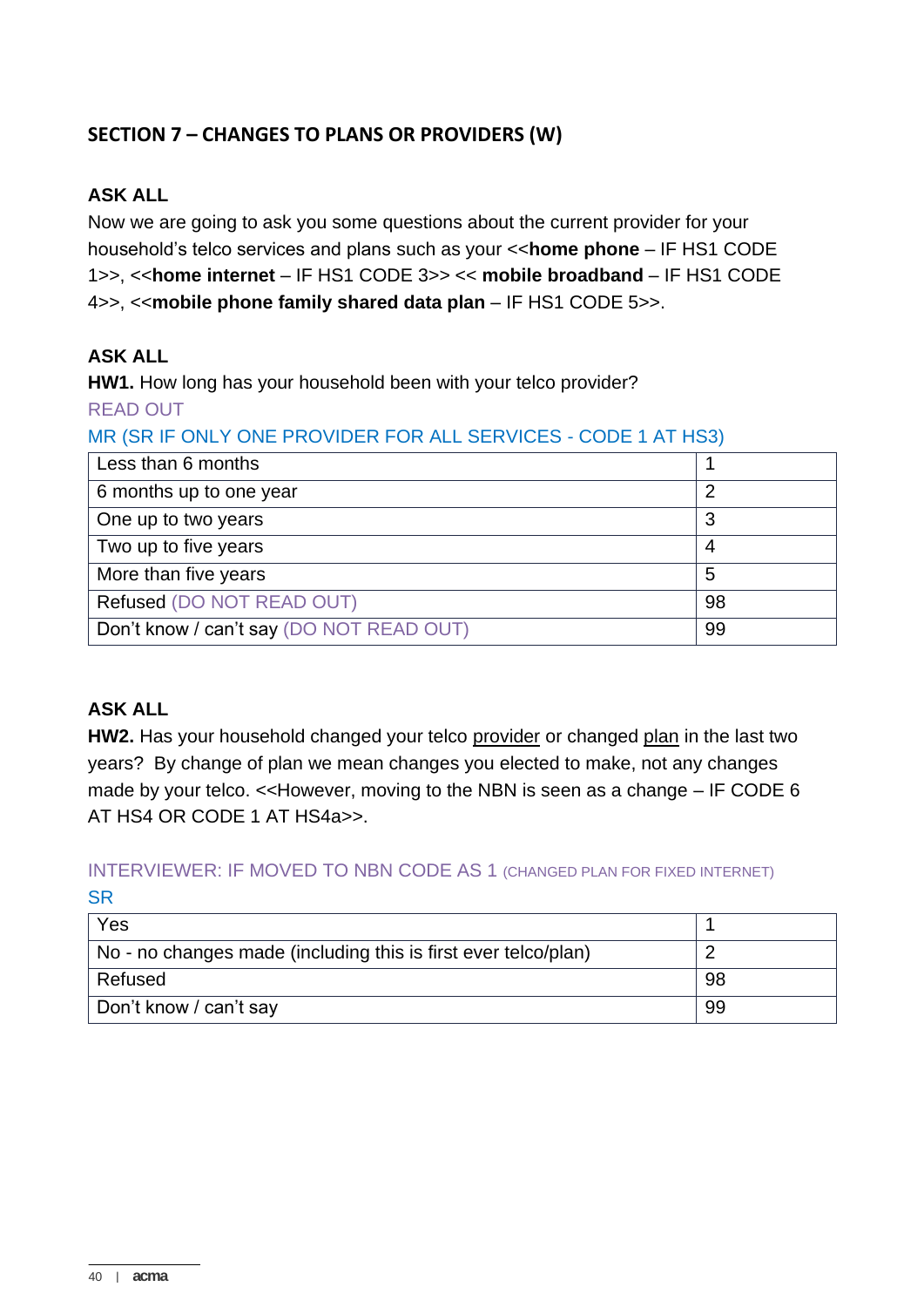# **ASK IF HAVE NOT CHANGED PLAN OR PROVIDER IN LAST TWO YEARS (CODE 2 AT HW2)**

**HW3.** Has your household actively considered changing a plan with your provider or changing telco provider in the last two years? By "actively" we mean you've looked up information, or visited a telco store, looked on websites, or contacted your telco, contacted other telcos, or sought advice from forums, comparison websites or family or friends etc.

SR

| Yes, actively considered      |    | <b>CONTINUE</b>           |
|-------------------------------|----|---------------------------|
| No, did not actively consider |    | GO TO SATISFACTION        |
| Refused                       | 98 | <b>GO TO SATISFACTION</b> |
| Don't know / can't say        | 99 | <b>GO TO SATISFACTION</b> |

# **ASK IF ACTIVELY CONSIDERED BUT NOT CHANGED (CODE 1 AT HW3)**

**HW4.** Can you tell us why your household did not change the plan with your current telco or change telcos after active consideration? Which other reasons? Any other reasons?

#### PROBE FULLY

#### DO NOT READ OUT

MR

| You couldn't save money/it wasn't any cheaper/Couldn't get a better deal           | 1              |
|------------------------------------------------------------------------------------|----------------|
| It was too confusing                                                               | $\overline{2}$ |
| It was too much time and/or effort/Couldn't be bothered                            | 3              |
| It was too hard to compare offers                                                  | 4              |
| Your telco offered to match the deal you found                                     | 5              |
| You told your telco you were thinking of moving and they offered you a better deal | 6              |
| Other offers were the same or pretty similar/your own plan is sufficient           | $\overline{7}$ |
| You were not able to take your phone number with you                               | 8              |
| Still in contract                                                                  | 9              |
| Coverage is good with your current telco                                           | 10             |
| Still considering what to do                                                       | 11             |
| Other (specify)                                                                    | 96             |
| No particular reason                                                               | 97             |
| Refused                                                                            | 98             |
| Don't know / can't say                                                             | 99             |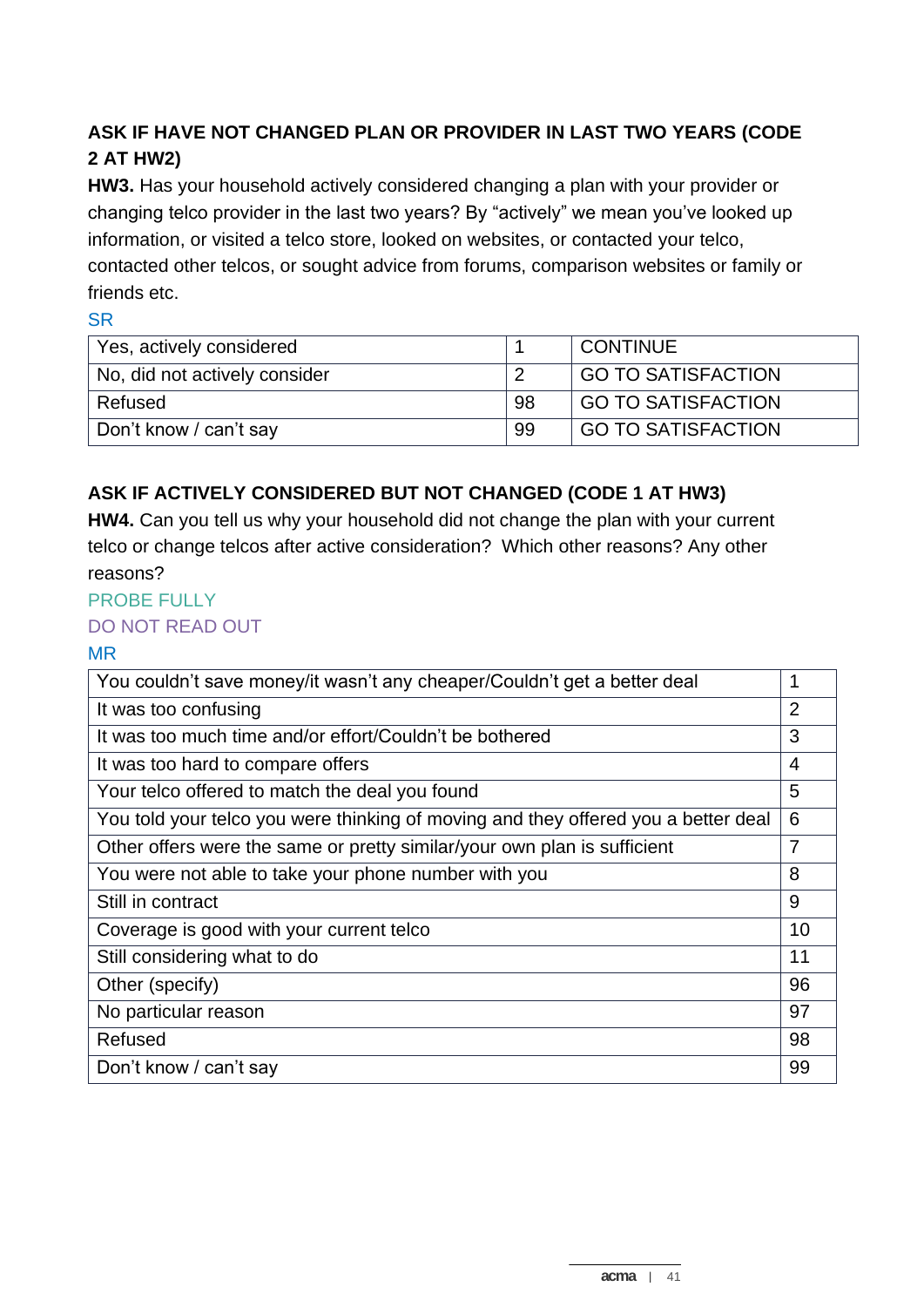## **SECTION 8 - SATISFACTION (F)**

#### **ASK ALL**

**HF1.** I'd now like you to tell me the extent to which your household is satisfied with each of the following aspects of your household's telco services such as your <<**home phone** – IF HS1 CODE 1>>, <<**home internet** – IF HS1 CODE 3>> << **mobile broadband** – IF HS1 CODE 4>>, <<**mobile phone family shared data plan** – IF HS1 CODE 5>>. For each aspect I read out, can you please tell me whether you are very satisfied, satisfied, neither satisfied nor dissatisfied, dissatisfied or very dissatisfied.

So firstly, how satisfied is your household with <<INSERT FIRST ATTRIBUTE>>.

Would you say…READ OUT SCALE. SR

#### REPEAT FOR EACH ATTRIBUTE. REPEAT SCALE AS NECESSARY.

|                                                                                                    | $\mathbf{1}$<br>Very<br>satisfied | $\overline{2}$<br>Satisfied | 3<br>Neither | 4<br><b>Dissatisfied</b> | 5<br>Very<br>dissatisfied | 97<br><b>Not</b><br>applicable<br>(DO NOT<br><b>READ</b><br>OUT) | 98<br>Refused<br>(DO)<br><b>NOT</b><br><b>READ</b><br>OUT) | 99<br>Don't<br>know<br>(DO<br><b>NOT</b><br><b>READ</b><br>OUT) |
|----------------------------------------------------------------------------------------------------|-----------------------------------|-----------------------------|--------------|--------------------------|---------------------------|------------------------------------------------------------------|------------------------------------------------------------|-----------------------------------------------------------------|
| Your home phone<br>Service overall [IF<br><b>HOME PHONE AT HS1</b><br>CODE 1]                      | 1                                 | $\overline{2}$              | 3            | $\overline{4}$           | 5                         | 97                                                               | 98                                                         | 99                                                              |
| The reliability of<br>your home phone<br>Service [IF HOME<br>PHONE AT HS1 CODES<br>1]              | 1                                 | $\overline{2}$              | 3            | $\overline{4}$           | 5                         | 97                                                               | 98                                                         | 99                                                              |
| Your home<br>internet service<br><b>OVETAIL [IF FIXED</b><br><b>INTERNET AT HS1 CODE</b><br>3]     | $\mathbf{1}$                      | 2                           | 3            | $\overline{4}$           | 5                         | 97                                                               | 98                                                         | 99                                                              |
| The reliability of<br>your home<br>internet service [IF<br><b>FIXED INTERNET AT HS1</b><br>CODE 3] | 1                                 | $\overline{2}$              | 3            | 4                        | 5                         | 97                                                               | 98                                                         | 99                                                              |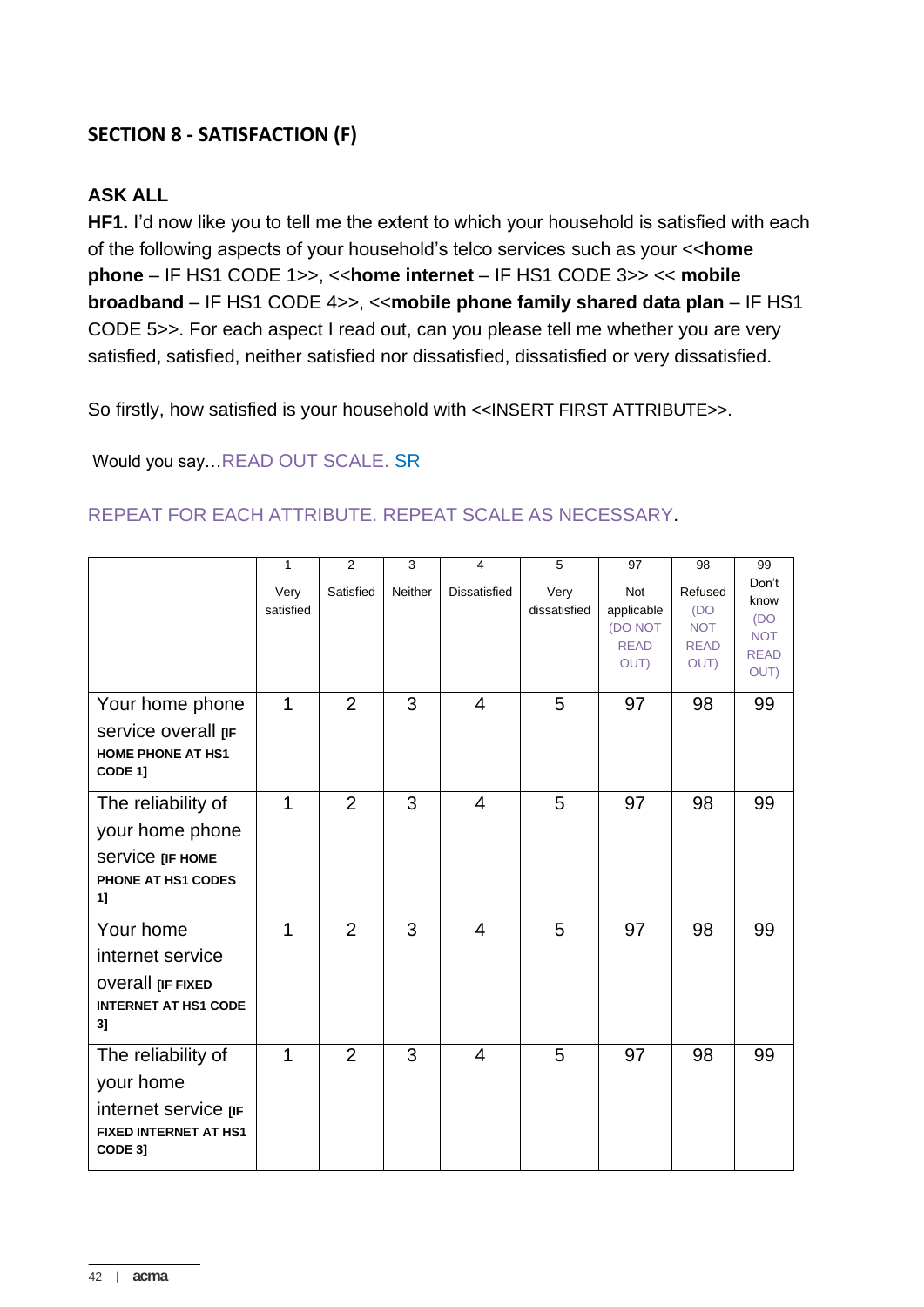| The mobile                                                  | 1              | $\overline{2}$ | 3 | $\overline{4}$          | 5 | 97 | 98 | 99 |
|-------------------------------------------------------------|----------------|----------------|---|-------------------------|---|----|----|----|
| broadband                                                   |                |                |   |                         |   |    |    |    |
| service at home                                             |                |                |   |                         |   |    |    |    |
| <b>OVETAIL LIF MOBILE</b><br><b>BROADBAND AT HS1</b>        |                |                |   |                         |   |    |    |    |
| CODE 4]                                                     |                |                |   |                         |   |    |    |    |
| The reliability of                                          | 1              | $\overline{2}$ | 3 | $\overline{\mathbf{4}}$ | 5 | 97 | 98 | 99 |
| the mobile                                                  |                |                |   |                         |   |    |    |    |
| broadband                                                   |                |                |   |                         |   |    |    |    |
| service at home -<br>[IF MOBILE BROADBAND<br>AT HS1 CODE 4] |                |                |   |                         |   |    |    |    |
| Your mobile                                                 | $\mathbf{1}$   | $\overline{2}$ | 3 | $\overline{4}$          | 5 | 97 | 98 | 99 |
| phone family                                                |                |                |   |                         |   |    |    |    |
| shared data plan                                            |                |                |   |                         |   |    |    |    |
| <b>OVETALL [IF FAMILY</b>                                   |                |                |   |                         |   |    |    |    |
| <b>DATA PLAN AT HS1</b><br>CODE 5]                          |                |                |   |                         |   |    |    |    |
| The reliability of                                          | $\overline{1}$ | $\overline{2}$ | 3 | $\overline{4}$          | 5 | 97 | 98 | 99 |
| your mobile                                                 |                |                |   |                         |   |    |    |    |
| phone family                                                |                |                |   |                         |   |    |    |    |
| shared data plan                                            |                |                |   |                         |   |    |    |    |
| <b>[IF FAMILY DATA PLAN</b><br>AT HS1 CODE 5]               |                |                |   |                         |   |    |    |    |
| The monthly cost                                            | $\overline{1}$ | $\overline{2}$ | 3 | $\overline{4}$          | 5 | 97 | 98 | 99 |
| of your household                                           |                |                |   |                         |   |    |    |    |
| telco services [ASK                                         |                |                |   |                         |   |    |    |    |
| ALL]                                                        |                |                |   |                         |   |    |    |    |
| <b>Customer service</b>                                     | $\mathbf{1}$   | $\overline{2}$ | 3 | $\overline{4}$          | 5 | 97 | 98 | 99 |
| <b>OVETAII</b> [ASK ALL]                                    |                |                |   |                         |   |    |    |    |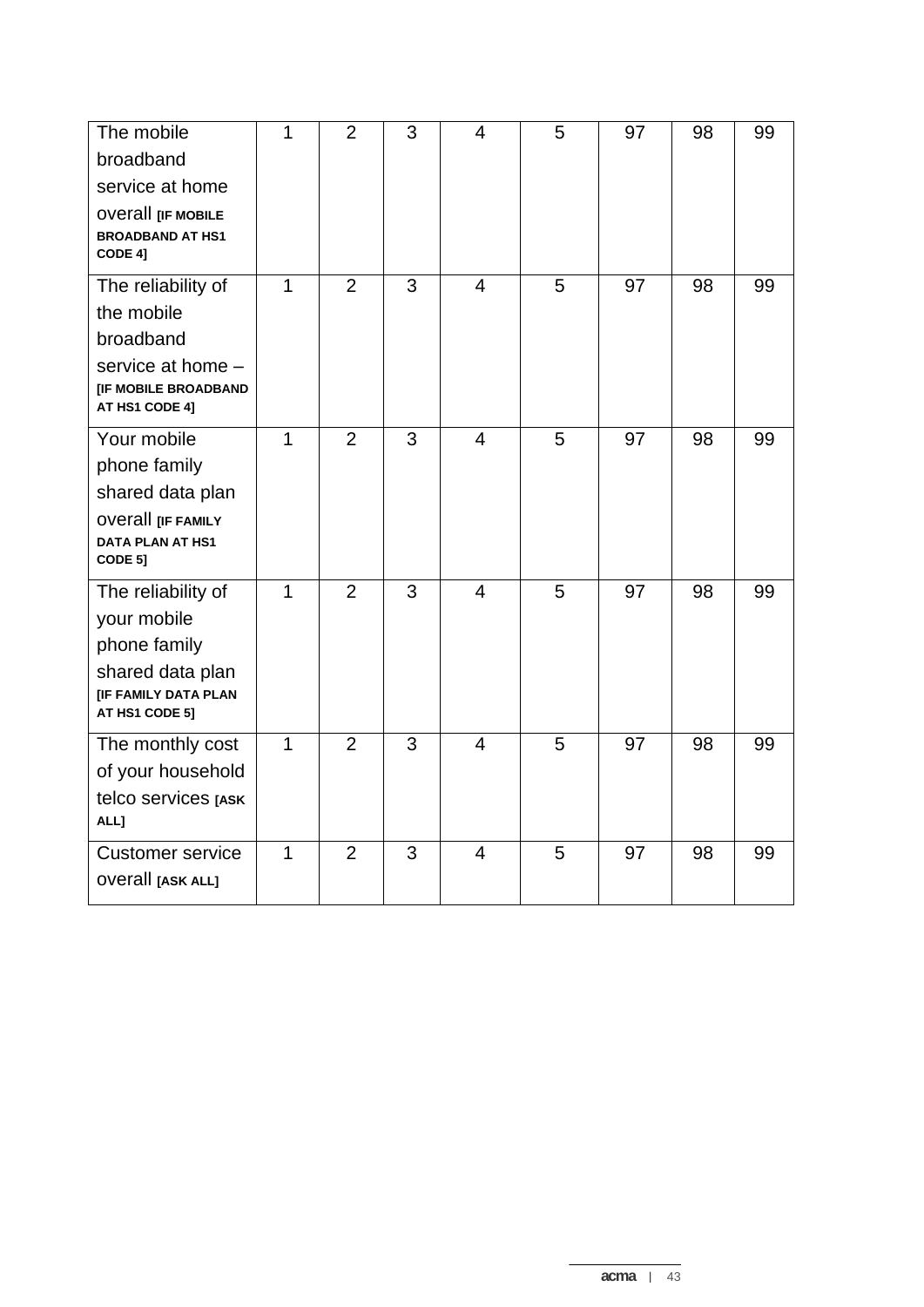## **SECTION 9 – PRIVACY AND DATA (P)**

## **ASK IF HOUSEHOLD HAS ANY SMART DEVICES AT HU3**

**HP1.** Thinking about the smart devices in your home, such as your household's <<INSERT DEVICES MENTIONED AT HU3>>. Which, if any, of the following does your household do about security for those devices?

#### READ OUT

#### MR

| Do updates when they come up                    |                |
|-------------------------------------------------|----------------|
| Set updates to automatically happen             | $\overline{2}$ |
| Set passwords                                   | 3              |
| Turn off the smart devices when not in use      | 4              |
| Set up specific wi-fi network for smart devices | 5              |
| Other (Please specify)                          | 96             |
| Nothing (DO NOT READ OUT)                       | 97             |
| Refused (DO NOT READ OUT)                       | 98             |
| Don't know / can't say (DO NOT READ OUT)        | 99             |

## **ASK IF HOUSEHOLD HAS ANY SMART DEVICES AT HU3**

**HP2.** I am now going to read out some statements relating to the smart devices in your household. For each one, can you please tell me whether your household would strongly agree, agree, neither agree nor disagree, disagree or strongly disagree.

## So firstly, <<INSERT STATEMENT>>. Would your household….READ OUT SCALE READ OUT EACH STATEMENT. REPEAT SCALE AS NECESSARY. **SR**

|                                                                                                           |                   | 2     | 3       | 4               | 5                    | 98                                            | 99 Don't                 |
|-----------------------------------------------------------------------------------------------------------|-------------------|-------|---------|-----------------|----------------------|-----------------------------------------------|--------------------------|
|                                                                                                           | Strongly<br>agree | Agree | Neither | <b>Disagree</b> | Strongly<br>disagree | Refused<br>(DO<br><b>NOT</b><br><b>READ</b> ) | know<br>(DO NOT<br>READ) |
| If your household was<br>replacing a smart device you<br>know the steps to take to<br>remove any personal |                   | 2     | 3       | 4               | 5                    | 98                                            | 99                       |
| information before disposal                                                                               |                   |       |         |                 |                      |                                               |                          |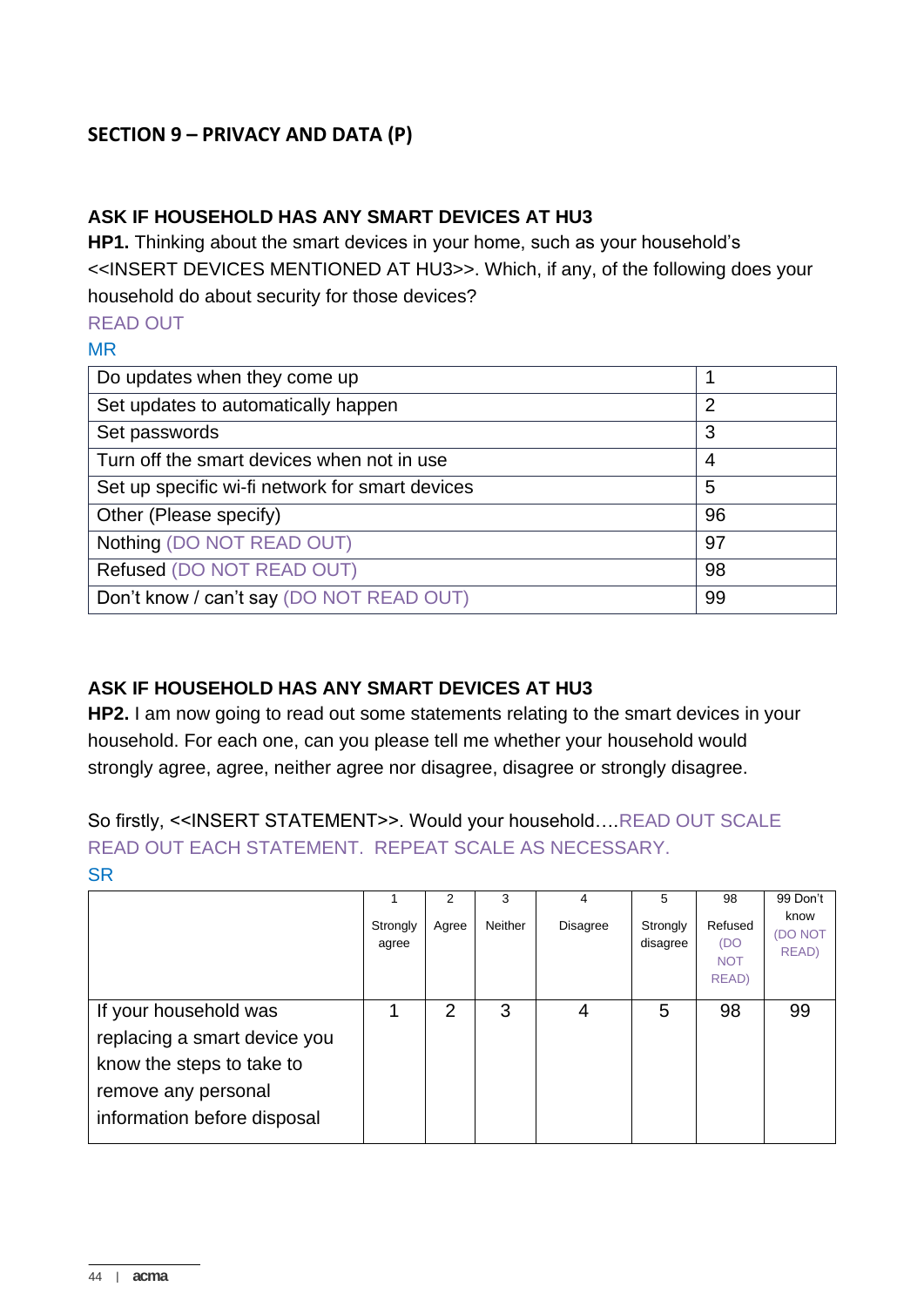| Your household is aware of<br>how to make your smart<br>devices private and secure                     |   | 2              | 3 | 4              | 5 | 98 | 99 |
|--------------------------------------------------------------------------------------------------------|---|----------------|---|----------------|---|----|----|
| Your household is <b>aware</b> of the<br>amount of information your<br>smart devices are collecting    | 1 | $\overline{2}$ | 3 | $\overline{4}$ | 5 | 98 | 99 |
| Your household is concerned<br>about the amount of<br>information your smart devices<br>are collecting | 1 | 2              | 3 | 4              | 5 | 98 | 99 |
| There is enough transparency<br>to understand how your smart<br>devices use your information           | 1 | $\overline{2}$ | 3 | 4              | 5 | 98 | 99 |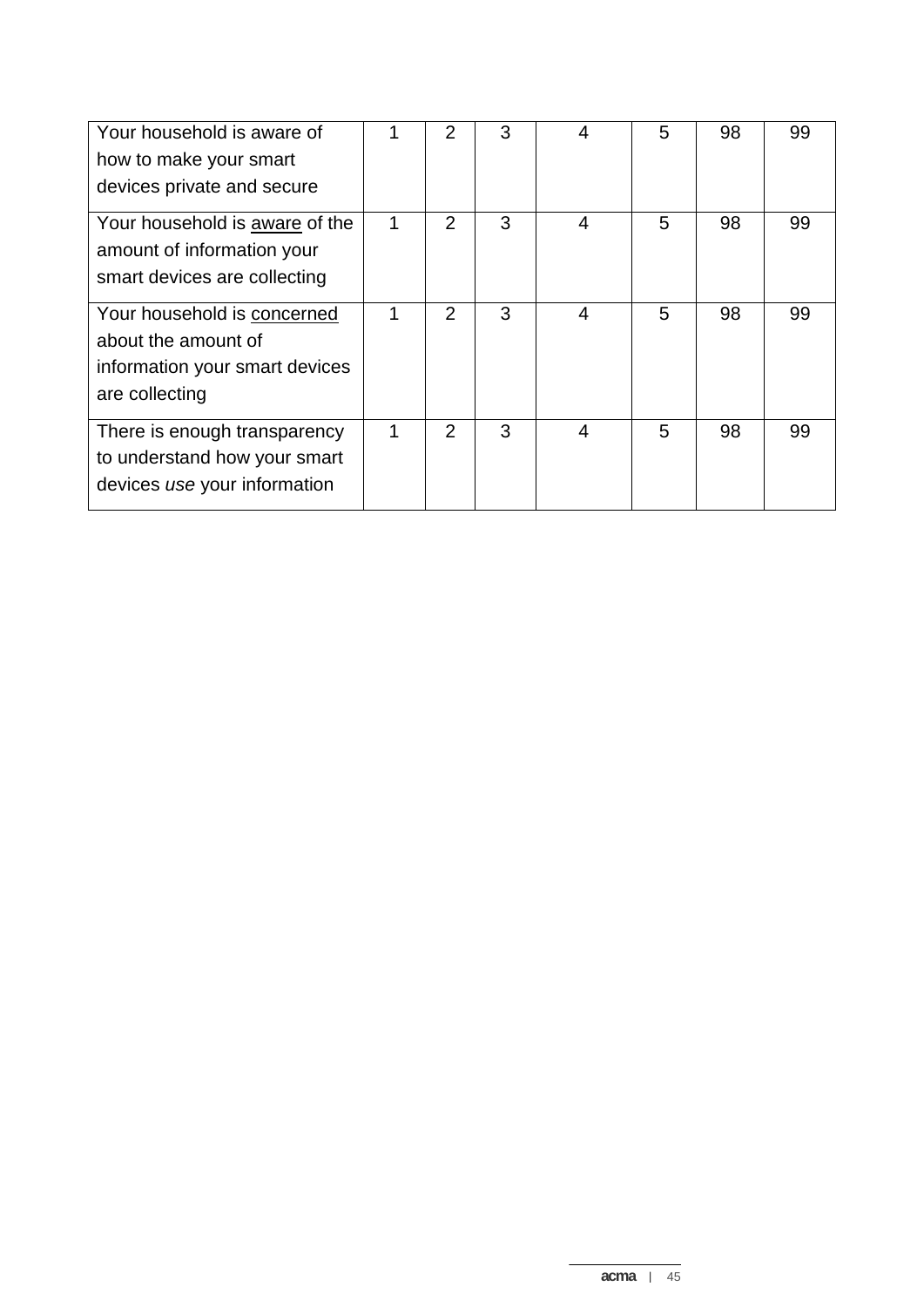## **ADDITIONAL DEMOGRAPHICS (D)**

Thank you for that. Finally, some questions to make sure that we have spoken to a good cross-section of people.

### **ASK ALL**

**HD8**. What is the highest level of school or higher education you have completed? DO NOT READ OUT UNLESS NECESSARY

**SR** 

| No formal education                                             |    |
|-----------------------------------------------------------------|----|
| School up to Higher School Certificate/Leaving/Year 12/6th Form | 2  |
| TAFE/University/some other tertiary qualification               | 3  |
| Something else (specify)                                        | 96 |
| Refused                                                         | 98 |
| Don't know / can't say                                          | 99 |

## **ASK ALL**

We are now going to a question which may be sensitive, on income. If you do not wish to answer, please let me know.

**HD10**. What is your household's combined annual income from all sources, before tax... Would that be under 60 thousand dollars or over?

**SR** 

| Under 60 Thousand                        |    |
|------------------------------------------|----|
| Over 60 thousand                         |    |
| <b>Refused (DO NOT READ OUT)</b>         | 98 |
| Don't know / can't say (DO NOT READ OUT) | 99 |

#### **ASK IF UNDER \$60,000 AT HD10**

**HD10a.** Would that be…READ OUT.

| Under 20 thousand dollars                |    |
|------------------------------------------|----|
| 20 to 39                                 |    |
| 40 to 59                                 |    |
| Refused (DO NOT READ OUT)                | 98 |
| Don't know / can't say (DO NOT READ OUT) | 99 |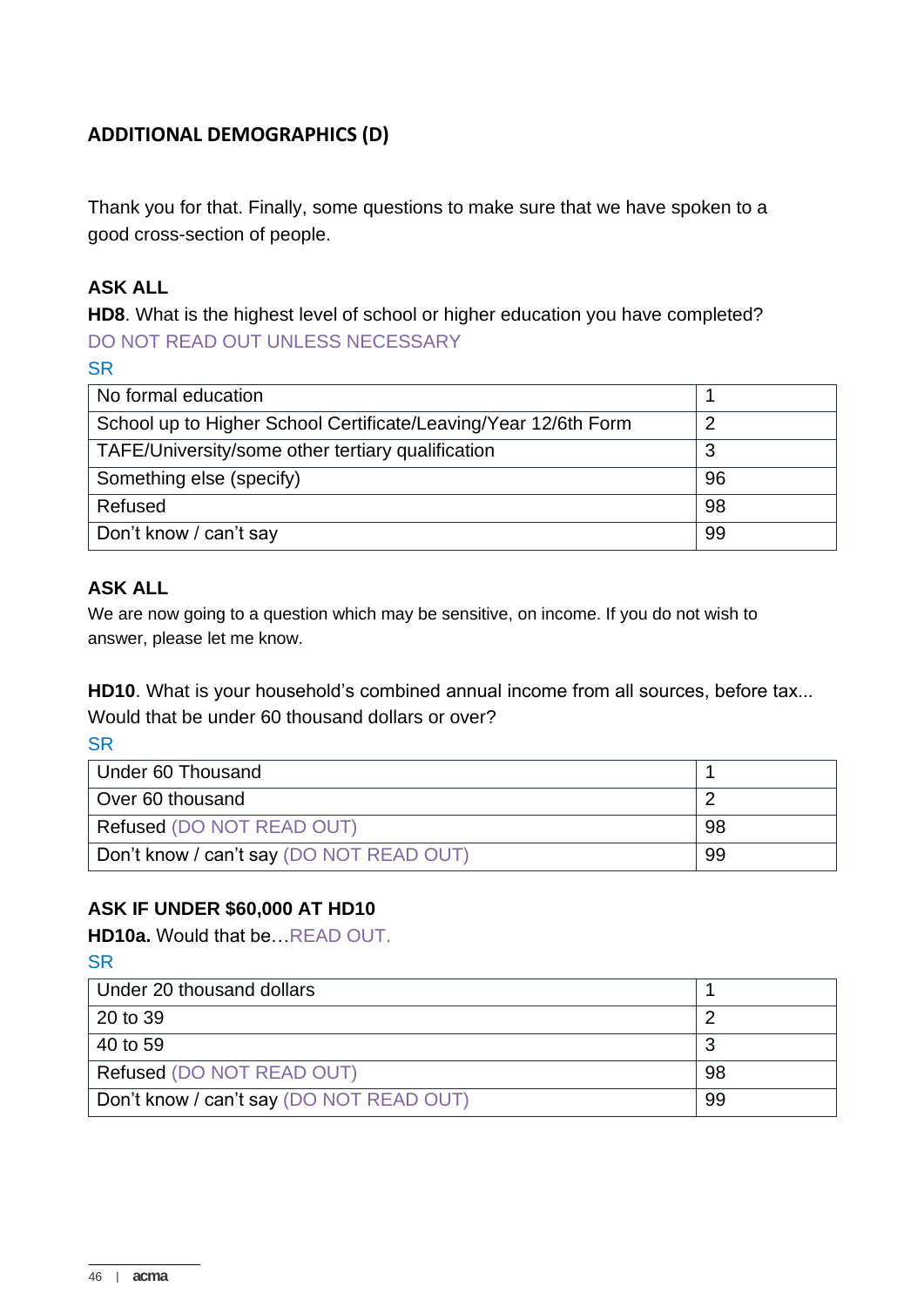#### **ASK IF OVER \$60,000 AT HD10**

**HD10b.** Would that be…READ OUT.

**SR** 

| 60 to 79 thousand dollars                |    |
|------------------------------------------|----|
| 80 to 99                                 |    |
| 100 to 149                               |    |
| 150 thousand dollars or more             |    |
| Refused (DO NOT READ OUT)                | 98 |
| Don't know / can't say (DO NOT READ OUT) | 99 |

#### INTERVIEWER INFORMATION:

UNDER \$20,000 PA IS UNDER \$384 PER WEEK \$20,000-\$39,999 PA IS \$384-\$769 PER WEEK \$40,000-\$59,999 PA IS \$770-\$1,154 PER WEEK \$60,000-\$79,999 PA IS \$1,155-\$1,538 PER WEEK \$80,000-\$99,999 PA IS \$1,539-\$1,923 PER WEEK \$100,000-\$149,999 PA IS \$1,924-\$2,884 PER WEEK \$150,000 OR MORE PA IS OVER \$2,885 PER WEEK